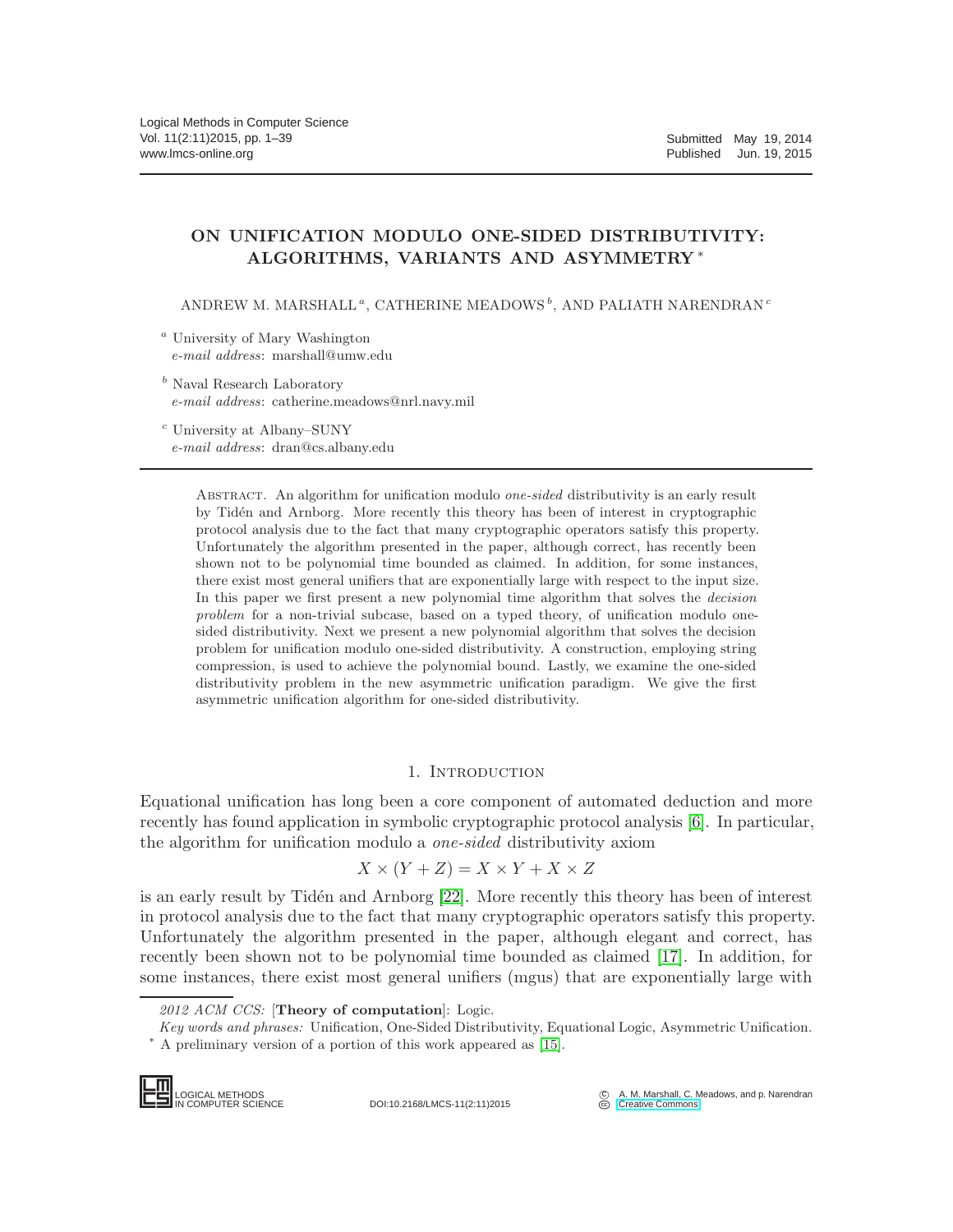respect to the input size. In this paper we examine the decision problem for one-sided distributivity. More formally we consider the decision problem for *elementary* unification modulo this theory, where the terms can only contain symbols in the signature of the theory and variables. This is the theory considered by Tidén and Arnborg [\[22\]](#page-38-0). We first present a new polynomial time algorithm which solves the decision problem for a non-trivial subcase, based on a typed theory, of unification modulo one-sided distributivity. This subcase happens to be sufficient to express the negative complexity result in [\[17\]](#page-37-1). Next we present a new polynomial algorithm which solves the *decision* problem for unification modulo one-sided distributivity. We employ string compression through the use of straight line programs, which allows us to achieve the polynomial bound. Compression by straight line programs proves to be sufficient for our results, however the use of compression in unification and matching is not novel to this paper. See for example [\[9\]](#page-37-3) and [\[12\]](#page-37-4) for some pioneering work on using compression in unification and other related problems.

Since our initial results [\[15\]](#page-37-2), a new unification paradigm has been developed in [\[5\]](#page-37-5) and is based on newly identified requirements arising from the symbolic analysis of cryptographic protocols. In order to satify these requirements and to apply state space reduction techniques, it is usually necessary for at least part of this state to be in normal form, and to remain in normal form even after unification is performed. This requirement can be expressed as an *asymmetric* unification problem  $\{s_1 = \downarrow t_1, \ldots, s_n = \downarrow t_n\}$  where the  $= \downarrow$ denotes a unification problem with the restriction that any unifier leaves the right-hand side of each equation irreducible. Given our motivation in protocol analysis, our final result is to consider the theory in the newly developed paradigm and give the first asymmetric unification algorithm for one-sided distributivity.

#### 2. Paper Outline

Let us give a brief preview of the remaining portions of the paper.

- Section [3](#page-2-0) presents the preliminary background material.
- Section [4](#page-3-0) presents an overview of the complexity result concerning the original Tidén and Arnborg [\[22\]](#page-38-0) algorithm.
- Section [5](#page-7-0) presents the first contribution of this paper. We consider a restricted version of the one-sided distributivity problem, which is still sufficiently expressive to contain the family of problems presented in Section [4.](#page-3-0) For this new restricted version of the problem we develop a new polynomial time bounded decision algorithm (Algorithm [1\)](#page-11-0). This section also provides an introduction to the methods used to solve the main problem. The solution to the main problem builds on Algorithm [1](#page-11-0) primarily by the addition of string compression.
- Section [6](#page-13-0) contains the main contribution of this paper. Here we present a new polynomial bounded algorithm (Algorithm [2\)](#page-20-0) for the decision unification problem over a theory of one-sided distributivity. The result is achieved by building on Algorithm [1](#page-11-0) and using polynomial methods for solving several problems on compressed strings.
- Section [7](#page-31-0) considers the one-sided distributivity problem in the new asymmetric unification paradigm. This new paradigm has only recently been identified (see [\[5\]](#page-37-5)) and is important to the area of cryptographic protocol analysis. Here we present the first asymmetric unification algorithm for the theory of one-sided distributivity. Although the algorithm is not polynomial bounded, it should (much like the original Tidén and Arnborg algorithm) perform well on most problems. In addition, the algorithm is relatively simple, consisting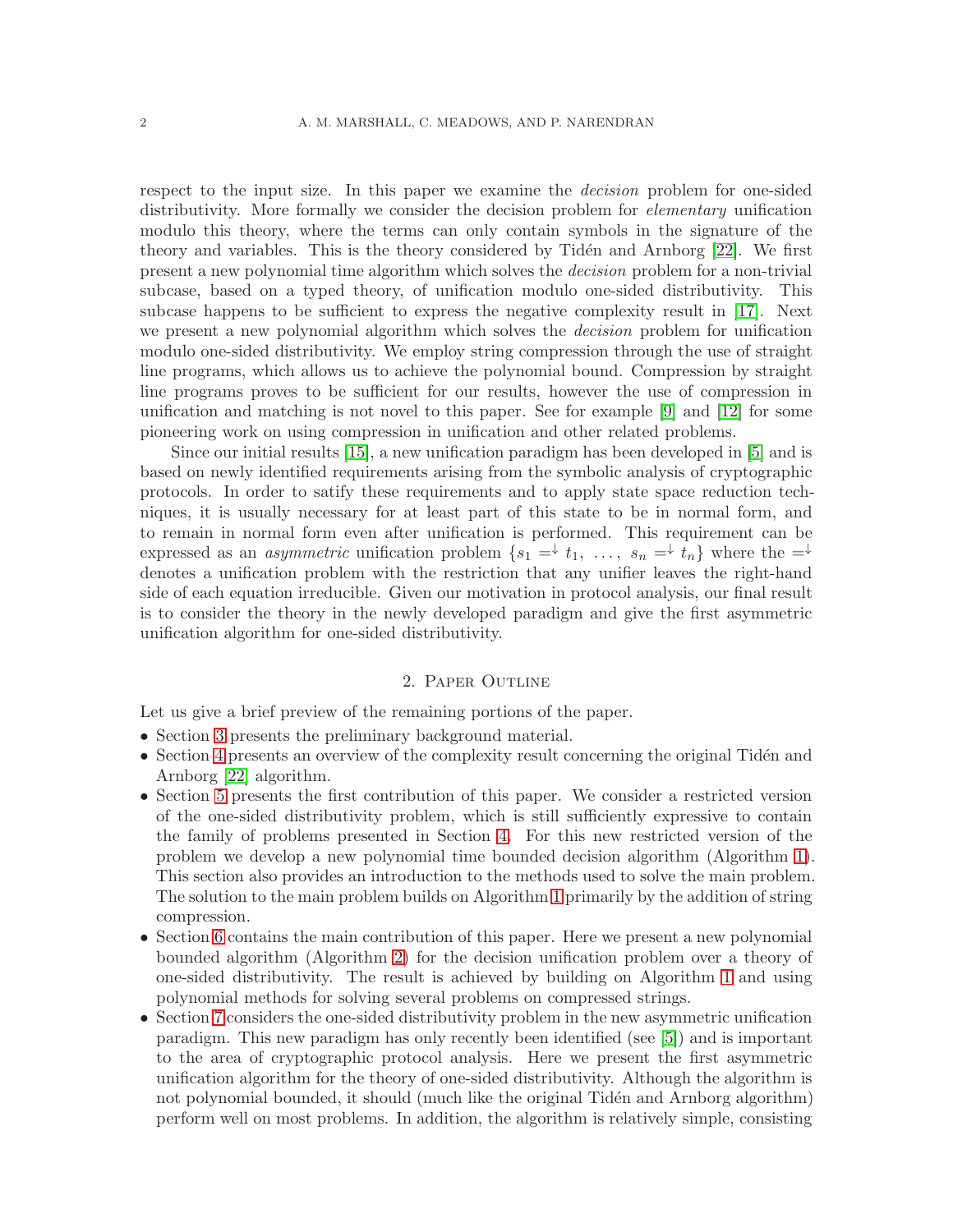of a small set of inference rules (see Figure [10\)](#page-33-0). One could ask why Algorithm [2](#page-20-0) is not extended to the asymmetric problem? Unfortunately, the string compression methods required for the polynomial result in Section [6](#page-13-0) do not easily extend to encapsulate the additional information needed in an asymmetric unification problem. This remains an open problem.

## 3. Preliminaries and General Results

<span id="page-2-0"></span>We use the standard notation of equational unification [\[2\]](#page-37-6) and term rewriting systems [\[1\]](#page-37-7). The set of  $\Sigma$ -terms, denoted by  $T(\Sigma, \mathcal{X})$ , is built over the signature  $\Sigma$  and the (countably infinite) set of variables X. The terms  $t|_p$  and  $t[u]_p$  denote respectively the subterm of t at the position p, and the term t having u as subterm at position p. The symbol of t occurring at the position p (resp. the top symbol of t) is written  $t(p)$  (resp.  $t(\epsilon)$ ). The set of positions of a term t is denoted by  $Pos(t)$ , the set of non variable positions for a term t over a signature Σ is denoted by  $Pos(t)_{\Sigma}$ . A Σ-rooted term is a term whose top symbol is in  $\Sigma$ . The set of variables of a term t is denoted by  $Var(t)$ .

A Σ-substitution  $\theta$  is an endomorphism of  $T(\Sigma, \mathcal{X})$  denoted by  $\{X_1 \mapsto t_1, \dots, X_n \mapsto t_n\}$ if there are only finitely many variables  $X_1, \ldots, X_n$  not mapped to themselves. We call domain of  $\theta$  the set of variables  $\{X_1, \ldots, X_n\}$  and range of  $\theta$  the set of terms  $\{t_1, \ldots, t_n\}$ . Application of a substitution  $\theta$  to a term t (resp. a substitution  $\phi$ ) may be written t $\theta$ (resp.  $\phi\theta$ ) or in functional notation as  $\theta(t)$ .

Given a first-order signature  $\Sigma$ , and a set E of  $\Sigma$ -axioms (i.e., pairs of  $\Sigma$ -terms, denoted by  $l = r$ , the *equational theory*  $=$ <sub>E</sub> is the congruence closure of E under the law of substitutivity. By a slight abuse of terminology,  $E$  will be often called an equational theory.

Given an equational theory  $E$ , an  $E$ -unification problem is a set of equations

$$
S = \{s_1 = 1, \ldots, s_m = 1, \ldots\}
$$

A solution to S, called an E-unifier, is a substitution  $\delta$  such that  $\delta(s_i) =_E \delta(t_i)$  for all  $1 \leq i \leq m$ . A substitution  $\delta$  is more general modulo E than  $\theta$  on a set of variables V, denoted as  $\delta \leq_E^V \theta$ , if and only if there is a substitution  $\tau$  such that  $\delta\tau(X) =_E \theta(X)$  for all  $X \in V$ . Two substitutions  $\theta_1$  and  $\theta_2$  are equivalent modulo E on a set of variables V, denoted as  $\theta_1 \equiv^V_E \theta_2$ , if and only if  $\theta_1(X) =_E \theta_2(X)$  for all  $X \in V$ . For a substitution  $\theta$  and a set of variables V,  $\theta|_V$  denotes the restriction of the substitution to the variables in V, i.e.,

$$
\theta|_V = \{ X \mapsto \theta(X) \mid X \in V \}
$$

We call a set  $\Gamma$  of substitutions a *complete set of E-unifiers* of S if and only if (i) for every  $\theta \in \Gamma$ ,  $\theta$  is an E-unifier and (ii) for every E-unifier  $\theta$ , there is a substitution  $\delta \in \Gamma$ where  $\delta \leq_E^{Var(S)}$  $E^{Var(S)}$  θ holds. A complete set of E-unifiers  $\Gamma$  of a unification problem S is minimal if and only if for any two E-unifiers  $\delta$  and  $\theta$  in  $\Gamma$ ,  $\delta \leq_E^{Var(S)}$  $E^{Var(S)}$   $\theta$  implies that  $\delta = \theta$ .

Equational unification problems are classified based on the function symbols that appear in them, i.e., their signature  $(Sig)$ . An E-unification problem S is *elementary* if and only if  $Sig(S) = Sig(E)$ . S is called an E-unification problem with constants if  $Sig(S) \setminus Sig(E)$  contains only free constants. Finally, if there are uninterpreted function symbols in  $Sig(S) \setminus Sig(E)$ , S is called a general E-unification problem.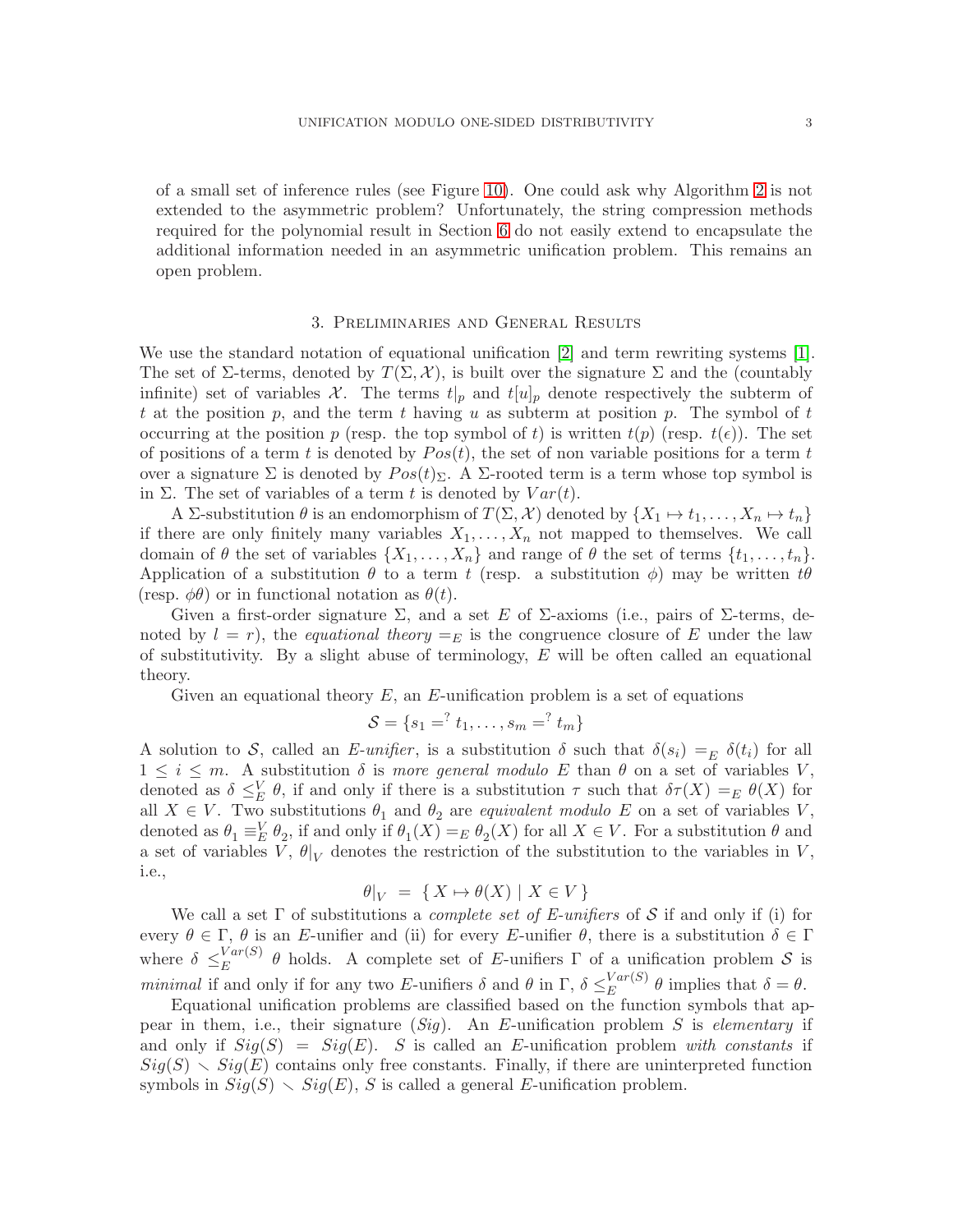A set of equations  $S$  is said to be in *standard form* over a signature  $F$  if and only if every equation in S is of the form  $X = \nvert^2 t$  where X is a variable and t, a term over F, is one of the following: (a) a variable different from  $X$ , (b) a constant, or (c) a term of depth 1 that contains no constants. We say  $S$  is in standard form if and only if it is in standard form over the entire signature. For a set of equations S in standard form,  $\text{ln}(S)$  denotes the set of left-hand sides of equations in S. It is not generally difficult to decompose equations of a given problem into simpler standard forms.

A set of equations is said to be in dag-solved form if and only if they can be arranged as a list

$$
X_1 = \n \begin{cases} \n t_1, \ldots, \ X_n = \n \end{cases} \n t_n
$$

where (a) each left-hand side  $X_i$  is a distinct variable, and (b)  $\forall 1 \leq i \leq j \leq n$ :  $X_i$  does not occur in  $t_i$  ([\[10\]](#page-37-8)). A set of equations S is said to be in F-solved form if and only if it is in standard form and the subset of equations  $S \cap (V \times T(F, V))$  is in dag-solved form. Note, a unification problem in dag solved form has a unique most general idempotent unifier (see [\[10\]](#page-37-8)).

An equation  $l = r$  is called a *subterm collapsing* equation if one term is a proper subterm of the other. An equational theory,  $E$ , is called *simple* or *subterm collapse free* if there is no equation in E that is subterm collapsing:  $t \neq_E s$  for all proper subterms s of t. Note, an important property of simple theories is: a variable  $X$  and a term  $t$  are not E-unifiable if  $X \in Var(t)$  (see [\[3\]](#page-37-9)).

<span id="page-3-1"></span>**Definition 3.1.** A straight-line program  $(SLP)$  is a context-free grammar,  $G = (\Sigma, N, P)$ . Where  $\Sigma$  is the set of terminal symbols (these will correspond to a set of "label" variables in this paper),  $N$  is a set of nonterminal symbols and  $P$  as set of grammar productions. P contains only two types of productions:  $N_i \rightarrow a$  and  $N_i \rightarrow N_j N_k$  with  $i > j, k$ , where  $N_i$ ,  $N_j$ ,  $N_k$  are nonterminals and a is a terminal. The SLP generates exactly one string corresponding to the top nonterminal.

As an example consider the string  $(ab)^{32}$ 

## abababababababababababababababababababababababababababababababab

over the set of terminals  $\{a, b\}$ . A corresponding SLP for this string is  $[N_1 \rightarrow a, N_2 \rightarrow b,$  $N_3 \to N_1N_2$ ,  $N_4 \to N_3N_3$ ,  $N_5 \to N_4N_4$ ,  $N_6 \to N_5N_5$ ,  $N_7 \to N_6N_6$ ,  $N_8 \to N_7N_7$ . The size of a  $SLP$  can be defined in several ways. We use the following definition from [\[11\]](#page-37-10). We note that the name  $SLP$  is not used in [\[11\]](#page-37-10) and [\[12\]](#page-37-4) rather they use the name Singleton Context-Free Grammars. For any terminal, a, define the  $depth(a) = 0$  and for any nonterminal N

$$
depth(N) = max_{\{k=1,2\}} \{depth(N_k) + 1 \mid N \to N_1N_2\}
$$

We can define the depth of the SLP as the depth of its top nonterminal. The size of a  $SLP$ , S, is defined to be the number of productions and is denoted as  $|S|$ . We denote the length of a string produced by a  $SLP S$  by  $||S||$ , 64 in the above example. Note that the lengths are represented in binary.

#### 4. THE TIDÉN-ARNBORG ALGORITHM AND THE EXPONENTIAL EXAMPLES

<span id="page-3-0"></span>Here we wish to very briefly review the Tidén-Arnbog Algorithm  $[22]$  and the exponential time result [\[17\]](#page-37-1). We can assume, without loss of generality, that the input is given as a set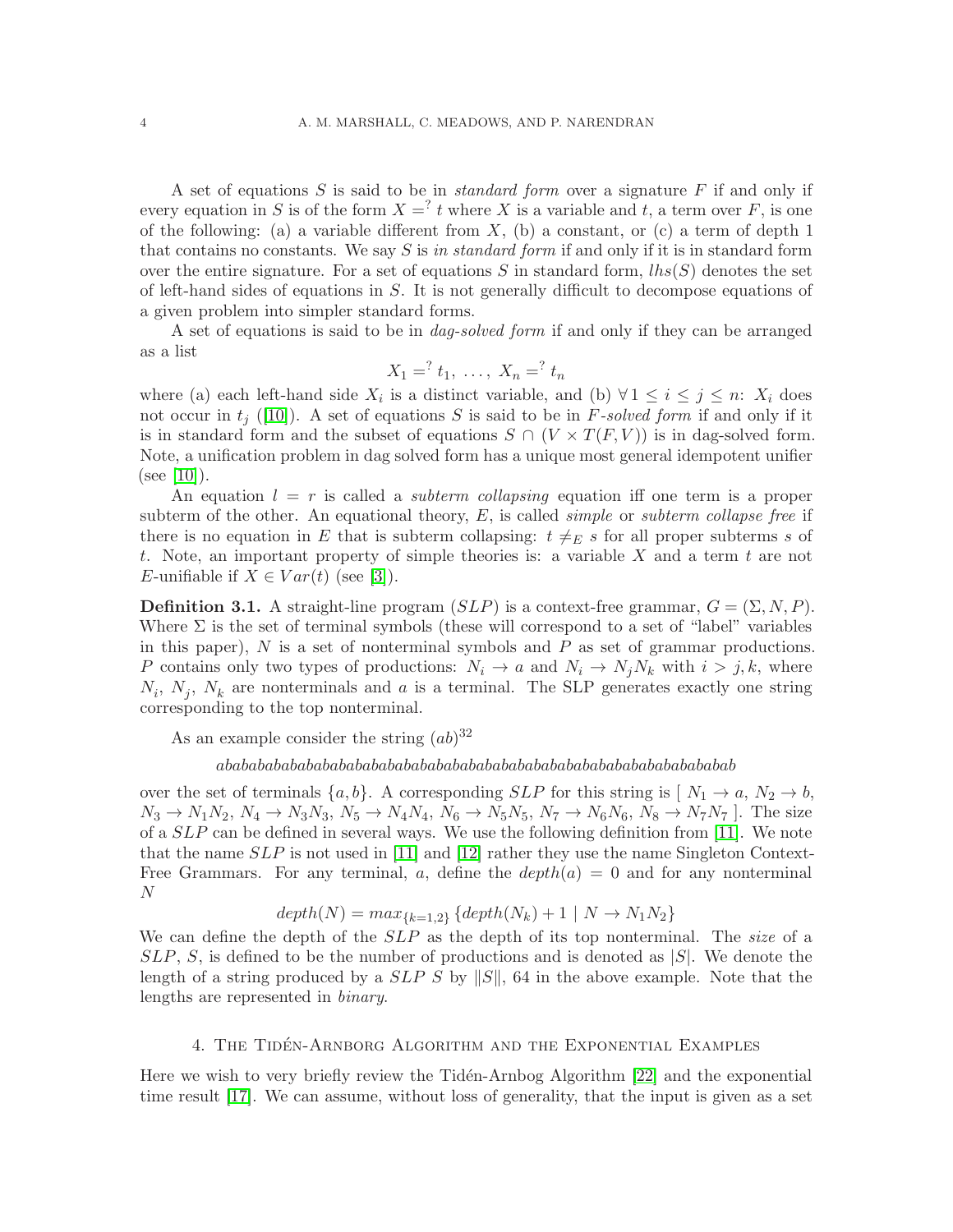of equations, where each equation is in one of the following forms:

$$
X =
$$
<sup>2</sup> Y,  $X =$ <sup>2</sup> Y + Z, and  $X =$ <sup>2</sup> Y × Z

A simple decomposition algorithm can transform a set of equations into the above form and maintain unifiability (see [\[22\]](#page-38-0)).

4.1. The Tidén-Arnborg Algorithm. In  $[22]$  Tidén and Arnborg developed an elegant algorithm which is based on the following results.

<span id="page-4-2"></span>**Theorem 4.1.** (Tidén and Arnborg  $[22]$ ) In the theory of one-sided distributivity:

- (1) The set of equations  $\{U = X_1 \circ X_2, U = Y_1 \circ T_2\}$  has precisely the same unifiers as the set of equations  $\{U = X_1 \circ X_2, X_1 = Y_1, X_2 = Y_2\}$ , where  $\circ$  is  $\times$  or  $+$ .
- (2) Every unifier for the set of equations  ${U = ? V \times W, W = ? W_1 + W_2, X = ? V \times W_1, Y = ? V \times W_2}$ is a unifier for the set of equations  $\{U = ? \mid V \times W, U = ? \mid X + Y\}$ , where  $W_1$  and  $W_2$  are fresh variables.

The key steps in the algorithm can be described by the deduction rules of Figure [1.](#page-4-0)

| (a) | $\{U = \n\} \cup \mathcal{EQ}$<br>if U occurs in $\mathcal{EQ}$ .<br>${U =^? V} \cup {U \mapsto V}(\mathcal{EQ})$                                                                                                           |
|-----|-----------------------------------------------------------------------------------------------------------------------------------------------------------------------------------------------------------------------------|
| (b) | $\mathcal{EQ} \oplus \{U = ? V \times W, U = ? X \times Y\}$<br>$\mathcal{EQ}$ $\cup$ { $U =$ <sup>2</sup> $V \times W$ , $V =$ <sup>2</sup> $X$ , $W =$ <sup>2</sup> $Y$ }                                                 |
| (c) | $\mathcal{EQ} \oplus \{U = Y^2 V + W, U = Y^2 X + Y\}$<br>$\mathcal{EQ}$ $\cup$ { $U =$ <sup>2</sup> $V + W$ , $V =$ <sup>2</sup> $X$ , $W =$ <sup>2</sup> $Y$ }                                                            |
| (d) | $\mathcal{EQ} \oplus \{U = Y \times W, U = Y X + Y\}$<br>$\mathcal{EQ}$ $\cup$ { $U =$ <sup>2</sup> $V \times W$ , $W =$ <sup>2</sup> $W_1 + W_2$ , $X =$ <sup>2</sup> $V \times W_1$ , $Y =$ <sup>2</sup> $V \times W_2$ } |

## <span id="page-4-0"></span>Figure 1: Tidén and Arnborg Inference Rules

The  $W_1, W_2$  in rule (d) are fresh variables and  $\uplus$  is *disjoint union*. Furthermore, rule (d) (the "splitting rule") is applied only when the other rules cannot be applied. A set of equations is said to be *abc-reduced*<sup>[1](#page-4-1)</sup> if and only if none of the rules (a), (b) and (c) can be applied to it. A sum transformation is defined as a binary relation between two abcreduced systems,  $S_1$  and  $S_2$ , where  $S_2$  is obtained from  $S_1$  by applying rule (d), followed by exhaustive applications of rules (a), (b) and (c). Clearly, a sum transformation is applicable if and only if some variable occurs as the left-hand side in more than one equation.

The algorithm also makes use of two graphs. The graphs are used to detect two types on non-unifiability errors. We include the definitions here for completeness.

<span id="page-4-1"></span><sup>1</sup>Such a system of equations is called *simple* in [\[22\]](#page-38-0). However, simple has come to denote a theory that is subterm collapse free (see [\[3\]](#page-37-9)).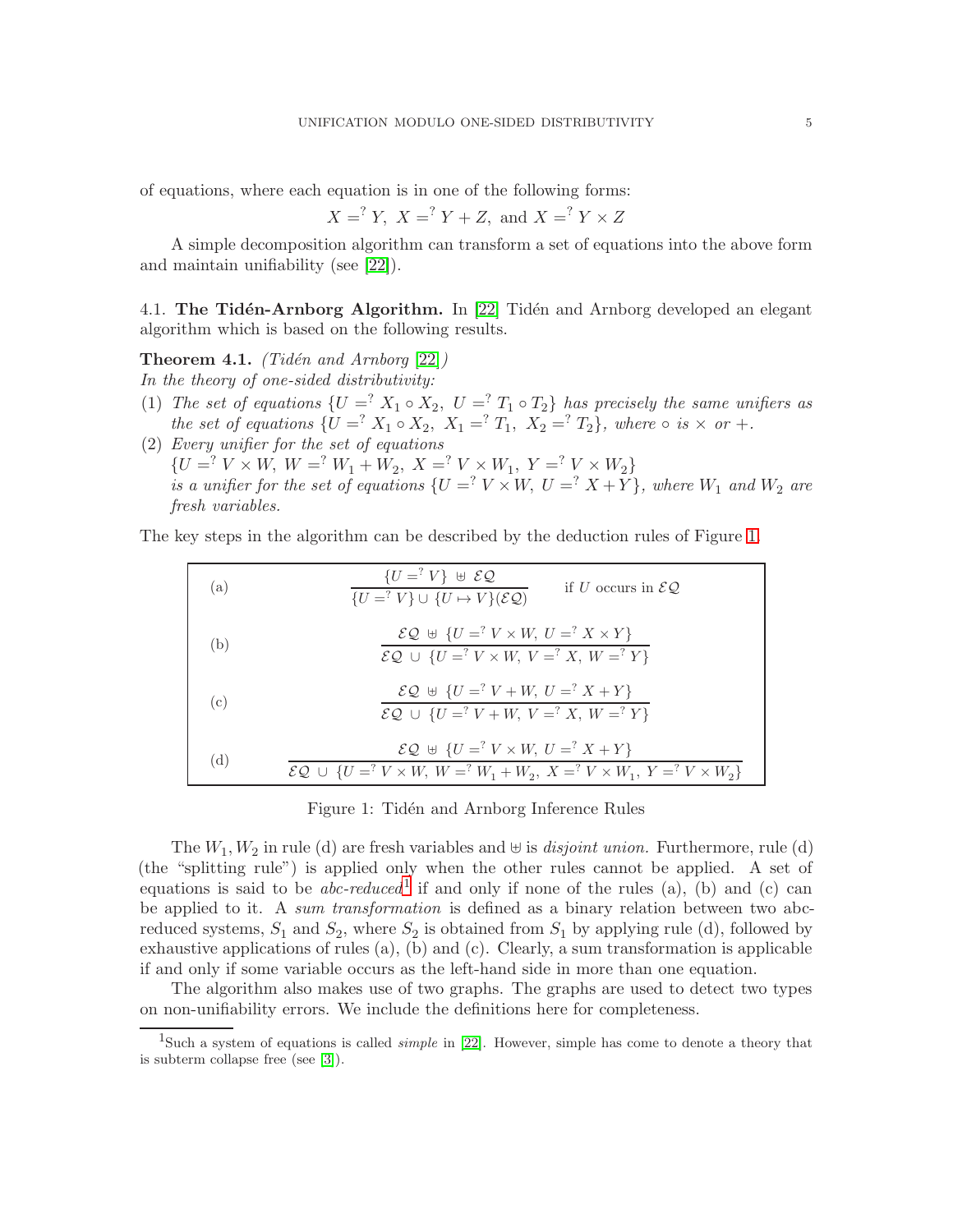<span id="page-5-0"></span>**Definition 4.2.** The *dependency graph*  $(D(S))$  of an abc-reduced system, S, is an edge labeled, directed multi-graph. It has as vertices the variables of S. For an equation  $X =$  $Y + Z$  in S it has an  $l_{+}$ -labeled edge  $(X, Y)$  and an  $r_{+}$ -labeled edge  $(X, Z)$ . An equation  $X = Y \times Z$  similarly generates two edges with labels  $l_{\times}$  and  $r_{\times}$ .

<span id="page-5-1"></span>**Definition 4.3.** The sum propagation graph  $(P(S))$  of an abc-reduced system S is a directed simple graph. It has as vertices the equivalence classes of the symmetric, reflexive, and transitive closure of the relation defined by the  $r_{\times}$ -edges in the dependency graph of S. It has an edge  $(V, W)$  iff there is an edge in the dependency graph from a vertex in  $V$  to a vertex in W with label  $l_+$  or  $r_+$ .

It can be seen that by using cycle checking on  $D(S)$  we can detect all the occur-check like errors that may develop as the algorithm works with the system of equations. We know these are indeed errors due to the following property.

<span id="page-5-2"></span>Theorem 4.4. The one-sided distributive axiom is subterm-collapse free.

Proof. If we consider the convergent system

$$
X \times (Y + Z) \to X \times Y + X \times Z
$$

we can see that the rule is non-size-reducing. Therefore, we cannot reduce a term  $t$  to a subterm of itself.  $\Box$ 

This implies that the system is simple([\[3\]](#page-37-9)) and therefore occur-checks must be detected as they imply non-unifiability.

The propagation graph is needed to detect non-unifiable systems that cause infinitely many applications of the splitting rule (d). An example of this type of system is the following two equations:

$$
Z = Y_2 + V_3, Z = Y_1 \times V_3.
$$

These types of systems are shown not to have a finite unifier [\[22\]](#page-38-0). However, they will never produce a cycle in the dependency graph, thus the propagation graph is needed.

We can conclude this overview of the original algorithm with some of the results proven for it in  $|22|$ :

<span id="page-5-3"></span>**Theorem 4.5.** From Tidén and Arnborg  $[22]$ :

- (1) The algorithm formed by applying the sum transformation with the rules of Figure [1](#page-4-0) is sound, complete and terminating.
- (2) If the system is not unifiable either the dependency graph (Definition [4.2\)](#page-5-0) or the propagation graph (Definition [4.3\)](#page-5-1) will contain a cycle after a finite number of steps.
- (3) If either the dependency or the propagation graph contain a cycle, the initial system is not unifiable.
- (4) The algorithm produces a final solved form, which provides a unique most general unifier for the initial system.

4.2. Complexity Result. In [\[17\]](#page-37-1) a family of *unifiable, abc-reduced* systems is presented, on which the Tidén-Arnborg algorithm runs in exponential time.

**Definition 4.6.** [\[17\]](#page-37-1) Let  $EQ$  be a subset of the set of abc-reduced systems defined as follows: all multiplications are of the form  $X_i = \nvert^2 T \times Y_j$  (or  $Y_j = \nvert^2 T \times X_i$ ) where T is a unique variable and all additions are of the form  $X_i = \overline{X}_{i1} + \overline{X}_{i2}$  or  $Y_i = \overline{Y}_{i1} + Y_{i2}$ .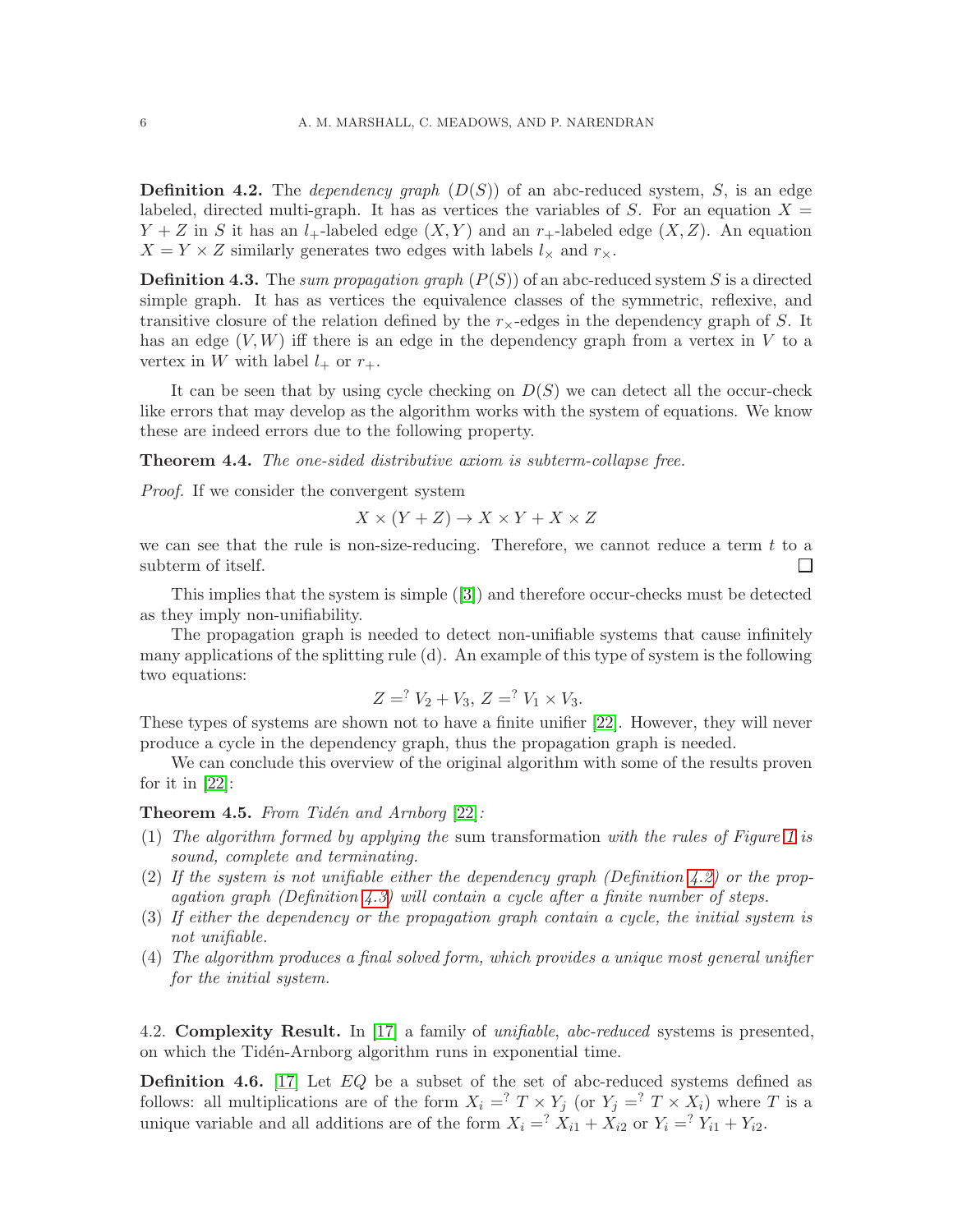That is variables are represented using  $X$  and  $Y$  along with subscripts. The actual family of instances that causes the exponential growth is a subset of  $EQ$  defined as:

<span id="page-6-0"></span>**Definition 4.7.** [\[17\]](#page-37-1) For  $n \geq 0$ , let  $\sigma(n)$  be the set of equations

$$
X_{1i} = ? \t X_{1i+1} + X_{1i2},
$$
  
\n
$$
Y_{2i} = ? \t Y_{2i1} + Y_{2i+1},
$$
  
\n
$$
Y_{2i1} = ? \t T \times X_{1i2},
$$
  
\n
$$
X = ? \t T \times Y,
$$
  
\n
$$
X_{1i+1} = ? \t X_{1i+2} + X_{1i+12}
$$

for all  $0 \le i \le n$ . Where  $X_{l_i}$  denotes i concatenations of  $l \in \{1, 2\}$ , i.e.,  $X_{1^3 2} = X_{1112}$ .

It is shown in [\[17\]](#page-37-1) that a system of equations, as defined in Definition [4.7,](#page-6-0) will result in exponentially many applications of the sum transformation.

The result can be viewed graphically in the following manner. Let variables represent nodes in a graph and create downward edges for variables related by an addition operation and lateral edges for variables related by a multiplication operation (this is essentially the  $D(S)$  definition). The edges to the unique variable T will not affect the complexity and so can be ignored. We can see such graphs in the following two examples. Figure [2](#page-6-1) represents an initial set of equations and Figure  $3$  is the same system after application of the Tidén-Arnborg algorithm. Essentially, we see that the new variables and paths that are created at each level of the graph are the cause of the complexity growth and will need to be avoided.



<span id="page-6-1"></span>Figure 2: Graph for  $\sigma(0)$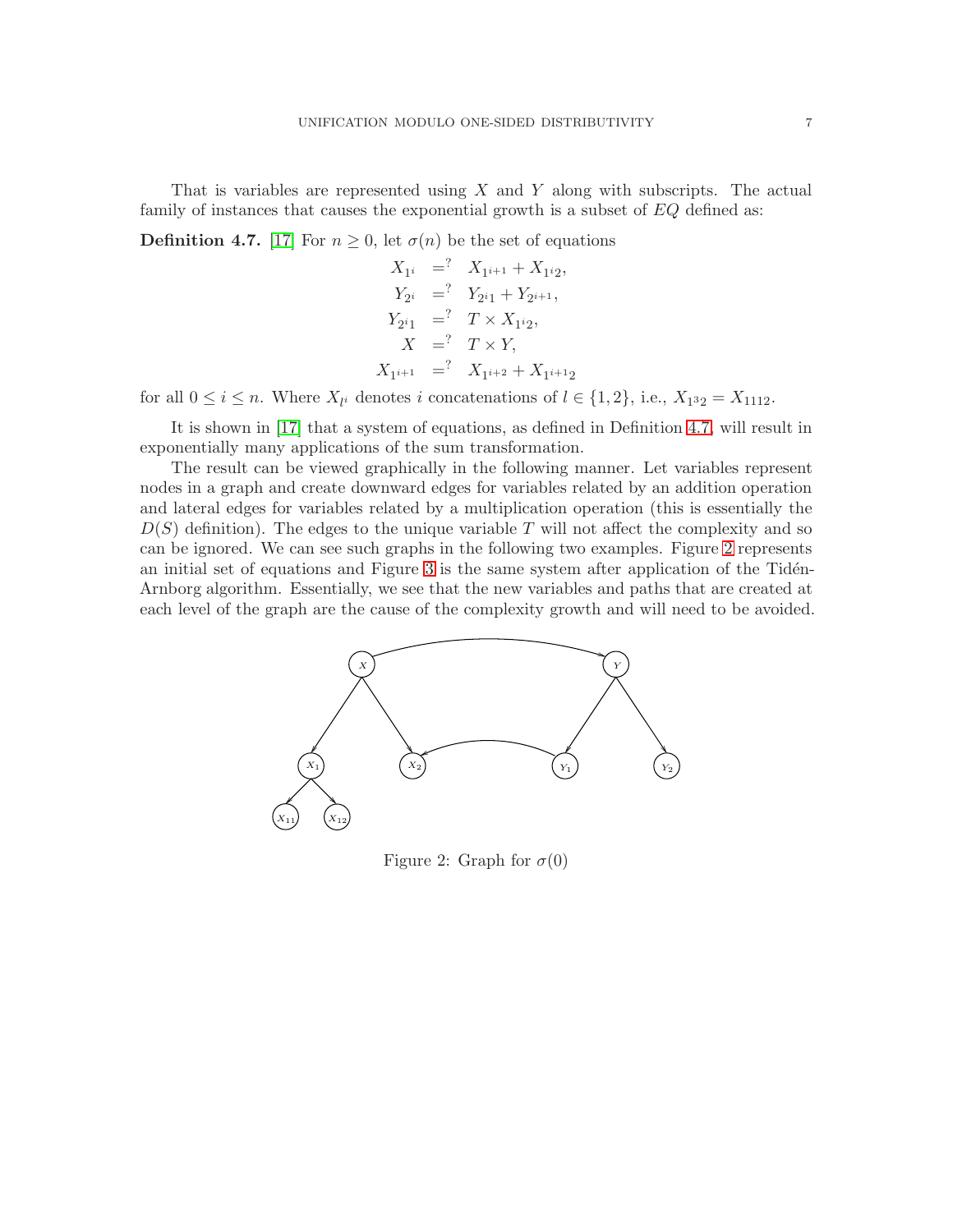

<span id="page-7-1"></span>Figure 3: After 4 applications of the sum transformation

In the Tidén-Arnborg algorithm this exponential behavior is due to an exponential number of application of rule (d) from Figure [1.](#page-4-0) This is the rule that creates the new variables and paths seen in Figure [3.](#page-7-1) We develop a new algorithm in Section [5](#page-7-0) which ensures a polynomial number of application of a rule equivalent to rule (d) from Figure [1](#page-4-0) and this algorithm is sufficient to ensure polynomial time and solve the unification problem for the Single Homomorphism (introduced in the next section) restricted form of the problem. However, when applied to the full problem it proves insufficient, see example [6.1.](#page-13-1) The solution is to introduce the use of string compression, which is done in Section [6.](#page-13-0)

#### 5. Typed System and Single Homomorphism

<span id="page-7-0"></span>We present a typed system interpretation of one-sided distributive unification. We begin with the simplest non-trivial subcase, the case of a *single homomorphism*. This is non-trivial because the exponential complexity result in [\[17\]](#page-37-1) holds in this case as well. Consider a 'type' system based on two types  $\tau_1$  and  $\tau_2$ . We let all left multiplication variables be of type  $\tau_1$ and all right variables of type  $\tau_2$ . Thus

$$
\begin{array}{rcl}\n\times:&\tau_1*\tau_2&\to&\tau_2,\\
+:&\tau_2*\tau_2&\to&\tau_2,\end{array}
$$

If there is only a single variable of type  $\tau_1$  in the input equations then we can consider the multiplication operation as a homomorphism  $h$  over  $+$ . Thus, we can view an equation of the form  $X = T \times Y$ , where T is the single variable of type  $\tau_1$ , as the homomorphism equation  $X = h(Y)$ . This is the single homomorphism case, it restricts the number of valid terms from the general case but it is sufficient for encoding the exponential example in [\[17\]](#page-37-1) and it yields a much simplified decision algorithm.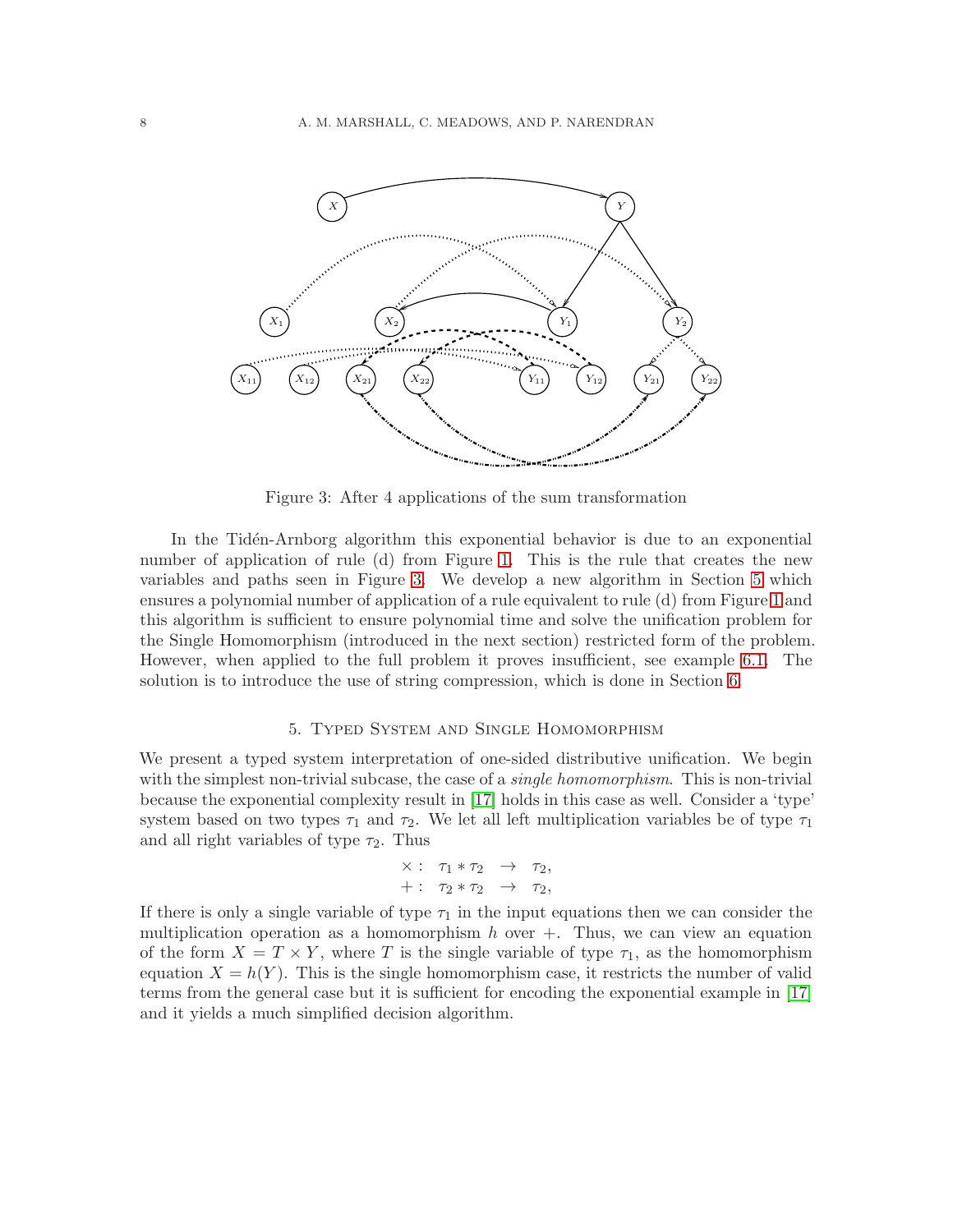5.0.1. Single homorphism and the General Algorithm. There are two primary reasons for considering this sub-case:

- (1) The Algorithm for the single homomorphism case (Algorithm [1\)](#page-11-0) is more efficient than the algorithm that solves the general case (Algorithm [2\)](#page-20-0). This is due to the *SLPs*. In Algorithm [2,](#page-20-0) every step dealing with compression must use  $SLPs$  and thus must employ various subroutines for dealing with  $SLPs$ , of which the best complexity measures are all of quadratic or greater polynomial complexity. However, in this restricted case binary encoding provides suitable compression. Operations dealing with compressed objects are reduced to addition and subtraction, i.e., linear complexity.
- (2) Algorithm [2](#page-20-0) is built from Algorithm [1.](#page-11-0)

Algorithm [1](#page-11-0) uses the same underlying method used in Algorithm [2.](#page-20-0) Both algorithms approach the problem by ordering the equivalence classes (defined below) and "processing" each class, one at a time. However, the processing is less complex in this restricted theory since it does not need to deal with  $SLPs$ . This leads to a similar algorithm which is easier to understand.

## 5.1. Data Structures.

**Definition 5.1.** We define the following relations  $(X, Y, Y)$  and  $Z$  are variables):

- $X \succ_h Y$  if  $X = h(Y)$ .
- $X \succ_{l_+} Y$  if  $X = Y + Z$ .
- $X \succ_{r_+} Z$  if  $X = Y + Z$ .
- $X \succ_a Z$  if  $X = Y + Z$  or  $X = Z + Y$ .

We use the following two graphs, that are similar to the dependency and propagation graphs used in  $[22]$ , see Definitions [4.2](#page-5-0) and [4.3.](#page-5-1) For a unification problem S in standard form we construct the following two graphs.

**Definition 5.2.** A path labeled dependency graph  $(\mathcal{LD})$  is a directed graph such that the nodes in the graph correspond to variables of type  $\tau_2$ . We form two kinds of edges:

(i) Lateral edges, where for each equation of the form  $X = \{h(Y)\}\$ , we have an edge from node X to node Y labeled with a *label variable*,  $h^1$ . Thus, for single edges corresponding to a single homomorphism the label is  $h^1$ . For paths corresponding to multiple homomorphisms (compound paths which will be constructed during the running of the algorithm) the label is  $h^n$ ,  $n \in \mathbb{N}^+$ , where n is the number of homomorphisms/single edges composing the path. We will use  $\pi$  (possible with subscripts) to denote a path in the graph. For example, for a path between nodes X and Y we write,  $X \longrightarrow Y$ . Where  $\pi$  is understood to represent some  $h^j$ ,  $j \in \mathbb{N}$ . The path length, denote  $|\pi|$ , is j.

(ii) *Downward* edges, where for each equation of the form  $X = X_1 + X_2$ , we have directed edges from node X to node  $X_1$  and from node X to node  $X_2$ .

**Definition 5.3.** The path labeled propagation graph  $(\mathcal{LP})$  is a directed simple graph. Its vertices are the equivalence classes of the symmetric, reflexive, and transitive closure of the relation defined by  $\succ_h$  on the  $\mathcal{LD}$  graph for the same system. Edges exist between equivalence classes [X] and [Y] if there exist variables  $U \in [X]$  and  $V \in [Y]$  such that  $U \succ_a V$ .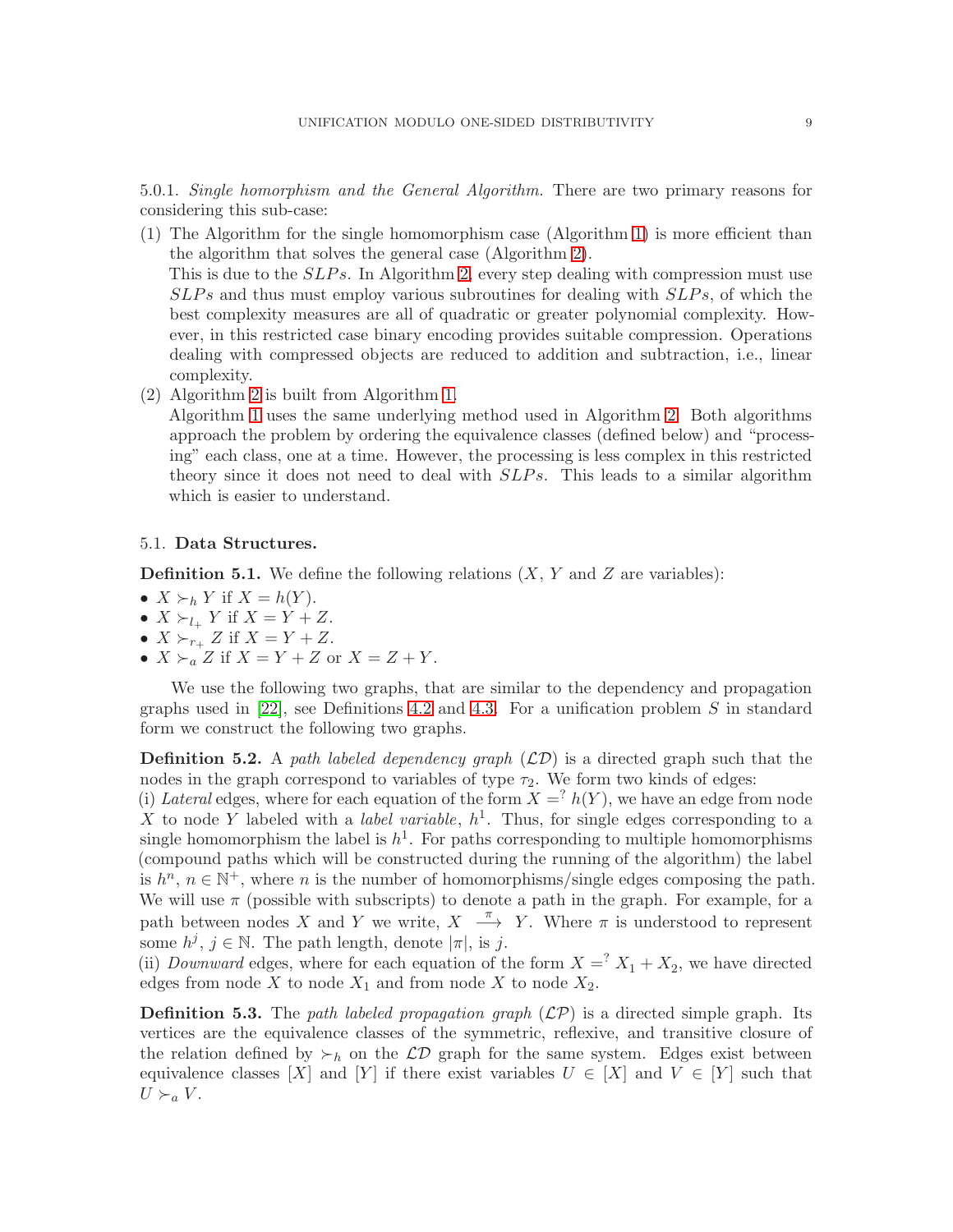Note, that we can order the equivalence classes/nodes of  $\mathcal{LP}$ . Let  $\sim_h$  stand for the reflexive, symmetric and transitive closure of  $\succ_h$ . Thus  $\sim_h$  defines a set of equivalence classes over a set of variables. Denote these classes as  $[Y]_h$ . The  $\mathcal{LP}$  graph has exactly these classes as its nodes. We can define a strict partial ordering  $\geq_h$  on the  $\sim_h$ -equivalence classes based on  $\succ_a$ . That is,  $[X]_h >_h [Y]_h$  if and only if there exist  $K_1 \in [X]_h$  and  $K_2 \in [Y]_h$ such that  $K_1 \succ_a K_2$ , i.e., an edge from the node  $[X]_h$  to the node  $[Y]_h$ . This ordering will be important as it provides an ordering strategy for applying the unification algorithm.

These graphs, mainly the  $\mathcal{LD}$ , will be the primary data structure and will be modified via the set of graph *saturation* rules. The rules are very similar to the original Tidén-Arnborg rules however they primarily act not on the set of equations but on the  $\mathcal{LD}$  graph. This is due to the need for compression, where acting on a fully uncompressed set of equations results in the original algorithm. Note, that we still need the  $\mathcal{LP}$  graph for detecting the set of non-unifiable systems. An example of this is the following set of equations.

$$
\{X = \, ^?V + Y, \ X = \, ^?h(Y)\}
$$

The  $\mathcal{LP}$  graph and the sum propagation graph of [\[22\]](#page-38-0) (Definition [4.3\)](#page-5-1) are the same for the single homomorphism systems. This is easy to see as both graphs will contain the same equivalence classes and thus nodes and both graphs have the same edges. Therefore, each time the algorithm updates the  $\mathcal{LD}$  graph (i.e., the inference rules modify the  $\mathcal{LD}$  graph) it also updates the  $\mathcal{LP}$  graph and checks for cycles. Likewise, if cycles are found the algorithm terminates with failure.

5.2. Algorithm Presentation. Before presenting the rules, we need to discuss several problems the algorithm needs to solve when dealing with compressed paths. During saturation we derive path constraints of the form  $\pi_1 =^? \pi_2$  or  $\pi_1 \prec^? \pi_2$ . For the single homomorphism case, because there is just one homomorphism,  $\pi_1 = \pi_2^2 \pi_2$  is simply a check if the lengths are equal, i.e., if  $|\pi_1| = |\pi_2|$ . For the prefix check  $\pi_1 \prec^? \pi_2$ , in the single homomorphism case we only need to check if the length of  $\pi_1$  is less then  $\pi_2$ , i.e.,  $|\pi_1| < |\pi_2|$ . It is important to note that path lengths are kept in binary representation. This compression is significant as it allows us to avoid exponential growth in the path lengths. In addition to path constraints we will need to perform several path computations, specifically we need to concatenate paths and compute path suffixes. These operations can be accomplished, in the single homomorphism case, by simple addition and subtraction.

We now introduce a set of inference rules. Rule  $(0)$  acts on the system S and rules  $(i)$ through (vii) act on the  $\mathcal{LD}$  graph of S. Rule (0) is simple variable replacement. Rules  $(i)$  -  $(iii)$  are cancellation rules that follow directly from the rules of Figure [1.](#page-4-0) Rule  $(vi)$  is a failure rule that corresponds to occur-check type errors. Rules  $(iv)$ ,  $(v)$ ,  $(vii)$  are path completion rules. Rule  $(vii)$  is the same path propagation rule from the Tidén-Arnborg algorithm, justified by the axioms of the system; see Figure [1](#page-4-0) rule(d). However, in rule (vii) we do not create the new variables  $W_1$  and  $W_2$  unless W has no child variables related along a  $\succ_a$  edge.

Before giving the algorithm details let us give a high-level overview of the process.

- (1) The algorithm begins with a unification problem, S, in standard form.
- (2) From the set of equations S it generates the  $\mathcal{LD}$  graph and from the  $\mathcal{LD}$  graph it generates the  $\mathcal{LP}$  graph.
- (3) Next the algorithm applies the set of "cancellation" inference rules. These are rules which do not create new edges or nodes in the graph and clearly terminate.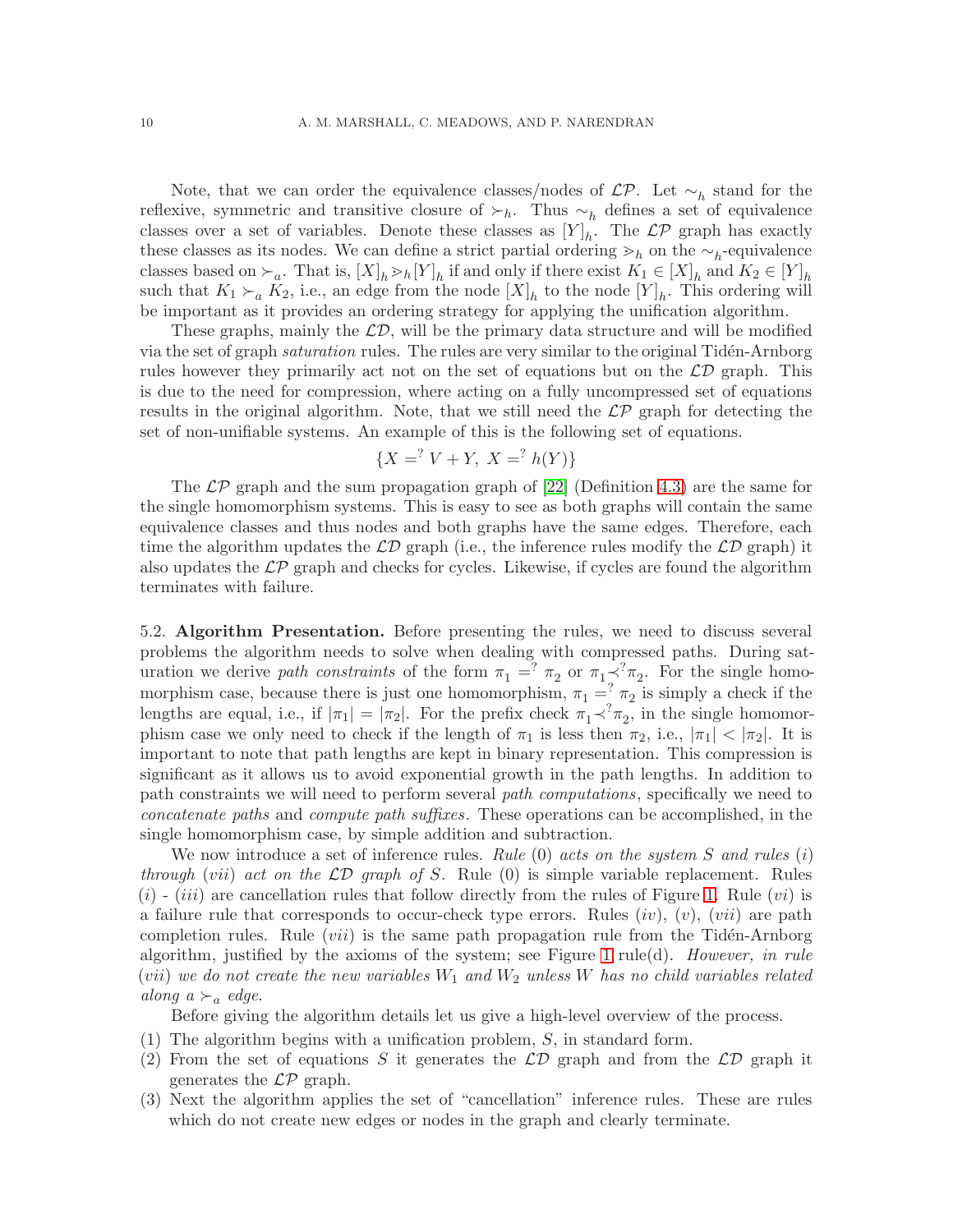| (0)   | $S \oplus \{U = ?V\}$<br>if $U$ occurs in $S$<br>$\{U \mapsto V\}(S) \cup \{U = ?V\}$                                                                                                                   |
|-------|---------------------------------------------------------------------------------------------------------------------------------------------------------------------------------------------------------|
| (i)   | $U =$ <sup>2</sup> $U_1 + U_2$ , $U =$ <sup>2</sup> $U_3 + U_4$ ,<br>$U = V_1 + U_2, U_3 = U_1, U_4 = U_2$                                                                                              |
| (ii)  | $\begin{array}{c cccc}\nX & \xrightarrow{\eta} & Y, & Z & \xrightarrow{\pi} & Y &  \eta  =  \pi  \\ \hline\nX = & Z, & Z & \xrightarrow{\pi} & Y\n\end{array}$                                          |
| (iii) | $\frac{X \stackrel{\eta}{\longrightarrow} Y, \quad X \stackrel{\pi}{\longrightarrow} Z, \quad  \eta  =  \pi }{X \stackrel{\pi}{\longrightarrow} Z, \quad Y =^? Z}$                                      |
| (iv)  | $\frac{X \stackrel{h^j}{\longrightarrow} Y, \quad X \stackrel{h^i}{\longrightarrow} Z, \quad j < i}{Y \stackrel{h^{i-j}}{\longrightarrow} Z, \quad X \stackrel{h^i}{\longrightarrow} Z}$                |
| (v)   | $X \stackrel{h^i}{\longrightarrow} Y, Y \stackrel{h^j}{\longrightarrow} Z$<br>$X \stackrel{h^{i+j}}{\longrightarrow} Z \qquad Y \stackrel{h^j}{\longrightarrow} Z$                                      |
| (vi)  | $\frac{S}{FAII}$ if $\mathcal{LP}$ or $\mathcal{LD}$ are cyclic                                                                                                                                         |
| (vii) | $U \stackrel{\eta}{\longrightarrow} W, U =^? U_1 + U_2,$<br>$U \stackrel{\eta}{\longrightarrow} W, W =^? W_1 + W_2, U_1 \stackrel{\eta}{\longrightarrow} W_1, U_2 \stackrel{\eta}{\longrightarrow} W_2$ |

Figure 4: Inference Rules for the Single Homomorphism Problem.

- (4) The algorithm works in a top down ordering on the equivalence classes, using the relation  $\geq_h$  to order the classes. Each class is "processed" using the inference rules. This is done by applying the rules to the nodes in  $\mathcal{LD}$  graph which are contained in the current "selected" class.
- (5) After each new class is processed the algorithm applies the cancellation rules and rechecks for any errors.
- (6) During this process two things can happen:
	- (a) Cycles can be found in either graph implying non-unifiability.
	- (b) The inference rules are exhaustively applied and no cycles occur, implying unifiability.

The algorithm for the single homomorphism subcase is presented in Algorithm [1.](#page-11-0)

We next discuss the correctness and complexity of Algorithm [1;](#page-11-0) most of these results will follow directly from [\[22\]](#page-38-0).

5.3. Correctness. Correctness of the inference rules can be assured due to the correctness proof of the algorithm presented in [\[22\]](#page-38-0) and the following lemmas.

<span id="page-10-1"></span>**Lemma 5.4.** Soundness of rules (i) through (vii) are direct consequences of the "sum transformation"[2](#page-10-0) method of [\[22\]](#page-38-0) and variable replacement.

Proof. The soundness of the rules follow from Theorem [4.1.](#page-4-2) Therefore, we know that the set of equations  $\{X = \n\begin{bmatrix}\nY \circ Z, X = \n\end{bmatrix} V \circ W\}$ , where  $\circ$  is  $+$  or  $\times$ , has the same solutions as the set

<span id="page-10-0"></span><sup>&</sup>lt;sup>2</sup>See Section [4](#page-3-0) for the definition of sum transformation.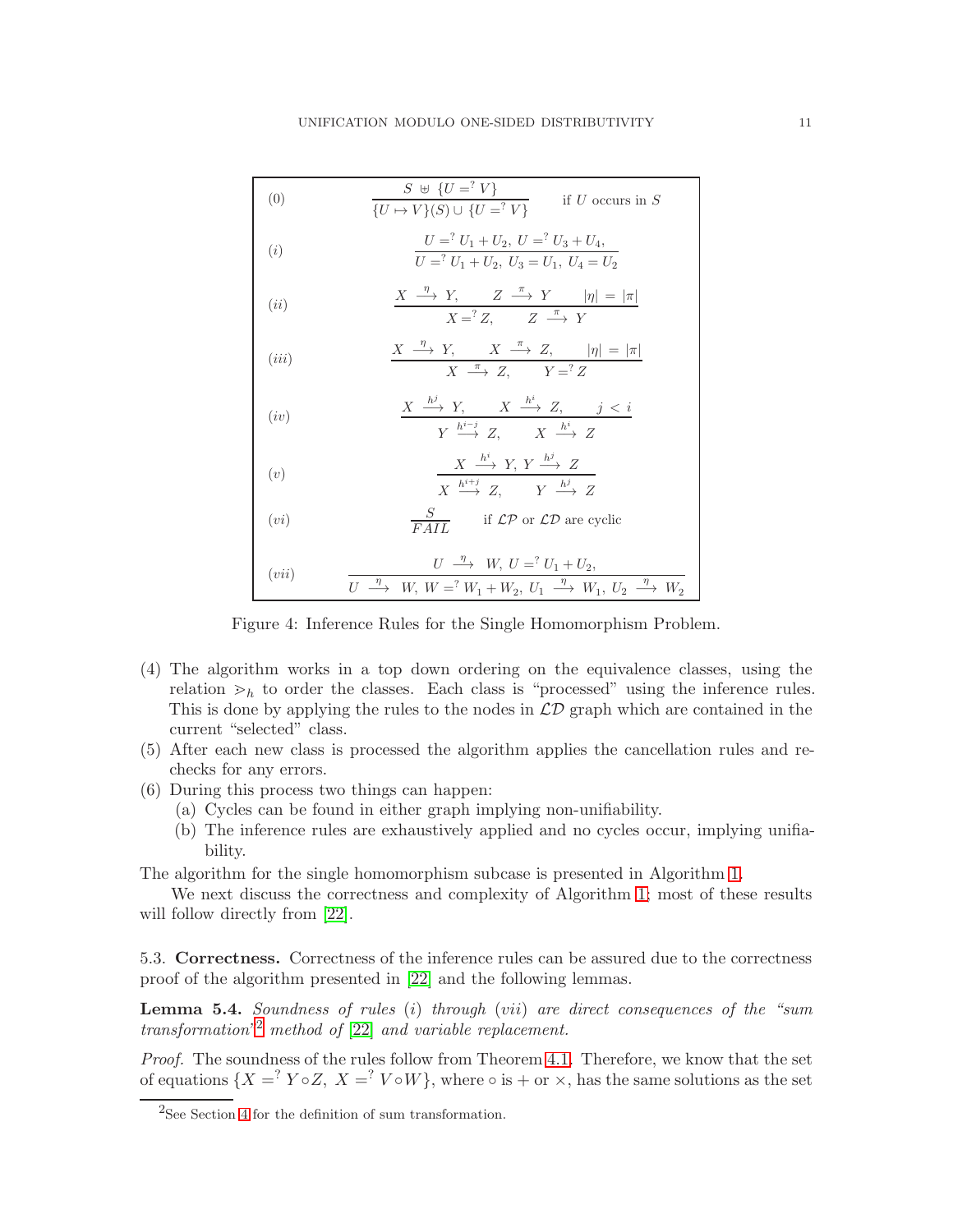<span id="page-11-0"></span>Algorithm 1 Unification modulo a Single Homomorphism

(Input: A system of equations in standard form)

- (1: Generate data structures) Generate the graphs,  $\mathcal{LD}$  and  $\mathcal{LP}$ .
- (2: Clean up the system) Exhaustively apply the rules  $(0), (i), (ii), (iii)$  and  $(iv)$ .

(3: Error checking) Apply graph cycle checking to the two graphs (i.e., rule  $(vi)$ ). If a cycle is found stop with failure.

(4: Process equivalence class) Select an equivalence class based on the strict partial ordering  $\geq_h$ . That is, we select the largest element of  $\geq_h$  that has not yet been processed. Thus, if we select the class  $[X]_h$  then there does not exist a class  $[Y]_h$  such that  $[Y]_h$  has not been processed and  $[Y]_h >_h^+$  $h<sub>h</sub><sup>+</sup> [X]<sub>h</sub>$ . Clearly, if  $\geq_h$  is not a strict partial ordering then there is a cycle in the  $\mathcal{LP}$  graph.

First we apply rule  $(v)$  — this is done by starting with the sink node of the path and working back to the start node of the path. Once rule  $(v)$  has been exhaustively applied we apply rule *(vii)* if applicable.

(5: Check if Complete) If no inference rules can be applied and no cycles exist, then exit with success, else return to Step 2.

 ${X =^? Y \circ Z, Y =^? V, Z =^? W}$ , that the set of equation  ${X =^? Y \times Z, X =^? V + W}$  has the same solutions, over the shared variables, as the set  ${X =^? Y \times Z, Z =^? V_1 + V_1, W =^?}$  $Y \times V_1$ ,  $V = \begin{cases} Y \times V_2 \end{cases}$ . П

The  $\mathcal{LD}$ , and  $\mathcal{LP}$ , graphs are simply graphical representations of a system of equations, which Algorithm [1](#page-11-0) transforms by application of one or more of the inference rules. Lemma [5.4](#page-10-1) ensures that each transformation is sound. It remains to be shown that if the algorithm terminates without failure then the system is indeed unifiable.

**Lemma 5.5.** Given a system of equations S in standard form if no failure errors occur Algorithm [1](#page-11-0) transforms S, through its  $\mathcal{LD}$  graph representation, into dag-solved form.

*Proof.* Let D be the final  $\mathcal{LD}$  graph and consider the definition of dag-solved form.

- The first condition is satisfied as each variable is represented by a node in the graph. If the left hand sides  $X_i$  were not distinct, then a cancellation or path propagation rule, (vii), could be applied.
- The second condition is satisfied as the paths correspond to a distinct ordering and there are no cycles in the graph.  $\Box$

Therefore, if the system is unifiable the algorithm will report that fact. We need to show that if the system is not unifiable the algorithm correctly reports that as a failure. Directly from [\[22\]](#page-38-0) we get the following two results.

# <span id="page-11-1"></span>**Lemma 5.6.** Cycles in the  $\mathcal{LD}$  graph for a system S in standard form imply that S is not unifiable.

Proof. This is due to Theorem [4.4,](#page-5-2) which shows that the one-sided distributive axiom is subterm-collapse free. The constraint to a typed system does not remove the property that the system is simple. Therefore, a cycle in the  $\mathcal{LD}$  graph will imply a cycle in the system of equations and a non-unifiablity error for a simple system.П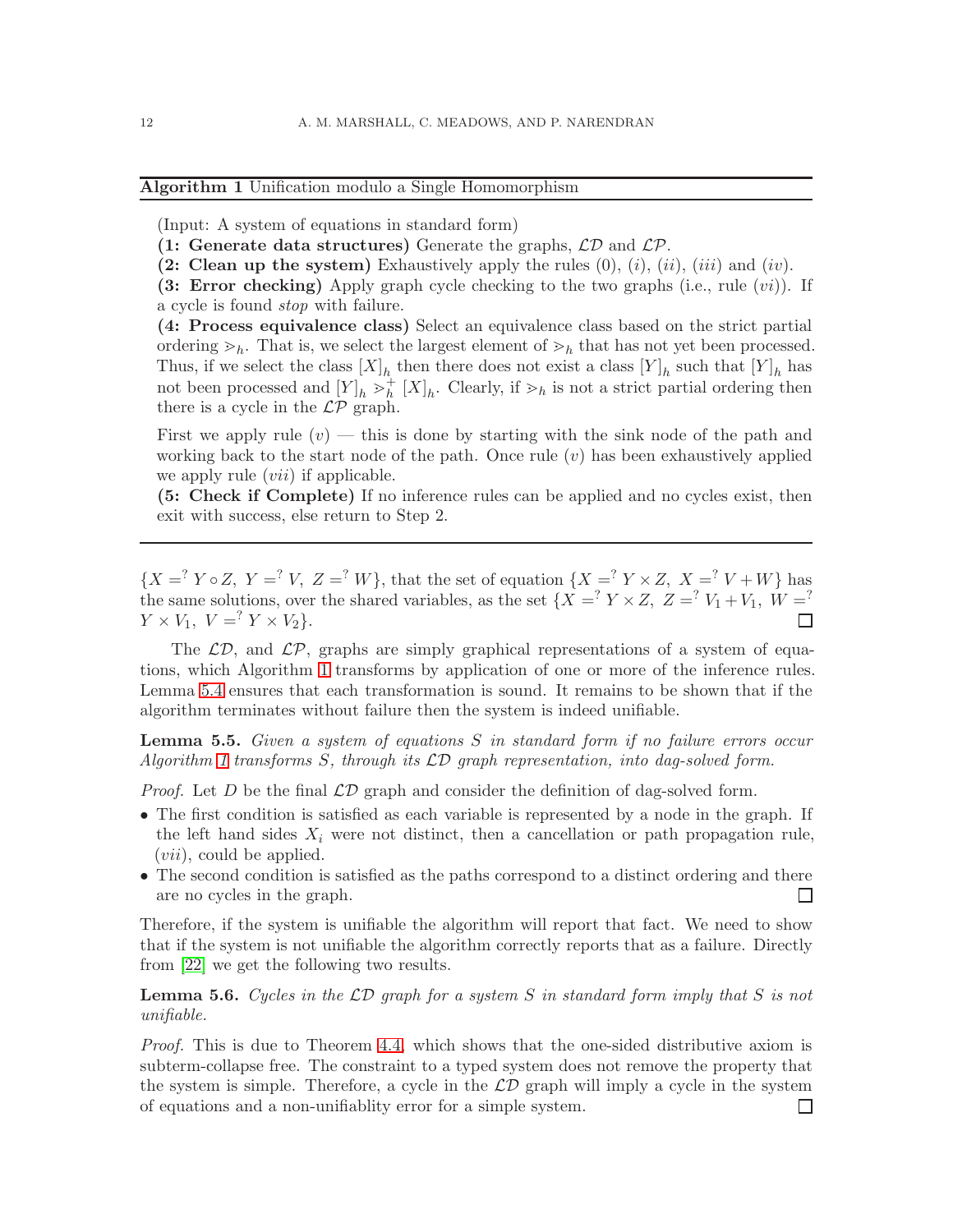**Lemma 5.7.** Cycles in the  $\mathcal{LP}$  graph for a system S, in standard form, imply that S is not unifiable.

*Proof.* The  $\mathcal{LP}$  graph contains the same information, for the single homomorphism systems, as is contained in the propagation graph of [\[22\]](#page-38-0) (Definition [4.3\)](#page-5-1). Both graphs will contain the same equivalence classes and thus nodes and both graphs have the same edges. The result then follows from Theorem [4.5.](#page-5-3)  $\Box$ 

Theorem 5.8. Algorithm [1](#page-11-0) is correct.

Proof. Follows from Lemma [5.4](#page-10-1) to Lemma [5.6.](#page-11-1)

5.4. Complexity. First we get the following result from the cancellative nature of the rules  $(i)$  through  $(iii)$ .

**Lemma 5.9.** Given a  $\mathcal{LD}$  graph rules (0)-(iii) can only be applied a polynomial number of times with respect to the initial set of nodes in the graph.

In addition, we get the following clear result.

**Lemma 5.10.** Given a  $\mathcal{LD}$  graph rule (iv) can only be applied a polynomial number of times with respect to the initial set of nodes in the graph.

<span id="page-12-0"></span>**Lemma 5.11.** Each equivalence class formed by closure along  $\succ_h$ -related nodes has a unique sink.

Proof. If a class has no sink then there is a cycle and the system is not unifiable. Now assume we have at least one sink. Rules *(iii)*, *(ii)*, *(iv)* and *(v)* ensure that each node can have at most one lateral outgoing edge.  $\Box$ 

<span id="page-12-1"></span>**Lemma 5.12.** Processing an equivalence class (Step 4) takes polynomial time with respect to the number of variables in the class.

*Proof.* By rules (i) through (iv) each variable in the class will have at most one outgoing edge and all paths will lead to the sink. Applying  $(v)$  exhaustively starting from the sink is therefore bounded linearly by the number of variables in the class. In addition,  $(vii)$  is also bounded by the number of variables in the class as it can be applied at most once for each variable in the class. Moreover, it can create 2 new variables at most once for each class.  $\square$ 

<span id="page-12-4"></span>**Lemma 5.13.** The number of  $\sim_h$ -equivalence classes for a system S can never increase.

*Proof.* New variables created by rule  $(vii)$  don't create new equivalence classes as they are added to pre-existing classes. П

Due to the fact that each equivalence class contains a single sink, by Lemma [5.11,](#page-12-0) we get the following.

<span id="page-12-2"></span>**Lemma 5.14.** A maximum of 2 new nodes can be added to an equivalence class from any one higher equivalence class.

In addition by rule *(vii)* we get the following.

<span id="page-12-3"></span>**Lemma 5.15.** During processing the number of paths added to a  $\sim_h$ -equivalence class from a higher, by  $>h$ ,  $\sim_h$ -equivalence class cannot exceed the number of nodes in the lower equivalence class.

 $\Box$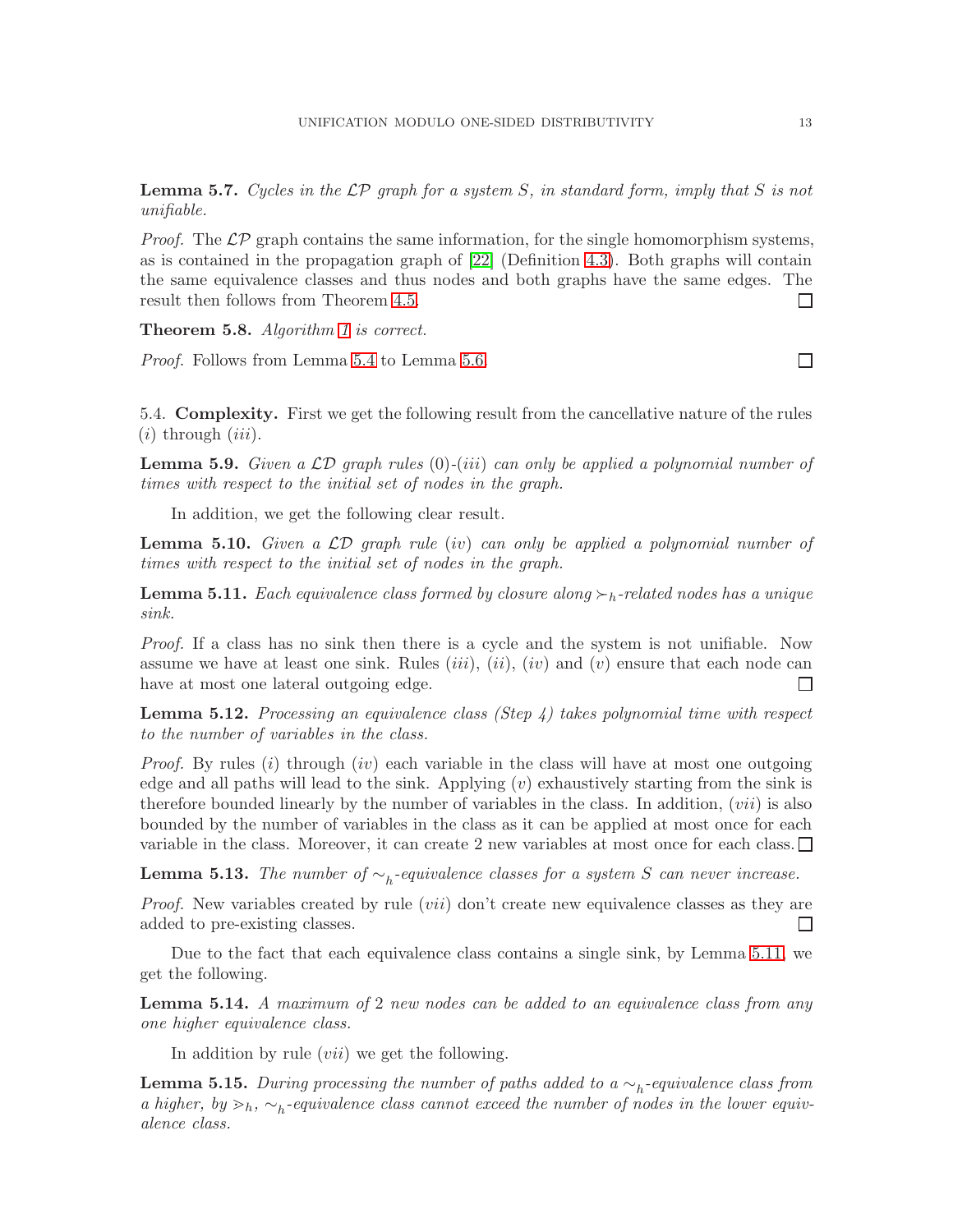Combining the above results we get the following.

**Theorem 5.16.** The running time of Algorithm [1](#page-11-0) is polynomial with respect to the initial set of equations.

*Proof.* Processing an equivalence class is polynomial bounded by Lemma [5.12.](#page-12-1) By Lemma [5.14](#page-12-2) and Lemma [5.15](#page-12-3) the classes can only grow by a constant amount as each class is processed and by Lemma [5.13](#page-12-4) the number of classes cannot increase.  $\Box$ 

This section covers a decision algorithm for the single homomorphism subcase. The obvious extension to this problem results in the multiple homomorphism problem. In the multiple homomorphism case we may have a finite set of variables of type  $\tau_1$  but we can still consider them as homomorphisms  $h_1, \ldots, h_n$ . Although we do not go into any more details here, the multiple homomorphism case is also interesting. Unlike the single homomorphism case compression is needed for the multiple homomorphism case. This is due to the fact that, unlike the single homomorphism case, the label variables are not the same and therefore just keeping the path lengths is not sufficient. But, the multiple homomorphism case does not require all the methods presented in the next section for the general case, due to the type system, i.e., labeled variables cannot also be nodes in the  $\mathcal{LD}$  graph.

# 6. General Algorithm

<span id="page-13-0"></span>We now consider the general problem, with no type system. Let us give a brief overview of the section.

Section Summary.

- We begin with a discussion on why the string compression methods are required to achieve a polynomial bound, Example [6.1.](#page-13-1)
- We next introduce the new graph data structures in Section [6.1.](#page-14-0)
- Section [6.2](#page-17-0) provides a high-level overview of the new algorithm.
- Section [6.3](#page-18-0) presents the new algorithm.
- Section [6.4](#page-21-0) discusses issues with label variables which are a key difference between the general algorithm developed in this section and the Single Homomorphism algorithm developed in the previous section.
- Details on the SLP operations used in the algorithm and their complexity is covered in Section [6.5.](#page-21-1)
- Correctness is proven in Section [6.6](#page-24-0) and [6.7.](#page-25-0)
- Finally, the complexity proof is covered in Section [6.8.](#page-26-0)

<span id="page-13-1"></span>Example 6.1. One consequence of this new graph interpretation is that the label variable paths, if not compressed, could grow exponentially in length with respect to the initial set of label variables. This can be seen using the same example used to prove the exponential result in Section [4,](#page-3-0)  $\sigma(n)$ . If the algorithm presented below (without compression) is applied to the system  $\sigma(n)$ , we do not get an exponential number of applications of the sum transformation; rather we get label paths of exponential length. The growth is due to the path string being copied and then doubled at each consecutive level. Although this doubling of the string leads to the exponential growth, it also requires the re-use of the string and this suggests the use of string compression. Therefore, we keep each of these paths compressed in the form of straight line programs.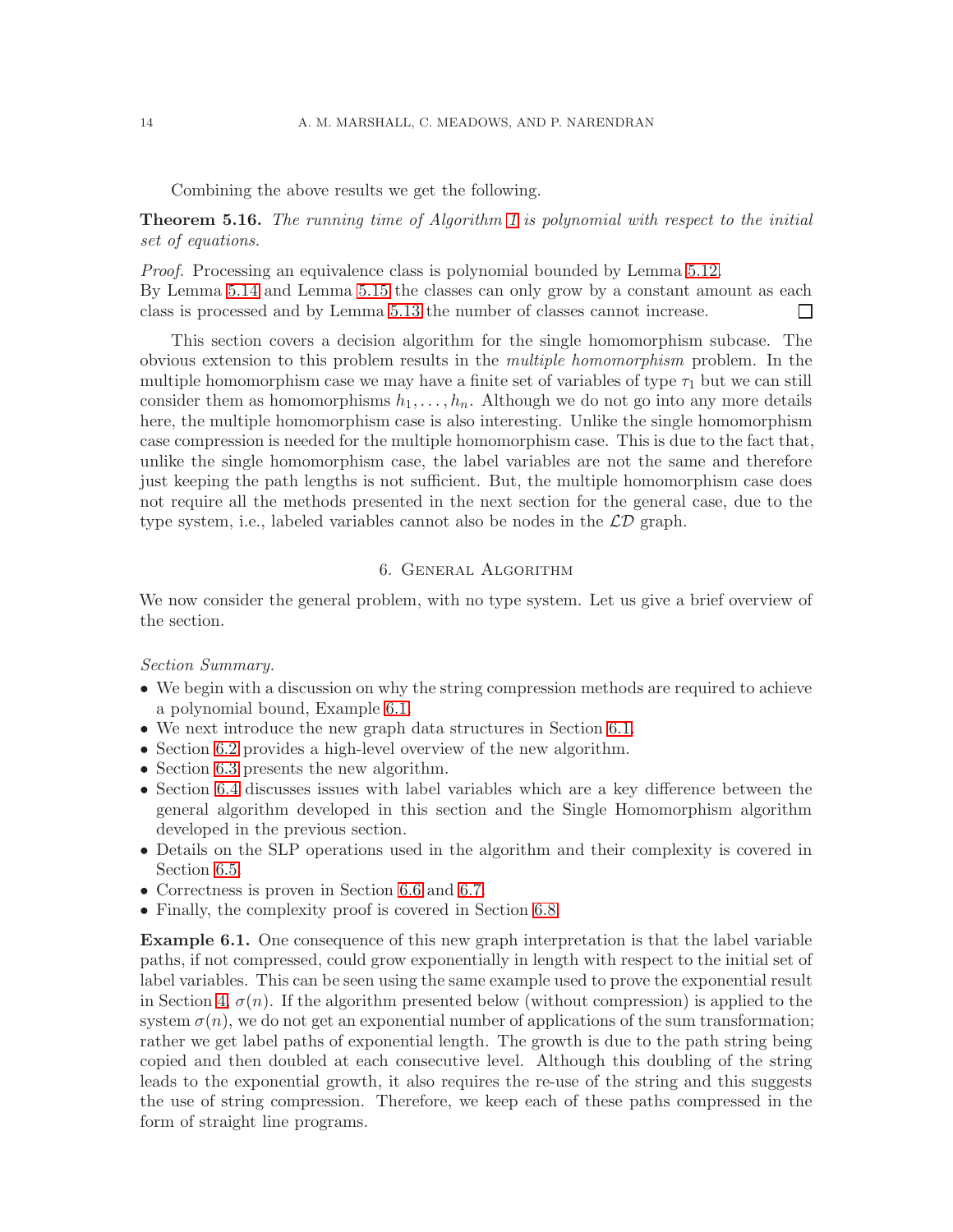Consider again the  $\sigma(0)$  system and assume there is a single label variable, a, for the initial system. If Algorithm [2](#page-20-0) is applied but does not use string compression the final length of the string labeling the longest path at level n will be  $2^{n} - 1$ . In  $\sigma(0)$  (Figure [5\)](#page-14-1) this is  $2^2 - 1 = 3$ . For larger *n* the result is undesirably long paths, as seen in Figure [6.](#page-14-2) However, these strings can easily be compressed via a SLP.



<span id="page-14-1"></span>Figure 5: Exponential path length, initial graph



<span id="page-14-2"></span>Figure 6: Exponential path length, final graph

<span id="page-14-0"></span>6.1. Data Structures. As in the single homomorphism case we interpret the equations of a unification problem as graphs.

Definition 6.2. we define the following relations:

- $X \succ_{r_*} Y$  if  $X = Z \times Y$ .
- $X \succ_{l_{*}} Z$  if  $X = Z \times Y$ .
- $X \succ_m Y$  if  $X \succ_{l_*} Y$  or  $X \succ_{r_*} Y$ .
- $X \succ_{l_{+}} Y$  if  $X = Y + Z$ .
- $X \succ_{r_+} Z$  if  $X = Y + Z$ .
- $X \succ_a Z$  if  $X = Y + Z$  or  $X = Z + Y$ .

We denote the transitive closure of a relation R as  $R^+$ .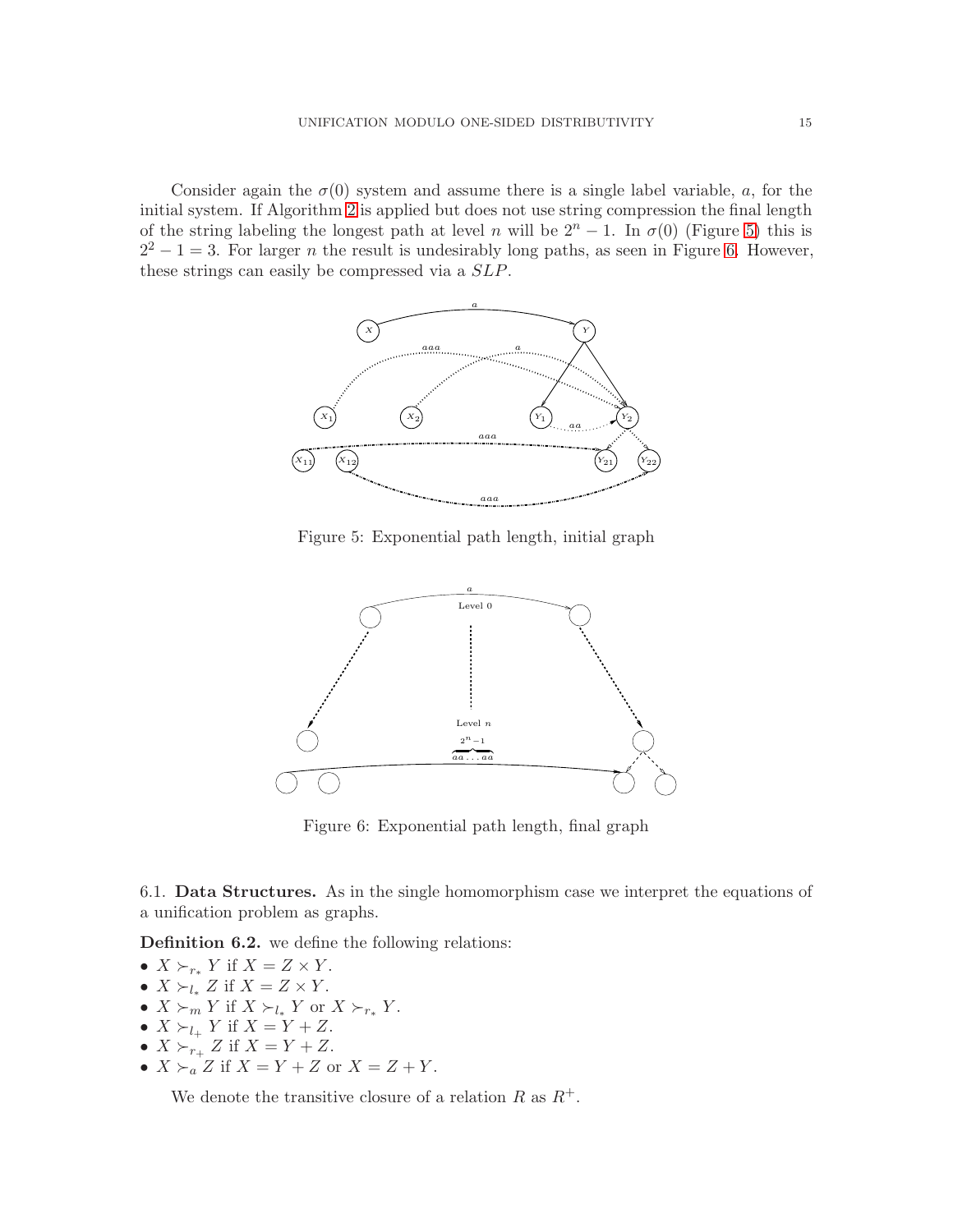**Definition 6.3.** A path labeled dependency graph  $(\mathcal{LD})$  is a directed graph such that the nodes in the graph correspond to variables of the unification problem S. We form three kinds of edges:

(1) Lateral Edges, where for each equation of the form  $X = \begin{bmatrix} 2 & x & y \\ y & z & z \end{bmatrix}$ , we have an edge from node  $X$  to node  $Y$  labeled with the top nonterminal of a  $SLP$  generating the label variable, Z. Label variables are kept as straight line programs, where the terminals corresponds to the label variable. Each label variable,  $Z$ , is given a unique single production SLP. Therefore, lateral edge and path labels correspond to the top nonterminal of the SLP generating the label variables corresponding to those edges.

We denote a path and its label,  $\pi$ , of one or more lateral edges between nodes X and Y by  $X \xrightarrow{\pi} Y$ . For the general case paths are the composition of any number of the label variables. A path  $\pi$  is notation for a path  $X_1, \ldots, X_n$  for some  $n \in \mathbb{N}$  and is kept altogether compressed as a SLP. Therefore,  $X \stackrel{\pi}{\longrightarrow} Y$  corresponds to the equations  $X = ? \pi \times Y$  and is a compact representation of the equation

$$
X = X_1 \times X_2 \times \ldots \times X_n \times Y
$$

where the string generated by  $\pi$  is of the form  $X_1 \cdot X_2 \cdot \ldots \cdot X_n$ 

(2) Downward Edges, where for each equation of the form  $X = X_1 + X_2$ , we have directed edges from node  $X$  to node  $X_1$  and from node  $X$  to node  $X_2$ .

 $(3)$  Relation Edges, where for each node X in the graph such that there exists a path  $X \longrightarrow Y$  and for each terminal/label variable  $K_i$  in the  $SLP$   $\pi$ , we have a single edge from X to the *node*  $K_i$  in the graph.

These edges will only be used for cycle checking and could even be generated just before the graph is checked for cycles in the algorithm.

We explain several points below that should help clarify the need for such a graph.

- The initial  $\mathcal{LD}$  graph will be built from an initial unification problem, S, in standard form. That initial graph will not have any composite paths labeled by a SLP with more then one production. The composite paths will be added later by the algorithm. In addition, when constructing the  $\mathcal{LD}$  graph each variable X from the set of label variables is given a unique SLP. For example, a label variable X would be given a  $SLP \pi_X \to X$  and all lateral edges formed by an equation with X as the label variable would be labeled by  $\pi_X$ . This implies that different lateral edges can have the same edge label. For example, in the  $\mathcal{LD}$  graph of Figure [7](#page-16-0) the edges  $X \to Y$  and  $L_2 \to L_3$  have the same SLP label because they used the same label variable in the equations  $X = \begin{cases} Z_1 \times Y \end{cases}$  and  $L_2 = \begin{cases} Z_1 \times L_3 \end{cases}$ .
- The algorithm presented later will build up the composite paths and unlike in the initial graph it will not in general be the case that for a  $X \xrightarrow{\pi} Y$  all the terminals (label variables) in  $\pi$  are  $\succ_{l_*}$  related to X. This is the reason for the additional "Relation" edges.
- Lateral Paths are kept as  $SLP$ s because if not kept compressed the paths could grow exponential in size, during running of the algorithm. By keeping the initial label variables as SLP s when we build longer composite paths we can create the new SLP labels by "concatenating" the  $SLPs$ .
- The Relation edges are only needed during graph cycle checking operations required by the algorithm. Thus, as the information about these edges is maintained by the set of terminals for each SLP, we will just generate these edges before cycle checking.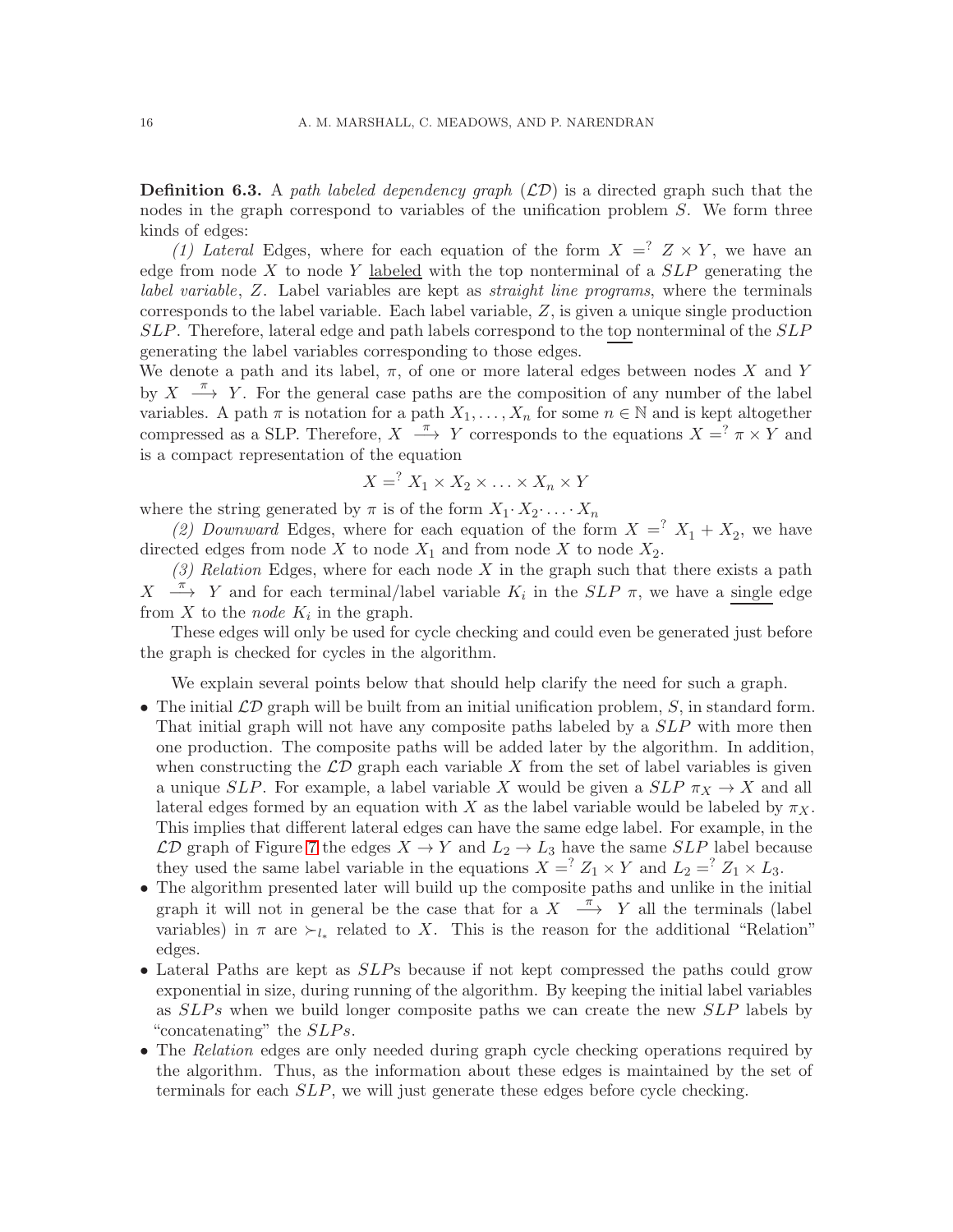

<span id="page-16-0"></span>Figure 7: LD graph example

**Example 6.4.** Let us consider an example  $\mathcal{LD}$  graph for the following system of equations (re denotes relation edges).

 $X = \n\begin{cases} \nX - \frac{1}{2}X_1 + X_2, \ X = \n\begin{cases} \n\pi_1 \times Y, \ Y = \n\end{cases} \n\pi_2 \times L, \ L = \n\begin{cases} \nL_1 + L_2, \ L_1 = \n\begin{cases} \n\pi_5 \times K, \ L_2 = \n\end{cases} \n\pi_1 \times L_3\n\end{cases}$ where the SLPs are:  $\pi_1 \to Z_1$ ,  $\pi_2 \to Z_2$  and  $\pi_5 \to \pi_3\pi_4$ ,  $\pi_3 \to \pi_2\pi_2$ ,  $\pi_4 \to \pi_1\pi_1$ . The corresponding  $\mathcal{LD}$  graph is given in Figure [7.](#page-16-0)

**Definition 6.5.** The path labeled propagation graph  $\mathcal{LP}$  is a directed simple graph. Its vertices are the equivalence classes of the symmetric, reflexive, and transitive closure of the relation defined by  $\succ_{r_*}$  on the  $\mathcal{LD}$  graph for the same system. Edges exist between equivalence classes [X] and [Y] if there exist variables  $U \in [X]$  and  $V \in [Y]$  such that  $U \succ_a V$ .

Similar to the typed case we can order the equivalence classes/nodes of  $\mathcal{LP}$ . Let  $\sim_r$ stand for the reflexive, symmetric and transitive closure of  $\succ_{r_*}$ . Thus  $\sim_r$  defines a set of equivalence classes over a set of variables. Denote these classes as  $[Y]_r$ . The  $\mathcal{LP}$  graph has exactly these classes as its nodes. We can define a strict partial ordering  $\gtrdot_r$  on the  $\sim_r$ -equivalence classes based on  $\succ_a$ . That is,  $[X]_r > r[Y]_r$  if and only if there exist  $K_1 \in [X]_r$ and  $K_2 \in [Y]_r$  such that  $K_1 \succ_a K_2$ . This ordering will again be important as it provides an ordering strategy for applying the rules of the unification algorithm.

Again, we also need the  $\mathcal{LP}$  graph due to a specific type of non-unifiable system. These are systems that require infinite unifiers but will always cause a cycle in the  $\mathcal{LP}$  graph. An example of this is the following set of equations.

$$
\{X = ^? X_1 + X_2, \ X = ^? V \times X_2\}
$$

<span id="page-16-1"></span>**Lemma 6.6.** Let S be a system of equations with variables U, W in S such that  $U \succ_a W$ and  $U \succ_{r_*} W$ . Then S is not unifiable.

*Proof.* This system can be seen to cause a cycle not only in  $\mathcal{LP}$  but also in  $P(S)$  (see Definition [4.3\)](#page-5-1). This is due to forming the equivalence classes by closure along  $\succ_r$  related nodes. It is shown in [\[22\]](#page-38-0) Lemma 11, if  $P(S)$  contains a cycle there is no unifier for the system  $S$  (See Theorem [4.5\)](#page-5-3). ப

Each time the algorithm updates the  $\mathcal{LD}$  graph it also updates the  $\mathcal{LP}$  graph and checks for cycles. Likewise, if cycles are found the algorithm terminates with failure.

It can be seen that the propagation graph of [\[22\]](#page-38-0) and the  $\mathcal{LP}$  graph are the same. This is due to fact that both graphs contain the same equivalence classes and equivalent edges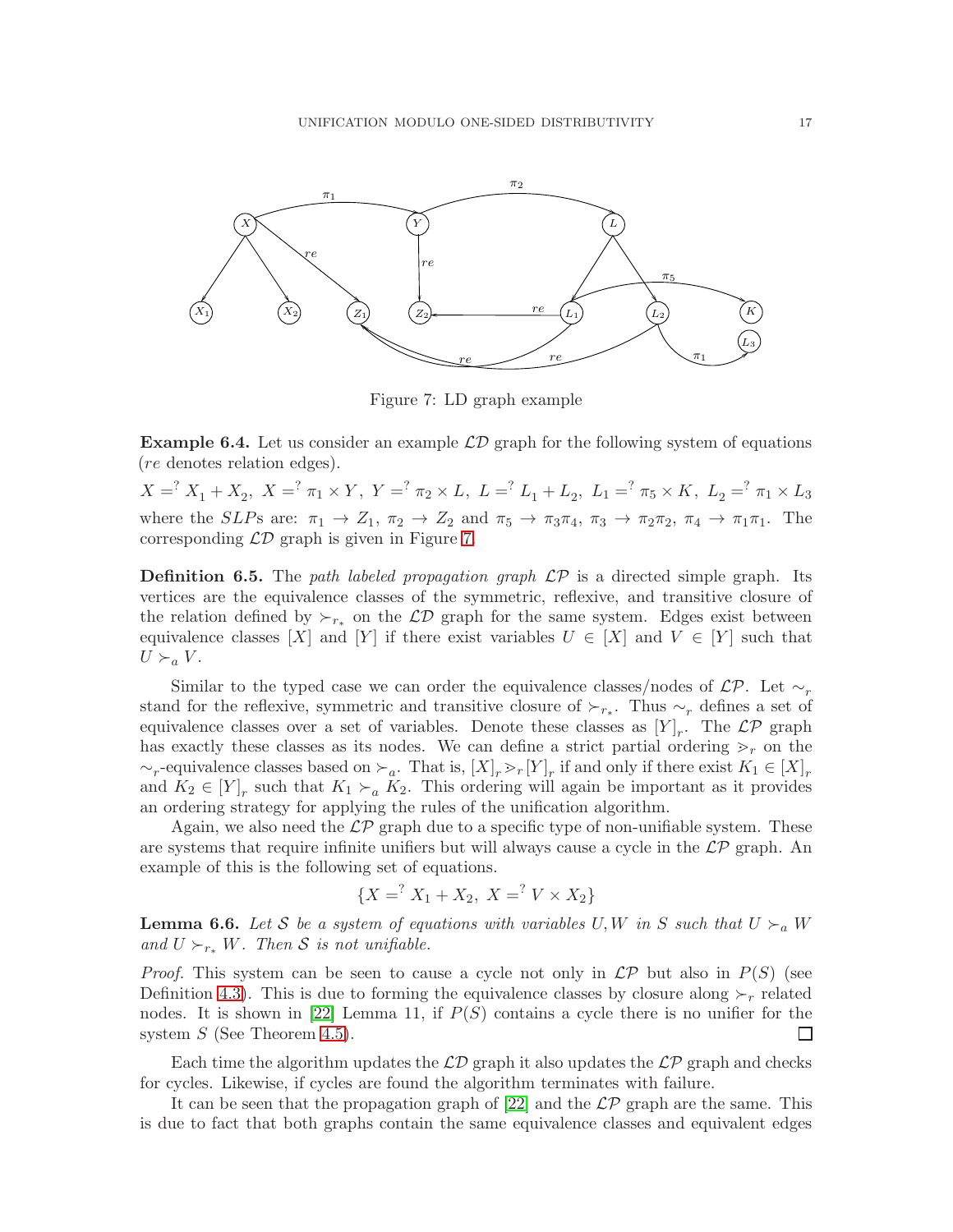

<span id="page-17-1"></span>Figure 8: LP graph example

between the classes. Figure [8](#page-17-1) is an example  $\mathcal{LP}$  graph for the same set of equations used to form the graph of Figure [7.](#page-16-0)

The algorithm will work by "saturating" the graphs. A set of transformation rules is used to either convert the graph into a solved form or detect a cycle in the graph. The first case implies unifiability and the second non-unifiability. During saturation we derive path constraints of the form  $\pi_1 = \pi_2$  or  $\pi_1 \prec^? \pi_2$ . The constraint  $\pi_1 \prec^? \pi_2$ , is a prefix check (i.e., whether the string produced by the  $SLP \pi_1$  is a prefix of the string produced by the  $SLP \tau_2$ ) and  $\tau_1 =^? \tau_2$ , similarly, is an equality check. In addition to path constraints we will need to perform several path computations: specifically we need to *concatenate paths*, compute path suffixes and find a single pair of mismatched terminals in two equated SLP produced strings, all without decompressing the  $SLPs$ .

<span id="page-17-0"></span>6.2. High Level Overview. Before giving the inference rules and algorithm details let us give a high-level overview of the process. The algorithm works based on the idea of collecting equations into sets. Each set correspond to the equations forming one of the equivalence classes. We can then order the equivalence classes in such a way that if we proceed top down in this order, converting each set into a solved form (processing), we do not have to revisit any class. This combined with the fact that we don't create new classes requiring processing provides us with a well defined structure for the execution of the algorithm. Briefly, the algorithm proceeds as follows:

- The algorithm begins with a unification problem,  $S$ , in standard form. From the set of equations S it generates a graph interpretation, the  $\mathcal{LD}$  graph and makes note of the set of label variables,  $\mathcal V$ . Note that this process does not discard S. From the  $\mathcal{LD}$  graph the algorithm generate the  $\mathcal{LP}$  graph. The nodes of the  $\mathcal{LP}$  graph are the equivalence classes, each of which corresponds to a set of nodes from the  $\mathcal{LP}$  graph.
- Next the algorithm reduces the graph to a normal-form by applying the set of cancellation inference rules. These rules are applied to the entire system which results in a system where no additional cancellation rules can be applied. All of these rules work directly on the  $\mathcal{LD}$  graph, except rule (0) which works on the set S.
- Next the algorithm selects an equivalence class to process based on the class ordering. It then applies a set of rules on the nodes of the  $\mathcal{LP}$  graph which correspond to that equivalence class. The effect of these rules is to transform the equivalence class into a compressed solved form.
- This process is repeated along with error checking, each time reducing the number of classes remaining to be processed.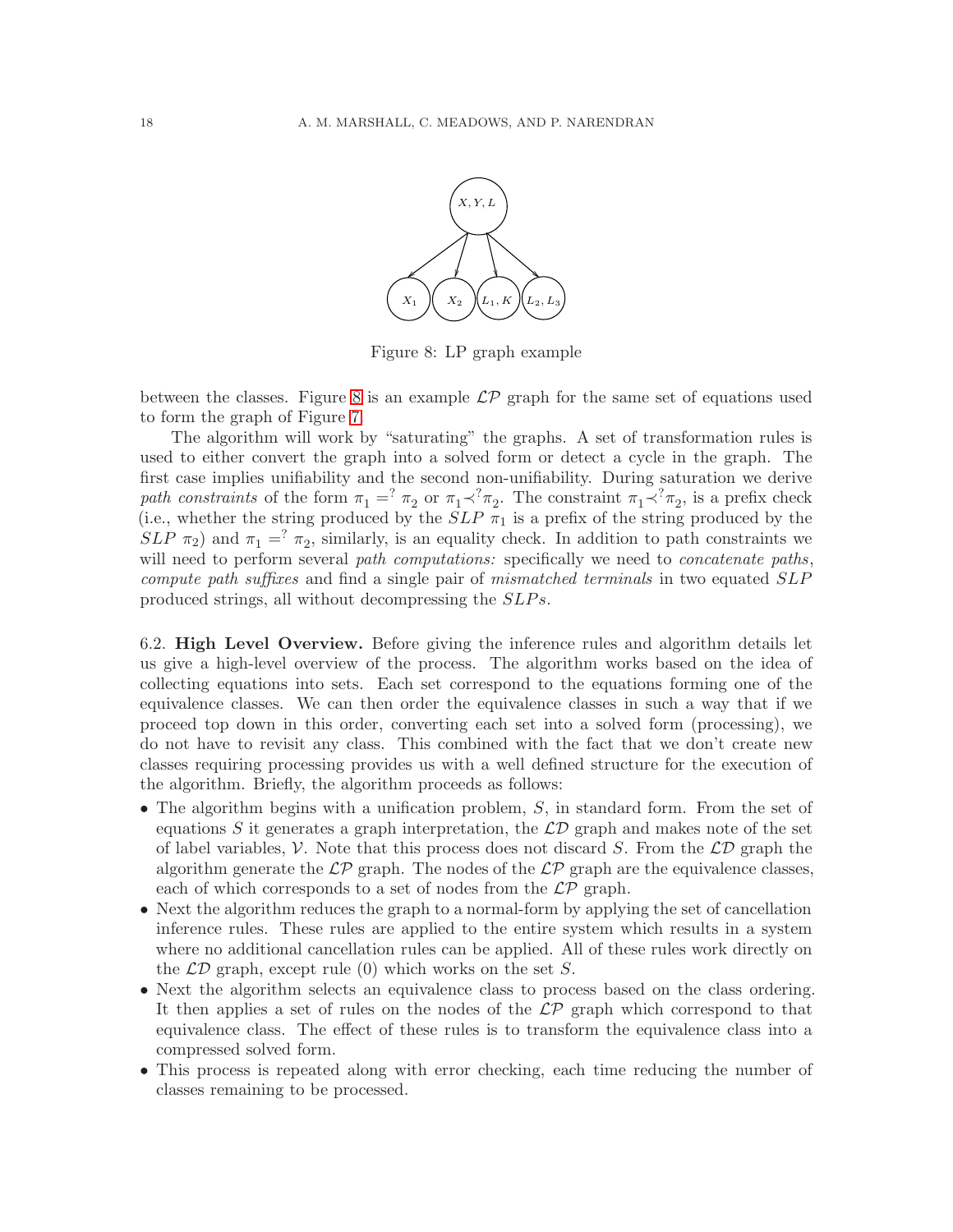• Finally, it could happen that during the process two label variables are equated. If this occurs the algorithm updates S with the new equality (rule  $(0)$ ), rebuilds the two graphs and the process of processing equivalence classes is restarted. Since there is only a finite number of label variables, which cannot be increased, each time two label variables are equated the number of label variables is reduced. Therefore the total number of times the process can be restarted is equal to the initial number of label variables in S.

<span id="page-18-0"></span>6.3. Algorithm Presentation. We first present the set of inference rules (Fig [9\)](#page-18-1) for a unification problem S in standard form. The rules are applied to the graph  $\mathcal{LD}$ , except rule (0) which is applied to S, and as that graph is updated the  $\mathcal{LP}$  graph is updated.

| (0)    | $\frac{S \cup \{U = ?V\}}{\{U \mapsto V\}(S) \cup \{U = ?V\}}$<br>if $\cal U$ occurs in $\cal S$                                                                                                                           |
|--------|----------------------------------------------------------------------------------------------------------------------------------------------------------------------------------------------------------------------------|
| (i)    | $U =$ <sup>2</sup> $U_1 + U_2$ , $U =$ <sup>2</sup> $U_3 + U_4$<br>$\overline{U} = \overline{U_1 + U_2}, \ \overline{U_3} = \overline{U_1}, \ \overline{U_4} = U_2$                                                        |
| (ii)   | $\frac{X \stackrel{\pi}{\longrightarrow} Y, \quad Z \stackrel{\eta}{\longrightarrow} Y \quad \eta = \pi}{X = Z, \quad X \stackrel{\pi}{\longrightarrow} Y}$                                                                |
| (iii)  | $\frac{X \stackrel{\eta}{\longrightarrow} Y, \quad X \stackrel{\pi}{\longrightarrow} Z, \quad \eta = \pi}{Y =^? Z, \quad X \stackrel{\pi}{\longrightarrow} Z}$                                                             |
| (iv)   | $\begin{array}{c}\nX \xrightarrow{\eta} Y, \quad X \xrightarrow{\pi} Z, \quad \eta \prec \pi \\ Y \xrightarrow{\eta^{-1} \pi} Z, \quad X \xrightarrow{\pi} Z\n\end{array}$                                                 |
| (v)    | $X \stackrel{\eta}{\longrightarrow} Y, \qquad X \stackrel{\eta}{\longrightarrow} Y, \qquad \eta \neq \pi$<br>$n = ? \pi$                                                                                                   |
| (vi)   | $\frac{X \stackrel{\eta}{\longrightarrow} Y, \qquad X \stackrel{\pi}{\longrightarrow} Z, \qquad \eta \nless \pi \qquad \text{if }  \eta  <  \pi }{\longrightarrow$                                                         |
| (vii)  | $\frac{U \stackrel{\eta}{\longrightarrow} W, U =^? U_1 + U_2, W =^? W_1 + W_2}{W =^? W_1 + W_2, U_1 \stackrel{\eta}{\longrightarrow} W_1, U_2 \stackrel{\eta}{\longrightarrow} W_2, U \stackrel{\eta}{\longrightarrow} W}$ |
| (viii) | $\frac{U \stackrel{\eta}{\longrightarrow} W, U =^? U_1 + U_2,}{W =^? W_1 + W_2, U_1 \stackrel{\eta}{\longrightarrow} W_1, U_2 \stackrel{\eta}{\longrightarrow} W_2, U \stackrel{\eta}{\longrightarrow} W}$                 |
| (ix)   | $\frac{S}{\sqrt{L^2+1}}$ if $\mathcal{LP}$ or $\mathcal{LD}$ are cyclic                                                                                                                                                    |
| (x)    | $\frac{X \stackrel{\pi}{\longrightarrow} Y, Y \stackrel{\eta}{\longrightarrow} Z}{X \stackrel{\tau=(\pi\eta)}{\longrightarrow} Z \qquad Y \stackrel{\eta}{\longrightarrow} Z}$                                             |

<span id="page-18-1"></span>Figure 9: Inference Rules for the One-sided Distributivity Decision Procedure.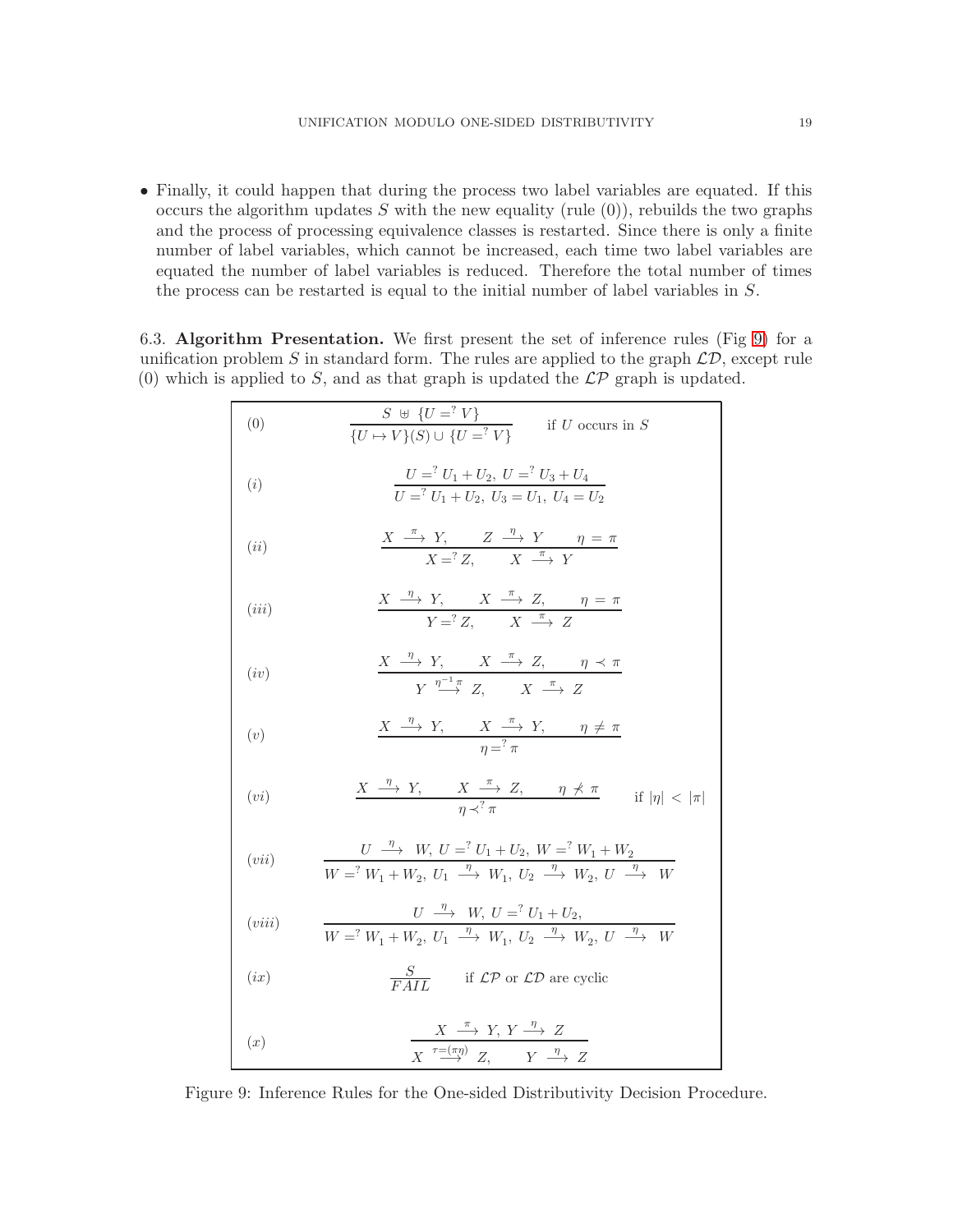Rule Zero. Rule (0) is simply a variable replacement rule but it has a special action on label variables: if a label variable is equated to a non-label variable, then the non-label variable is replaced by the label variable. This rule acts directly on the system  $S$  by doing variable replacement whenever there is an equation between two variables. That is, for an equation of the form  $U = V$  between two variables, the rule replaces all occurrences of V in S with U. If one of the variables is a label variable, say  $V$ , and one is not, say  $U$ , then the non-label variable is replaced in S by the label variable. So in this example, all occurrences of U are replaced by  $V$ . Therefore, after any variables are equated, we apply this rule *eagerly*. Note, whenever a rule creates an equation of the form  $X = Y$ , those two nodes in the graph are equated and rule (0) applies that equation to the set S. Therefore, rule (0) is the only rule that acts on and changes the set of equations S. All other rules modify the two graph data structures.

Rule  $(i)$  is due to the cancellative nature of the  $+$  operator and directly corresponds to the canceling operation in  $[22]$  (see Figure [1\)](#page-4-0). Rules *(ii)*, *(iii)* and *(iv)* are due to the cancellative nature of  $\times$  ([\[22\]](#page-38-0)). Rules (v) and (vi) check the path constraints and attempt to find label variables that have to be equated in order to satisfy the path constraint. These rules and rules  $(iv)$  and  $(x)$  are explained in more detail in Section [6.5.](#page-21-1) Rules  $(vii)$  and (*viii*) directly correspond to the splitting rule (Rule (d) of Figure [1\)](#page-4-0) of  $[22]$  and are direct consequences of the distributive axiom. These two versions are just modifications to work in the modified graph setting. The difference between the two rules is that rule  $(viii)$  creates new variables  $(W_1 \text{ and } W_2)$  and rule  $(vii)$  does not. Rule  $(ix)$  is a failure rule, which corresponds to detecting a cycle in the graphs in the Tidén-Arnborg algorithm. Finally, rule  $(x)$  is a path completion rule, justified by the soundness of variable replacement. This rule is also responsible for building the  $SLPs$  with more then one production. The rule creates a new SLP,  $\tau$ , corresponding to the "concatenation" of the two SLPs  $\pi$  and  $\eta$ . More details on rule  $(x)$  are given in Section [6.5.](#page-21-1)

We also keep and update the length of the string each  $SLP$  generates. Note, that this information can be efficiently computed in a bottom up manner for any SLP since productions ending in a terminal symbol have string length 1 and productions with two non-terminals have length equal to the sum of the lengths of the strings generated by the two non-terminals. However, since we build our  $SLP$  bottom up we can keep track of this information using simple addition and subtraction when constructing new  $SLPs$  through concatenating and taking the suffix.

Algorithm [2](#page-20-0) uses the following notation. Let  $r_1$  and  $r_2$  denote inference rules. Then,  $r_1^{\dagger}$  indicates *exhaustive* application of the rule  $r_1$ . The composite rule  $r_1^{\dagger}r_2$  means, apply  $r_1$ until it cannot be applied any more and then try to apply  $r_2$ . Note that even if  $r_1$  cannot be applied the rule  $r_1^1 r_2$  can still be used if  $r_2$  can be applied. Thus  $r_1^1$  does not indicate that  $r_1$  must be applied but rather that if  $r_1$  can be applied we do so exhaustively.  $r_1 + r_2$ indicates choice: apply rule  $r_1$  or rule  $r_2$ . Therefore, the last composite rule in Algorithm [2](#page-20-0) implies that rule  $(vii)$  has the lowest priority and that rule  $(viii)$  is only applied once in the processing of a single equivalence class.

Algorithm [2](#page-20-0) is presented above. Let us now give some additional explanation of what each step accomplishes before proceeding to the proof details.

(1) The first generates the two data structures needed to check error conditions.

<span id="page-19-0"></span><sup>&</sup>lt;sup>3</sup>Again, if  $\gtrsim_r$  is not strict partial ordering there must be a cycle in the  $\mathcal{LP}$  graph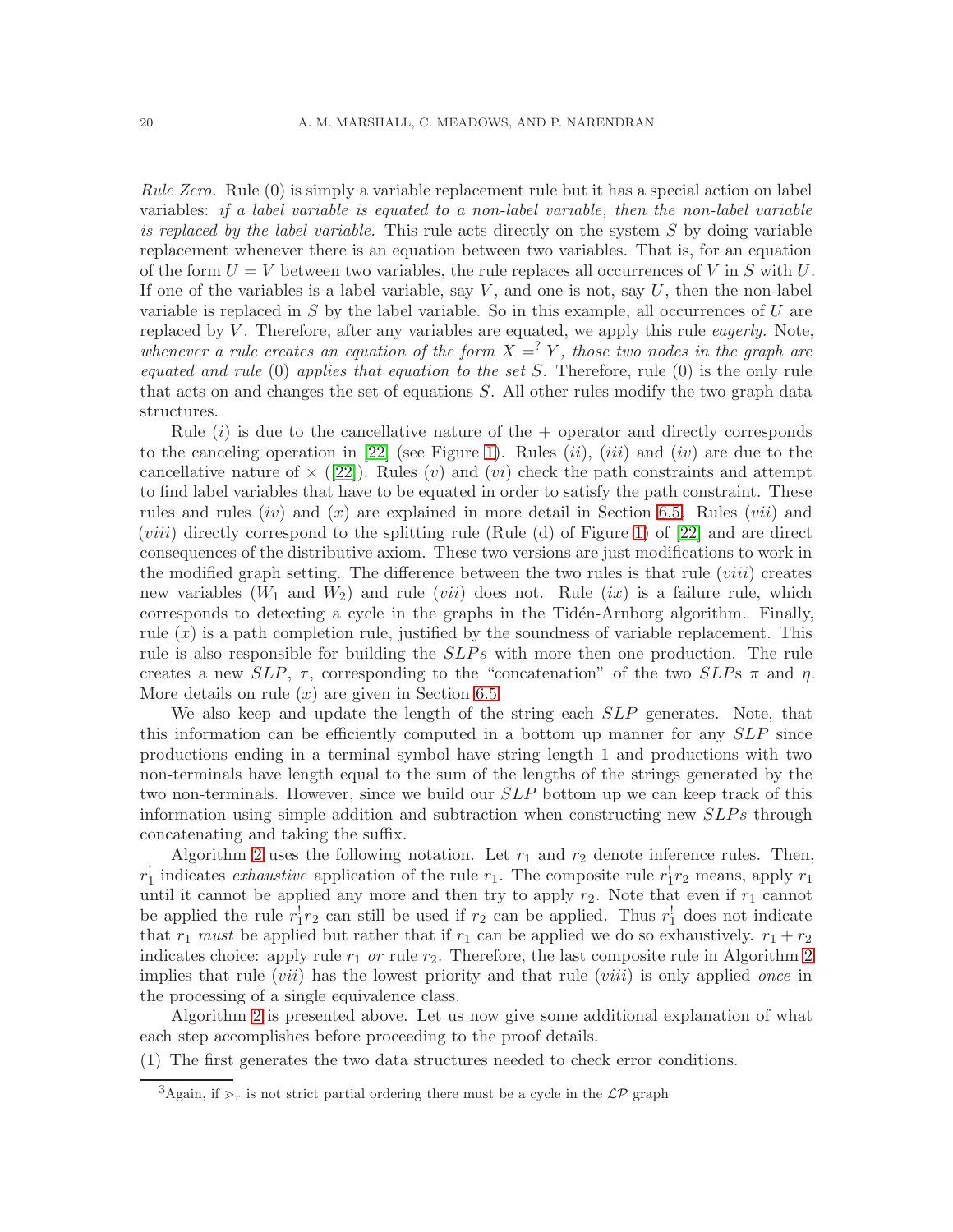## <span id="page-20-0"></span>Algorithm 2 One-sided Distributive Unification

(Input: A system of equations in standard form)

(1: Generate data structures) Generate the 2 graphs,  $\mathcal{LD}$  and  $\mathcal{LP}$ . Make a note of the initial label variables in  $S$ ; denote this set as  $V$ .

(2: Clean up the system) Exhaustively apply the following composite rule:

 $(0 + i + ii + iii)$ 

(3: Error checking) Apply graph cycle checking to the graphs (i.e., rule  $(ix)$ ). If a cycle is found stop with failure. If the graphs have no cycles and are in dag-solved form, exit with success.

(4: Process equivalence class) Select an equivalence class based on the strict partial ordering  $\geq_r$ . That is, we select the largest element of  $\geq_r$  that has not yet been processed. Thus, if we select the class  $[X]_r$  then there does not exist a class  $[Y]_r$  such that  $[Y]_r$  has not been processed and  $[Y]_r \geq r^+ [X]_r^3$  $[Y]_r \geq r^+ [X]_r^3$ .

Process the selected class using the following composite rule:

$$
(v + vi)(iv)^{!}(x)^{!}(viii)(vii)^{!}
$$

Rule  $(x)$  is applied by starting with the sink node of the path and working back to the start node of the path. Rule (iv) is applied based the  $\succ_{r_*}$  partial ordering, starting from the source nodes and working down to the sinks. In addition, if rule  $(v)$  or rule  $(vi)$  is applied label variables will be equated.

**(5: Checking)** If any of the variables in  $V$  are equated go back to Step 1 else go back to Step 2.

- (2) Step two consists of an exhaustive application of the "cancellation" inference rules, i.e., rules  $(0), (i), (ii), (iii)$ . These rules are the simplest rules as they either reduce the number of variables, rule (0), or reduce the number of edges in the graph, rules  $(i)$ ,  $(ii)$ ,  $(iii)$ . In addition, the rules don't create any new SLPs or edges. By applying these inference rules first we reduce the problem to a "normal-form", where change can now only occur via rules  $(iv) - (x)$ . Some of the rules must check equality between SLP, which can be done in polynomial time, see section [6.5.2.](#page-22-0) Lemma [6.13](#page-24-1) shows that the inference rules are sound and Lemma [6.25](#page-27-0) shows that this step of the algorithm is polynomially bounded.
	- (a) Note that redundant edges are removed by rule  $(iii)$ . That is, if there are two edges

$$
X \stackrel{\pi}{\longrightarrow} Y, \qquad X \stackrel{\eta}{\longrightarrow} Y \text{ and } \qquad \eta = \pi
$$

Then, rule *(iii)* will remove one of the redundant edges.

- (3) Step three is an error checking step which corresponds to the cycles checking of the two graphs. The correctness of the step is due to the fact that the system is simple and therefore cycle, or occur-checks, are errors. See section [6.7](#page-25-0) for full proofs.
- (4) Step four is the step responsible for processing equivalence classes and corresponds to the application of the inferences rules  $(v)$ ,  $(vi)$ ,  $(iv)$ ,  $(x)$ ,  $(viii)$  and  $(vii)$  in a specific order. The order that rules are applied is important as it ensures that the number of steps required to process any equivalence class is bounded by a polynomial, see Lemma [6.26.](#page-27-1)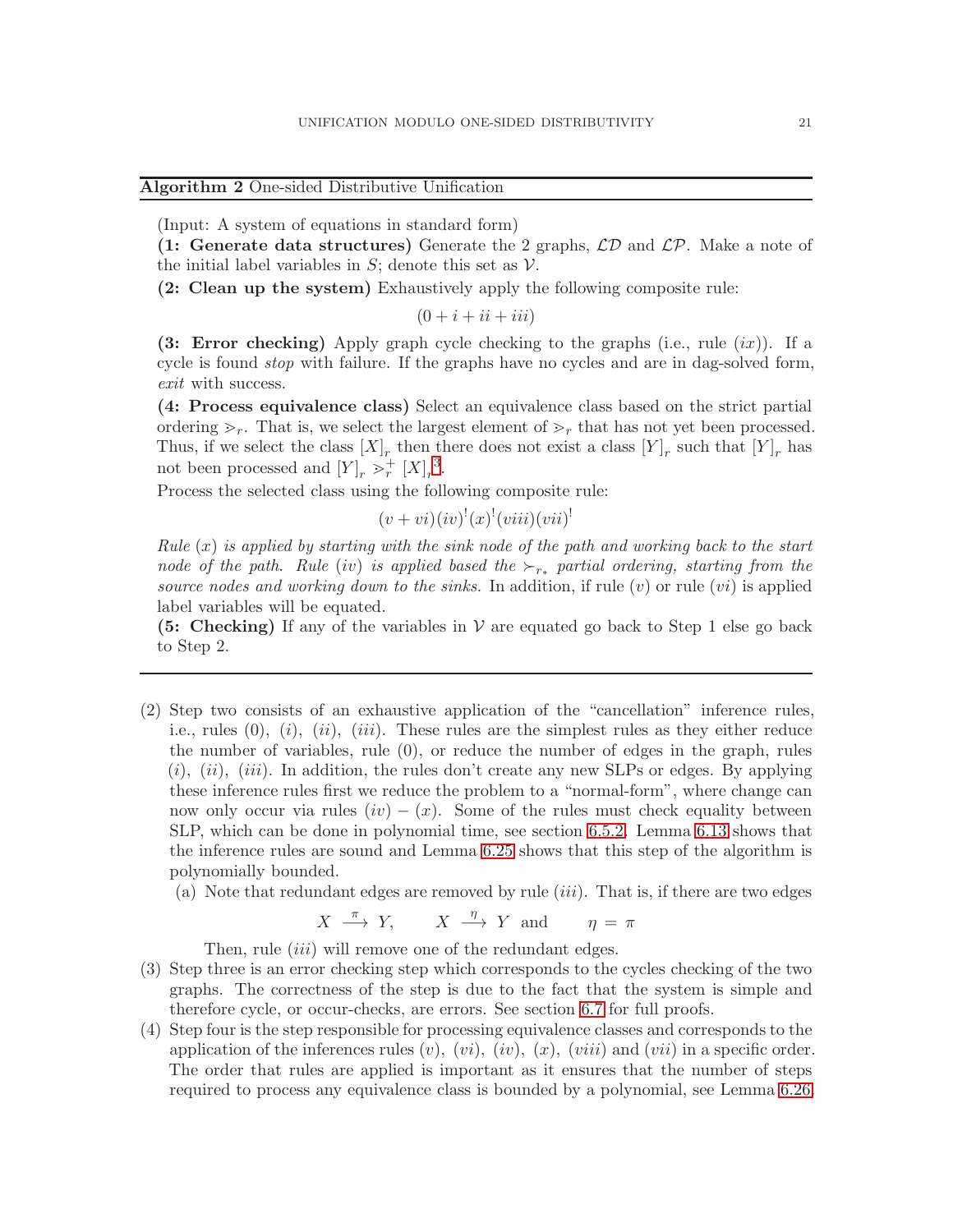(5) Step five checks to see if any label variables were equated and if so, it goes back to step one, where we rebuild the graphs. This is done to ensure we don't miss any variables which are part of the compressed labels. Since the number of label variables is reduced at each application, Lemma [6.8](#page-21-2) shows the number of times this can happen is bounded by the initial number of label variables.

<span id="page-21-0"></span>6.4. Label Variables. We need several results about the label variables and their interaction with the new variables. Let  $\mathcal{V}_0$  denote the set of initial label variables for a system S and V the set of label variables at any point during the application of Algorithm [2.](#page-20-0) Let  $\mathcal Z$ denote the set of fresh variables created by rule (*viii*) during application of Algorithm [2.](#page-20-0)

<span id="page-21-3"></span>**Lemma 6.7.** During and after the application of Algorithm [2,](#page-20-0)  $V \cap \mathcal{Z} = \emptyset$ .

Proof. By the definition, it is not possible to apply rule (0) such that a newly created variable is made a label variable. The only way to make a new variable a label variable is to create a new lateral edge and make its label a new variable. The rules creating new lateral edges are  $(iv)$ ,  $(vii)$  and  $(viii)$ . But, the labels of these edges are all composed of pre-existing label variables.  $\Box$ 

<span id="page-21-2"></span>**Lemma 6.8.** During and after the application of Algorithm [2](#page-20-0) on a system S in standard form,  $|\mathcal{V}| \leq |\mathcal{V}_0|$ 

 $\Box$ 

Proof. Follows directly from rule (0) and Lemma [6.7.](#page-21-3)

Actually we can get a similar result for the original Tidén-Arnborg algorithm if we also assume that variable replacement in that algorithm replaces newly created variables by original variables. Stated more precisely we get the following lemma.

**Lemma 6.9.** Let  $V_l$  denote the set of left multiplication variables, i.e.,  $Z \in V_l$  iff there exists an equation of the form  $X = Z \times Y$  for some variables X and Y. Let Sum denote the sum transformation operation as defined in  $[22]$  (See Section [4](#page-3-0) to recall the definition). Also, assume that if a pre-existing variable is equated to a variable created by Sum, the new variable is replaced by the pre-existing one. Then it is never the case that a new variable created by Sum is in  $V_l$ .

Proof. The Sum operation does not create new left multiplication variables. Therefore, the only way to get a new variable Z into  $V_l$  is by equating it with a variable already in  $V_l$ .

Thus, we can assume that there will never be an equation of the form  $X = \nvert Z \times Y$ , where  $Z$  is a fresh variable created by Algorithm [2](#page-20-0).

<span id="page-21-1"></span>6.5. Graph and SLP Operations. We first examine the problem of graph cycle checking and then we cover the details of the SLP operations.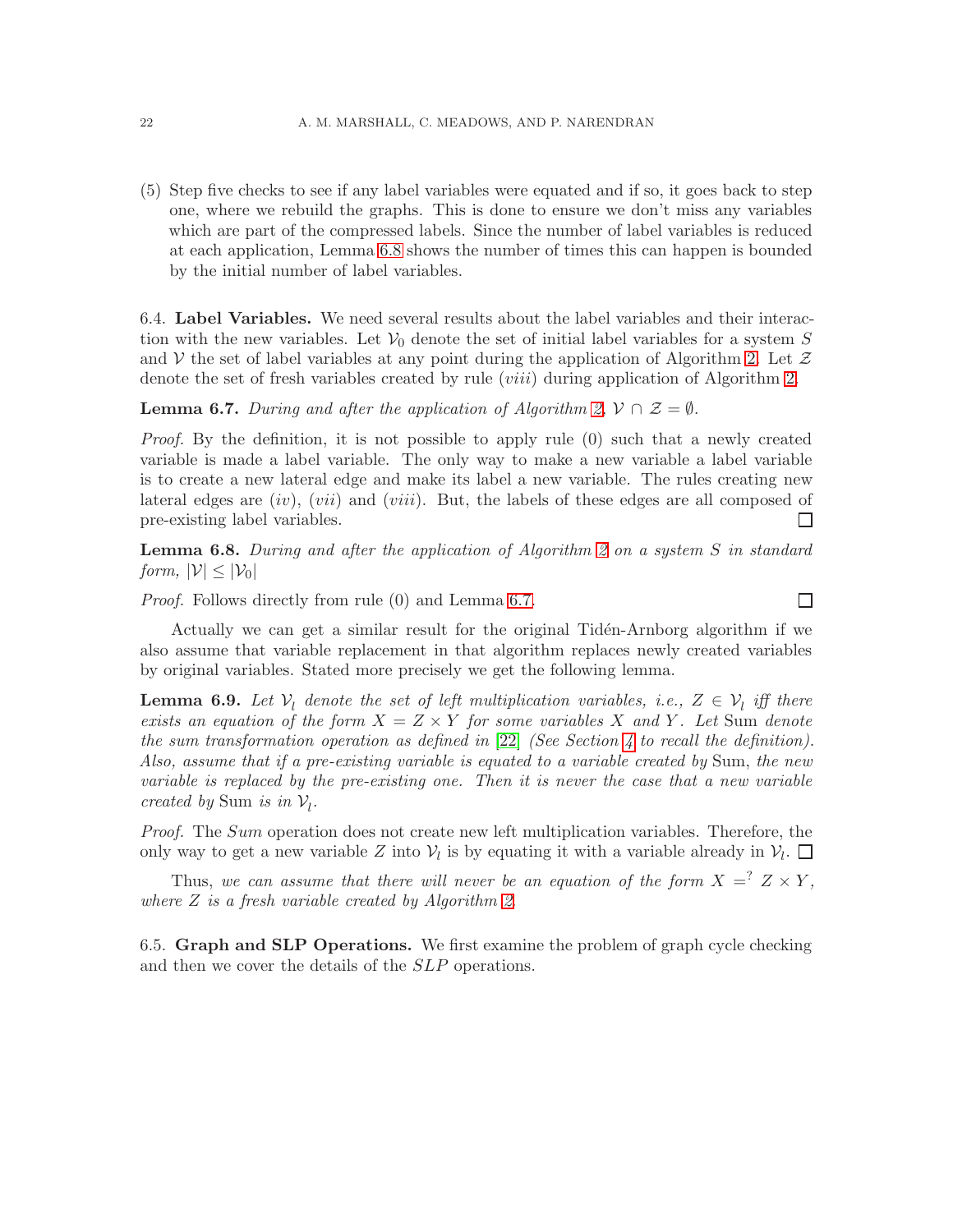6.5.1. Graph Cycle Checking and Updating. The  $\mathcal{LD}$  graph is updated by the algorithm as the inference rules operate on it. The  $\mathcal{LP}$  graph is built from the  $\mathcal{LD}$  graph and thus can be updated after updating the  $\mathcal{LD}$  graph. We note that the  $\mathcal{LD}$  and  $\mathcal{LP}$  graphs can use standard cycle checking algorithms. With the additional observation that we can add the relation edges in polynomial time with respect to the number of nodes in the  $\mathcal{LD}$  graph, we get the following Lemma.

**Lemma 6.10.** The LP and LD graphs for a system S in standard form can be checked for cycles in polynomial time with respect to the size of S.

<span id="page-22-0"></span>6.5.2. SLP Operations. Algorithm [2](#page-20-0) requires the use of some type of string compression due to the need to keep path labels from growing exponentially. But, we still need to know how the label variables are related along paths, e.g., for error checking. Therefore, we cannot just keep a set of the variables forming the path, the terminals of the SLP, because this removes essential information. We first examine how the  $SLP$  are formed and then we will discuss how the operations are used by each rule in Algorithm [2](#page-20-0) along with a presentation of their complexity. For convenience, Table [1](#page-22-1) gives a listing of the SLP algorithms required by Algorithm [2](#page-20-0) and a listing of where polynomial time algorithms have been developed and studied for that problem. See [\[14,](#page-37-11) [19\]](#page-37-12) for surveys on algorithms on compressed strings, including *SLPs*. More details are given in the following discussion

Forming SLPs. We first encode the label variables as SLPs. Each unique label variable is encoded as a unique  $SLP$ . For example, when creating the  $\mathcal{LD}$  graph for two equations  $X = Y * Z$  and  $\overline{K} = Y * L$  only <u>one</u> SLP is created,  $\overline{\pi_Y} \to Y$ , and two edges are labeled by that  $SLP$ , i.e., by the top nonterminal  $\pi_Y$ . Then, larger or additional  $SLP$ s are formed, bottom up, by the inference rules  $(x)$  and  $(iv)$ . In addition, we only keep a single copy of each unique SLP. This implies we only keep the set of all productions. When creating a new larger SLP we need only create a new top production. For example, if we have two pre-existing  $SLPs \pi_i$  and  $\pi_j$  that we wish to concatenate we don't need to duplicate all the productions; simply adding a top production  $\pi(i) \to \pi_i \pi_j$  to the set of productions is sufficient. Likewise, when constructing a suffix, we may need to create new productions that are added to the set of productions but we do not delete the productions contained in the prefix since they generate other  $SLPs$ . Note that rules (*vii*) and (*viii*) don't create new *SLPs* but just use pre-existing ones.

| SLP operations required by Algorithm 2            | Reference to Polynomial Algorithm |
|---------------------------------------------------|-----------------------------------|
| The concatenation of two SLP                      | [4, 11, 12]                       |
| $SLP$ equality                                    | [13, 16, 20, 18]                  |
| $SLP$ prefix and suffix                           | [13, 8, 9, 12]                    |
| Find one pair of non-equal terminals in a pair of | [8, 13, 16]                       |
| non-equal $SLPs$                                  |                                   |

<span id="page-22-1"></span>Table 1: Algorithms for SLP Operation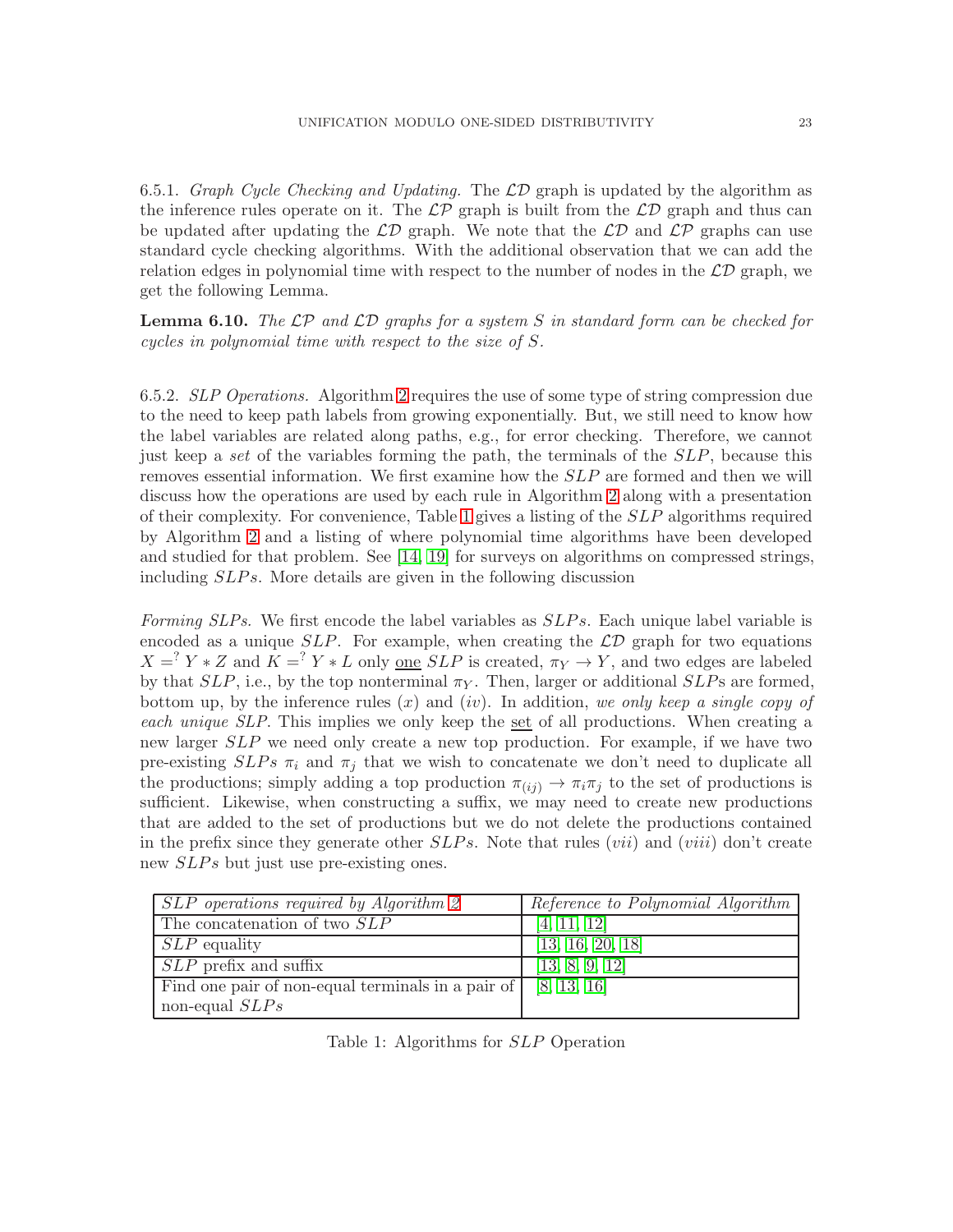Using SLPs. We now examine the SLP operations used by each rule and their complexity. Rule  $(x)$ : Rule  $(x)$  forms a new *SLP* by concatenating two existing *SLPs*. Rule  $(x)$  is applied by starting with the sink node of the path and working back to the start node.

This ensures a minimal number of applications of rule  $(x)$ . To concatenate two  $SLPs$ ,  $I = (\Sigma, N_I, P_I)$  and  $J = (\Sigma, N_J, P_J)$ , we create a new  $SLP$ ,  $K = (\Sigma, N_K, P_K)$ . Let  $\pi_I$ and  $\pi_J$  be the top nonterminals of I and J respectively. Then,  $N_K = N_I \cup N_J \cup {\pi_K}$ and  $P_K = P_I \cup P_J \cup {\{\pi_K \to \pi_I \pi_J\}}$ . This is a simplified version, with just two  $SLPs$ , of the method presented in  $[12]$ , for concatenating n strings. There it is shown, by a constructive proof,<sup>[5](#page-23-1)</sup> that the  $SLP$ , G, generating the new string satisfies  $|G'|\leq |G|+n-1$ and  $depth(G^{T}) \leq depth(G) + [log(n)]$ . Rule (x) is just concatenating the SLPs but we could also balance the resulting  $SLP$ . It is shown in [\[20\]](#page-37-16) that for a  $SLP$ , G, generating a text of length m with n rules we can construct a  $SLP$ ,  $G'$ , in  $\mathcal{O}(n \log(m))$  time, such that  $G'$ has a depth of  $\mathcal{O}(log(m))$  and  $\mathcal{O}(n \log(m))$  rules. This could improve results which depend on the depth of a SLP. However, for our purposes we will use the simple concatenation method as it is sufficient for our results and allows for a simpler complexity analysis. The following result easily follows.

<span id="page-23-2"></span>**Lemma 6.11.** Let  $I = (\Sigma, N_I, P_I)$  and  $J = (\Sigma, N_I, P_I)$  be two SLPs. Then we can construct in linear time, without decompression, a SLP  $K = (\Sigma, N_K, P_K)$  that generates the concatenation of the two strings generated by I and J such that  $|K| = |P_I \cup P_J| + 1$  and  $depth(K) \leq max \{depth(I), depth(J)\} + 1.$ 

Additional algorithms and notes on concatenation can be found in [\[4,](#page-37-13) [11,](#page-37-10) [20\]](#page-37-16).

Rules  $(ii)$  and  $(iii)$ : These two rules require that we can decide if two compressed strings are equal,  $\pi_1 =^? \pi_2$ . The area of fully compressed pattern matching is an active area and there are many algorithms that will solve this problem in polynomial time  $(\mathcal{O}(n^3))$  time for a  $SLP$  of size n [\[13\]](#page-37-14)). We cite the following, non-exhaustive, list of papers for excellent algorithms; [\[13,](#page-37-14) [16,](#page-37-15) [20,](#page-37-16) [18\]](#page-37-17).

Rule  $(iv)$ : We can partially order the nodes in each equivalence class based on the lateral edges, i.e., based on the  $\succ_{r_*}$  relation. Rule (iv) is applied based on this partial ordering, starting from the source nodes and working down to the sinks.

We do not apply rule  $(iv)$  to a node X if rule  $(iv)$  can be applied to a node Y such that there is a lateral path from Y to X. Rule (iv) requires that we can decide if one  $SLP \pi_1$ is a prefix of an  $SLP$   $\pi_2$ ,  $\pi_1 \prec^? \pi_2$ , in polynomial time with respect to  $\pi_2$ . This problem has been solved in [\[13\]](#page-37-14),  $\mathcal{O}(n^3)$  time for a  $SLP$ ,  $\pi_2$ , of size n. We also need to extract the suffix in compressed form,  $\pi_3 = \pi_1^{-1} \pi_2$ . Because we build the *SLP*s bottom up and keep the length information. A simple polynomial-time recursive algorithm can accomplish this. See also [\[8,](#page-37-18) [12,](#page-37-4) [13,](#page-37-14) [21\]](#page-37-19) for additional efficient methods for computing the suffix (and prefix). For example, it has been shown in  $[12]$  that if G is a  $SLP$  generating the word v, then for any suffix v' there exists a  $SLP$  G' that generates v' and satisfies  $|G'| \leq |G| + depth(G)$ and  $depth(G') \leq depth(G)$ . For completeness a simple, but polynomial, suffix algorithm is presented in Appendix A and from this algorithm we have the following result.

<span id="page-23-3"></span>**Lemma 6.12.** Let  $I = (\Sigma, N_I, P_I)$  and  $J = (\Sigma, N_J, P_J)$  be two SLPs such that the string generated by J is a prefix of the string generated by I. Then, in  $\mathcal{O}(|I|^4)$  time a SLP

<span id="page-23-0"></span> $\overline{4 \text{ For}}$  every  $SLP$  the set of terminals will be a subset of  $\Sigma$ , the initial set of label variables.

<span id="page-23-1"></span><sup>&</sup>lt;sup>5</sup> We have replaced "singleton context free grammar" with  $SLP$  in the statement, just to stay consistent with the naming in this paper.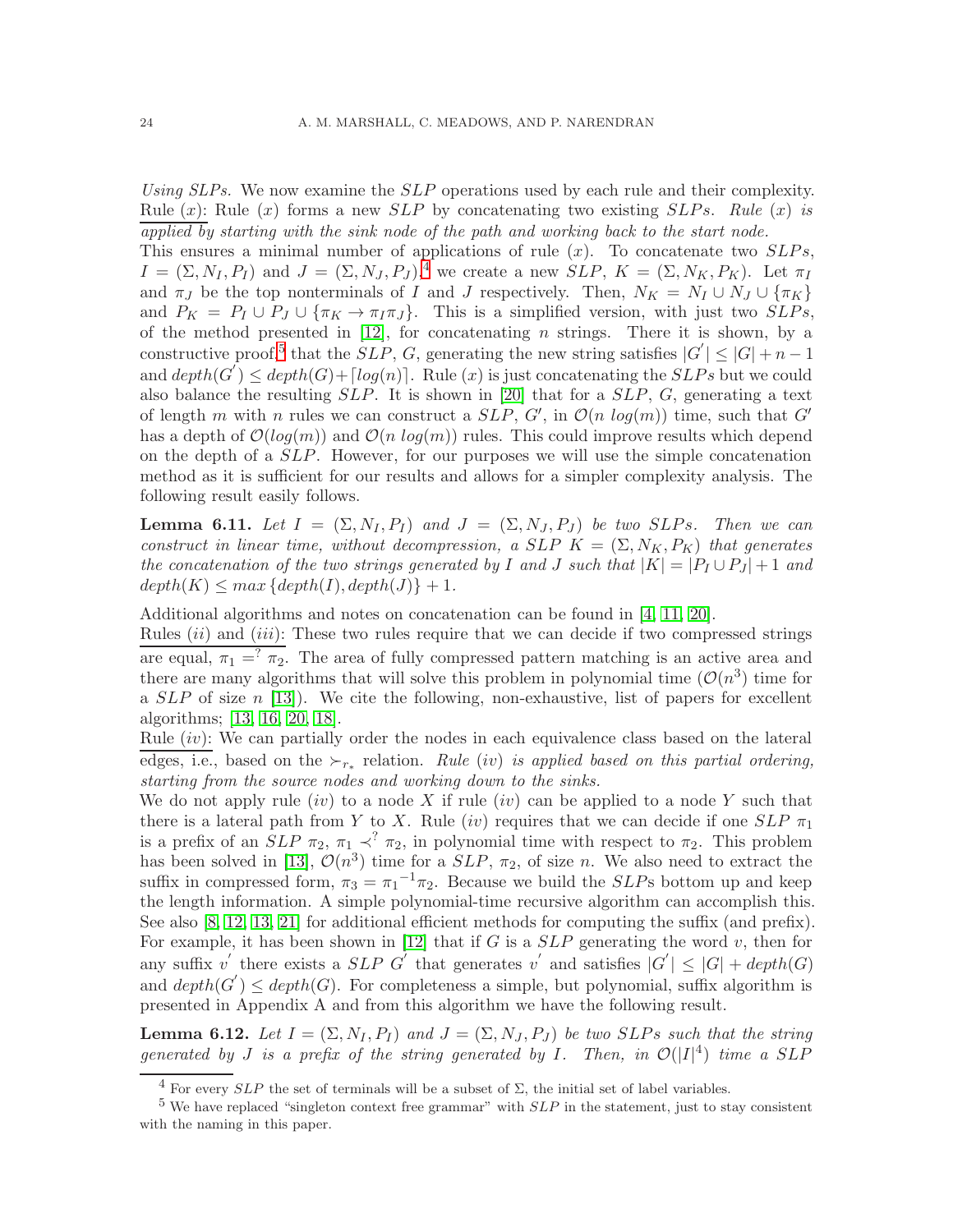$K = (\Sigma, N_K, P_K)$  can be constructed that generates the suffix of I after removing the prefix *J* such that  $|K| \leq |I| + depth(I)$  and  $depth(K) \leq depth(I)$ .

Rules  $(v)$  and  $(v_i)$ : These rules handle the situation where two label paths should be equal. or one a prefix of the other, but are found not to be. We then need to check if they can be made equal. We accomplish this by finding at least one pair,  $(X, Y)$ , of terminals (label variables) in the corresponding  $SLP$ s such that these terminals form a mismatch,  $X \neq Y$ . One pair will do for each application of the rule because by the cancellative nature of  $\times$ , all mismatched pairs of terminals must be equated. Therefore, we do not have to try all different combinations of setting pairs equal or unequal. It is sufficient to select the first mismatch, equate the variables and construct the resulting new problem. Note that we are finding a single pair of terminals that form a mismatch in the string, not finding all thepositions where the strings generated by the  $SLPs$  differ, a NP-hard problem ([\[13\]](#page-37-14)). In [\[8\]](#page-37-18) the authors have developed a nice polynomial,  $\mathcal{O}(n^3)$ , algorithm for finding the first mismatch. A mismatch can also be found using the algorithms in [\[13,](#page-37-14) [16\]](#page-37-15) or by a simple recursive algorithm, using the  $SLP$  equality algorithm of [\[13\]](#page-37-14) as a subroutine. The result is a simple  $\mathcal{O}(n^4)$  algorithm, n being the size of the largest SLP.

The way rules (v) and (vi) work in Algorithm [2](#page-20-0) is if in the  $\mathcal{LD}$  graph one of the rules is satisfied, then a pair of label variables will be found (by the SLP algorithm) and equated (through the use of rule  $(0)$ ). This will cause the set of label variables,  $\mathcal{V}$ , to be reduce and thus the number of label variables in the system  $S$  to be reduced. The algorithm then returns to step 1 and rebuilds a new  $\mathcal{LD}$  graph from the newly modified system.

<span id="page-24-0"></span>6.6. Correctness. We now examine the correctness of the above algorithm. Rather then reconstructing all the proofs from "scratch" we can reuse some result proven by Tidén and Arnborg since we are working on a compressed version of the original algorithm.

<span id="page-24-1"></span>**Lemma 6.13.** The non-failure rules of Algorithm [2](#page-20-0) maintain the set of unifiers.

Proof. The new rules are essentially equivalent to the original set of rules, only modified to work on a compressed version of the problem. This can be seen by considering a path

$$
X\ \stackrel{\pi}{\longrightarrow}\ Z
$$

and remove the compression. The path is a graphical representation of the equation.

$$
X = \n\begin{cases} \n\pi \times Z \n\end{cases}
$$

where the string generated by  $\pi$  is of the form  $X_1 \cdot X_2 \cdot \ldots \cdot X_n$ , for some label variables  $X_1, \ldots, X_n$ . This is a compressed form of the following equation.

$$
X = \n\begin{cases} \nX_1 \times X_2 \times \ldots \times X_n \times Z \n\end{cases}
$$

This was constructed from  $n$  equations in standard form using variable replacement. These equations are of the form

$$
X = Y_1 \times K_1, K_1 = Y_2 \times K_2, \ldots, K_{n-1} = Y_n \times Z
$$

Therefore, the result follows from Theorem [4.1](#page-4-2) which is proven in [\[22\]](#page-38-0). Let us now examine the rules.

- Rule  $(x)$  and rule  $(0)$  follow from variable replacement.
- Rule  $(i)$  follows from Theorem [4.1](#page-4-2) part 1.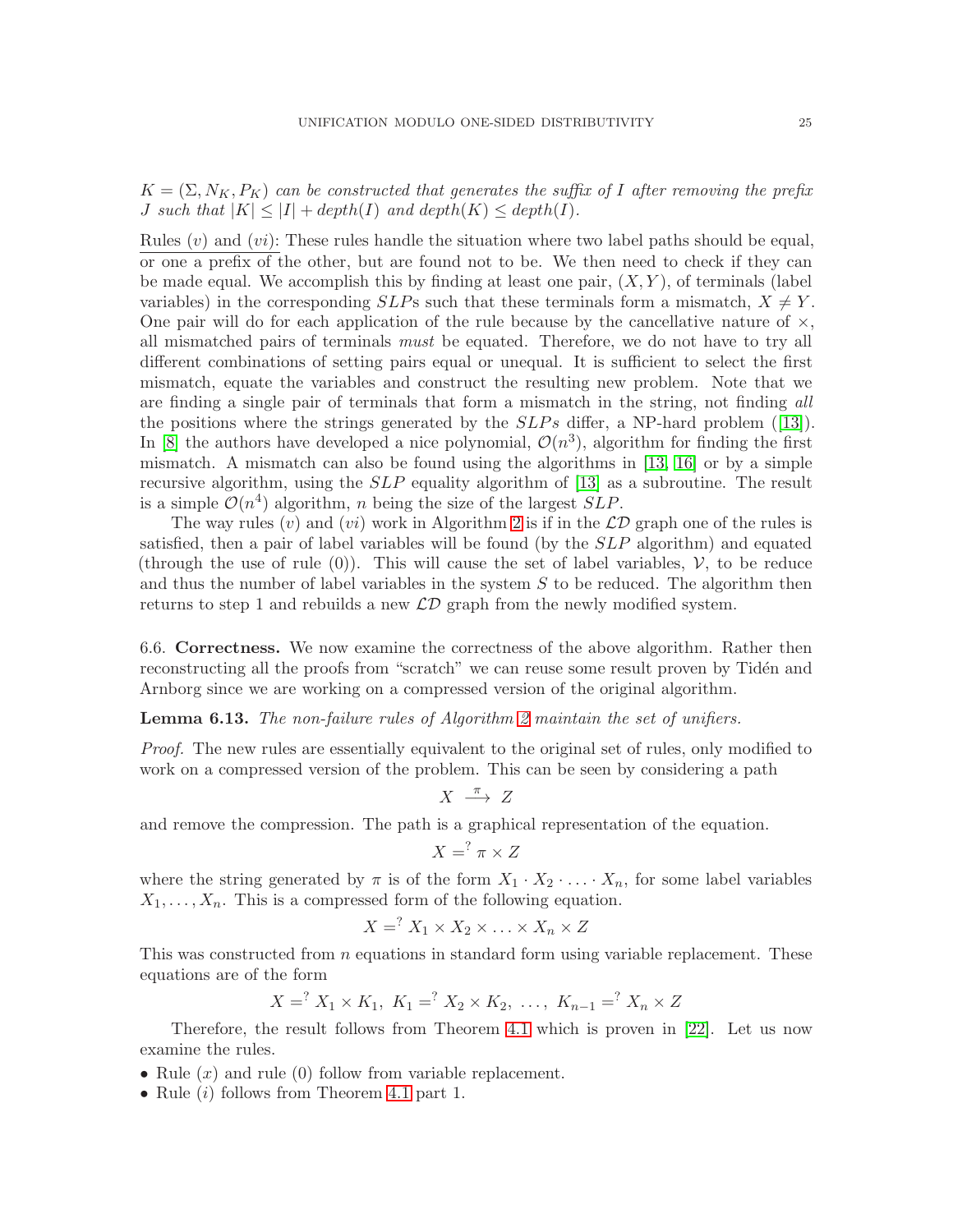- Now consider rules (ii) and (iii), since  $\pi = \eta$ , these rules follow from  $|\pi|$  applications of Theorem [4.1](#page-4-2) part 1. The same holds for rule  $(iv)$  except that  $\eta$  is a prefix.
- Rules  $(v)$  and  $(vi)$  also follow from Theorem [4.1](#page-4-2) part 1 because by part 1 all the label variables in  $\pi$  would have to be equated to the corresponding variables in  $\eta$ , so we are safe in selecting one pair. More specifically, consider two paths and  $(v)$ .

$$
X \stackrel{\pi}{\longrightarrow} Z, X \stackrel{\eta}{\longrightarrow} Z
$$

correspond to two equations, uncompressed

$$
X = X_{i_1} \times X_{i_2} \times \ldots \times X_{i_n} \times Z, \ X = X_{j_1} \times X_{j_2} \times \ldots \times X_{j_n} \times Z
$$

Both could be expanded out into standard form and by applying Theorem [4.1](#page-4-2) part 1 we equate each pair  $X_{i_l} = X_{j_l}$ .

• Finally, rules  $(viii)$  and  $(vii)$  follow from Theorem [4.1](#page-4-2) part 2.

Note that rule  $(ix)$  is a failure condition that is handled by cycle checking the graph.

<span id="page-25-2"></span>**Lemma 6.14.** If Algorithm [2](#page-20-0) exits with success on a system S in standard form, then S is unifiable.

Proof. The result follows from Lemma [6.13](#page-24-1) and the fact that the set of inference rules transforms  $S$  into a dag-solved form, which implies unifiability  $[7]$ . This can be seen by examining the set of rules and the definition of dag solved-form.

Part (a) is satisfied because if there existed some  $X_i$  such that  $X_i = i t_1$  and  $X_i = i t_2$  (for terms  $t_1$  and  $t_2$ ) one of the inference rules would be applicable.

Part (b) is satisfied because there are no cycles in the graph and thus the equations can be arranged in the proper order. П

<span id="page-25-3"></span>**Lemma 6.15.** If Algorithm [2](#page-20-0) terminates with failure on a system  $S$  in standard form, then S is not unifiable.

Proof. Follows from Lemma [6.17.](#page-25-1)

From these results we get the following.

**Theorem 6.16.** The decision Algorithm  $2$  is correct.

Proof. Follows from Lemma [6.14](#page-25-2) and Lemma [6.15.](#page-25-3)

<span id="page-25-0"></span>6.7. Failure Conditions. Graph cycle checking is employed to detect failure conditions. We argue in this section that if a cycle is found this corresponds to a non-unifiable system.

<span id="page-25-1"></span>**Lemma 6.17.** A system S in standard form is not unifiable if there exists a cycle in any of the corresponding  $\mathcal{LP}$  or  $\mathcal{LD}$  graphs for that system.

Proof. We consider the following cases:

Case 1: Assume that the  $\mathcal{LD}$  graph for a system S contains a cycle. Then the cycle was created by zero or more applications of the inference rules and implies that a variable is a proper subterm of itself. By Theorem [4.4](#page-5-2) these cycles correspond to non-unifiable systems. Case 2: Assume the the  $\mathcal{LP}$  graph for a system S contains a cycle. This implies there is a cycle between the  $\sim_r$  equivalence classes. It is shown in [\[22\]](#page-38-0) that cycles between  $\sim_r$ equivalence classes of this form correspond to non-unifiable systems due to the need for an infinite unifier (see Theorem [4.5\)](#page-5-3). $\Box$ 

 $\Box$ 

 $\Box$ 

 $\Box$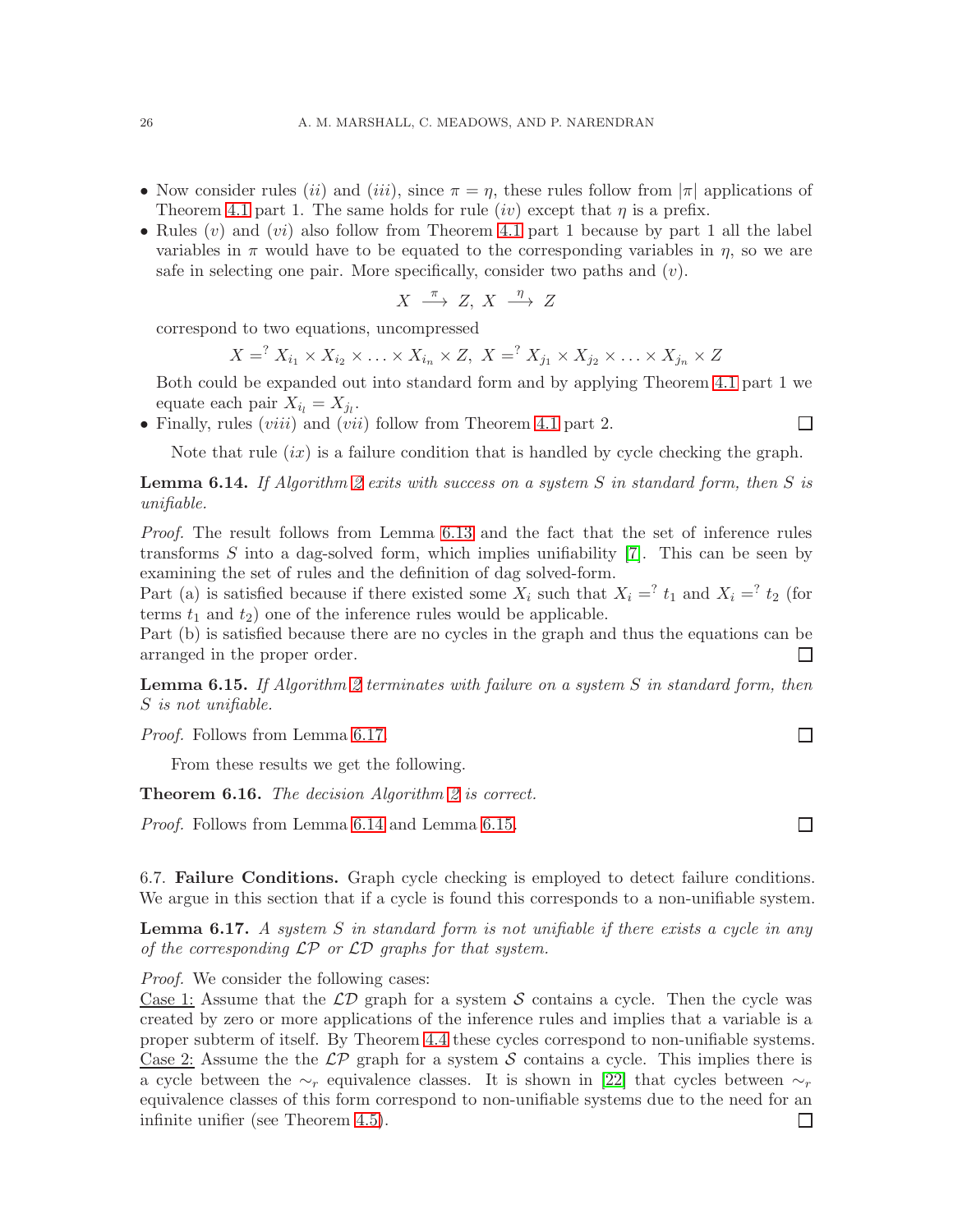Therefore, if cycles are found we can safely conclude that the system is not unifiable and return an error.

Finally, one could ask if some infinite systems (of Lemma [6.6\)](#page-16-1) that are found in the algorithm of [\[22\]](#page-38-0) could be missed by the current algorithm due to not creating the same number of new variables. This is shown not to be the case in the following lemma.

**Lemma 6.18.** Cycles in the sum propagation graph of  $[22]$  for a system S in standard form imply cycles in the LP graph for S.

Proof. Clearly if the cycle exists in the initial system or is created by one or more applications of the cancellation rules (a)–(c) then the same cycle will be created in the  $\mathcal{LP}$  graph. Thus, assume the the cycle is created by creating new equations by rule (d). That is, by rule (d) the following equations are created

$$
X = ? X1 + X2, X = ? X3 × X4
$$

where  $X_1, \ldots, X_4$  are newly created variables. But, then we need to equate  $X_4$  and  $X_2$ . Equating variables can only happen through rules (b) and (c) and would require two preexisting equations of the form  $X =^? L_1 + L_2$ ,  $X =^? L_3 \times L_2$  but this is already a cycle in the  $\mathcal{LP}$  graph. П

<span id="page-26-0"></span>6.8. Complexity. We establish the polynomial time bound in this section.

<span id="page-26-2"></span>**Lemma 6.19.** The number of  $\sim_r$  equivalence classes never increases.

Proof. Rule (viii) is the only rule that creates new variables but these variables are contained in pre-existing equivalence classes. П

<span id="page-26-1"></span>**Lemma 6.20.** The number of sinks in any equivalence class after processing is at most one. Besides, every non-sink node in the class has exactly one outgoing edge.

Proof. If there is no sink in the class, then this implies a cycle and thus a non-unifiable system. Therefore, let us assume there is no cycle and thus at least one sink. In addition, there must be at least one source node. It can be seen that rules  $(ii)$ ,  $(iii)$ ,  $(iv)$ ,  $(v)$  and (vi) ensure that all the nodes in the class have at most a single outgoing edge.  $\Box$ 

We now prove several small results about new variables and new lateral edges that will be useful in the complexity result.

<span id="page-26-3"></span>**Lemma 6.21.** The maximum number of new variables added to the system  $S$  is equal to twice the number of equivalence classes.

Proof. Rule *(viii)* is the only rule that can add variables and this rule can only add two variables for each sink. By Lemma [6.20](#page-26-1) there is a single sink for each class. By Lemma [6.19](#page-26-2) the number of equivalence classes never increases. Rule  $(viii)$  adds two new variables to a lower class for each sink in the upper class. A class is only processed one time, thus the number of variables that can be added is double the number of equivalence classes. $\Box$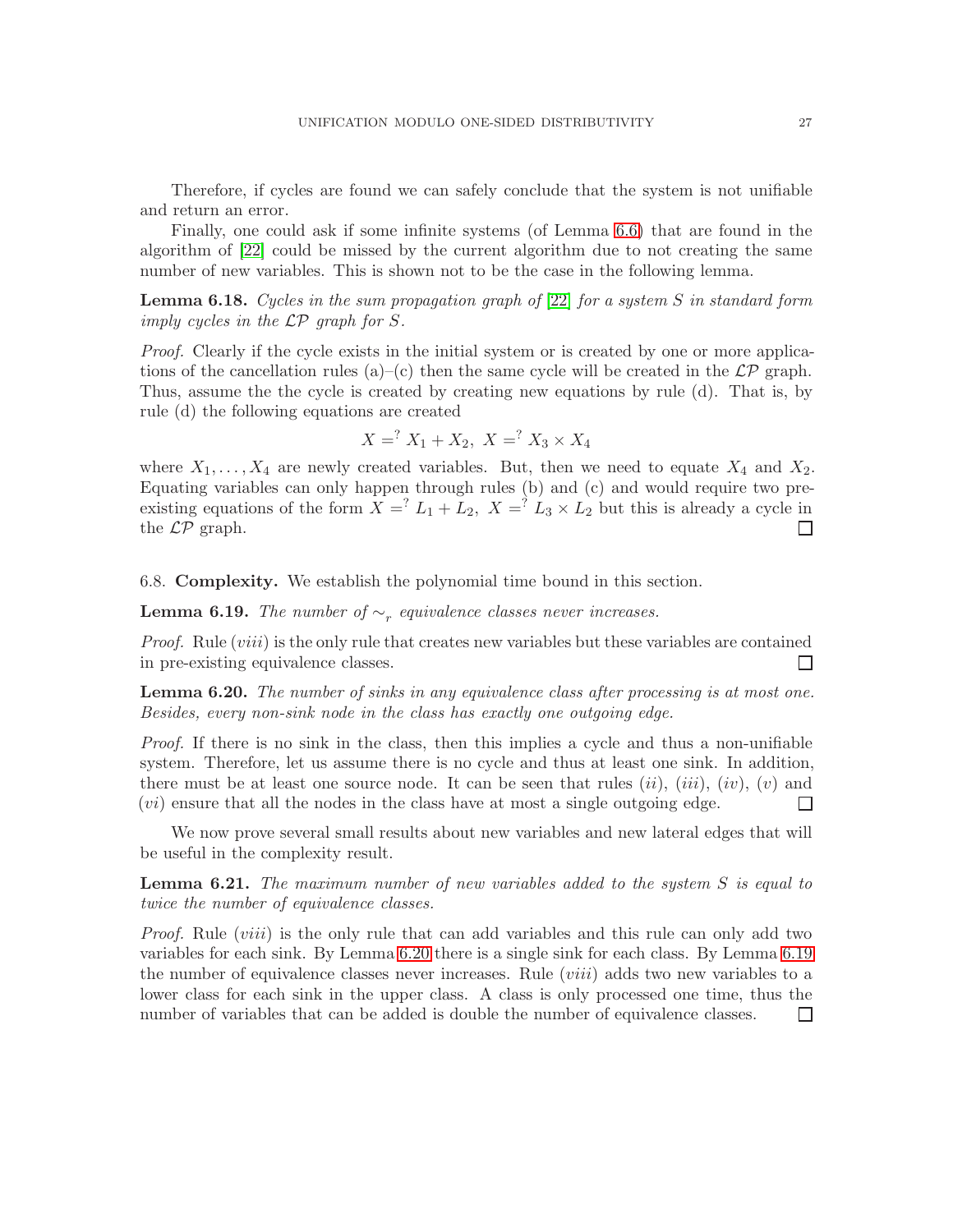<span id="page-27-2"></span>**Lemma 6.22.** Let  $[X]_r$  be a  $\sim_r$ -equivalence class. Assume there exist  $K \sim_r$ -equivalence classes one level above  $[X]_r$  by the  $\gt_r$  ordering. Denote the K classes as  $C_1, C_2, \ldots, C_K$ and assume that each class  $C_i$  contains  $n_i$  variables, such that  $N_K = \sum_{i=1}^K n_i$ . Then the total number of lateral edges added to  $[X]_r$  by the K higher classes is  $\leq 2N_K$ .

*Proof.* Processing each  $C_i$  will produce  $n_i - 1$  edges in  $C_i$  each connecting one node to the sink of that class. If each of these edges is propagated down by rule  $(vii)$  or rule  $(viii)$  each class could add a total of  $2(n_i - 1)$  edges to  $[X]_r$ . Doing the sum we get that the K higher classes could add no more then  $2N_K - 2K$  edges to  $[X]_r$ . П

<span id="page-27-3"></span>**Lemma 6.23.** The maximum number of lateral edges added to any  $\sim_r$ -equivalence class of a system S in standard form is  $\mathcal{O}(V_0 + M)$ , where  $V_0$  is the initial number of variables in S and M is the number of equivalence classes.

Proof. Follows from Lemma [6.22.](#page-27-2)

These last two lemmas give a bound on the number of edges added to a class from an outside class, using rules (*vii*) and (*viii*). We now need to consider the edges added to a class during the processing of the class itself.

**Lemma 6.24.** Let  $[X]_r$  be a  $\sim_r$ -equivalence class. The number of lateral edges in  $[X]_r$  does not increase during application of step  $(2)$  or step  $(4)$ .

*Proof.* This follows from the set of inference rules. Rules (*vii*) and (*viii*) only create edges at a lower equivalence class. The only rule creating a new edge inside the class is rule  $(iv)$ . But rule *(iv)* also deletes an edge, thus leaving the number of lateral edges unchanged.  $\square$ 

<span id="page-27-0"></span>**Lemma 6.25.** The number of inference rule applications used during a single application of step (2) of Algorithm [2](#page-20-0) is bounded  $\mathcal{O}(N+E)$ , where N is the number of variables/nodes and E the number of edges in the  $\mathcal{LD}\text{-}graph$  at the start of step (2).

*Proof.* Clearly rules  $(i)$  -  $(iii)$  are linearly bounded by the number of edges and  $(0)$  by the number of variables.  $\Box$ 

<span id="page-27-1"></span>**Lemma 6.26.** The number of inference rule applications used to process a single equivalence class,  $C_i$ , (step (4) of Algorithm [2\)](#page-20-0) is bounded by  $\mathcal{O}(N_i * L_i)$  where  $L_i$  is the number of lateral edges and  $N_i$  the number nodes in the class  $C_i$  being processed.

*Proof.* Rules  $(v)$  and  $(vi)$  will equate label variables therefore by Lemma [6.8](#page-21-2) the number of times they can be applied is equal to the number of label variables. Rule  $(viii)$  can be applied at most once for each class. Rule  $(vii)$  can be applied once for each variable in the class. Rule  $(x)$  is applied by starting with the sink node of the path and working back to the start node of the path, thus if there are  $l$  edges in the equivalence class at the start of the application of rule  $(x)$  it will be applied at most l times. In addition because at the start of the application of rule  $(x)$  every node, but the sink, has at most one outgoing lateral edge the number of application of rule  $(x)$  is also bound by  $n-1$ , where n is the number of nodes in the class.

Let us now consider rule (iv). Let  $l_i$  be the number of edges of the equivalence class  $C_i$  to be processed, including edges added from higher classes, and let  $n_i$  be the number of nodes in  $C_i$ . Let us also denote a node for which rule  $(iv)$  is applicable as a  $(iv)$ -peak. That is a  $(iv)$ -peak is a node, X, with two edges leaving X such that the inference rule  $(iv)$ is satisfied. Note that a single node can form more then one  $(iv)$ -peak. Now, if we apply

 $\Box$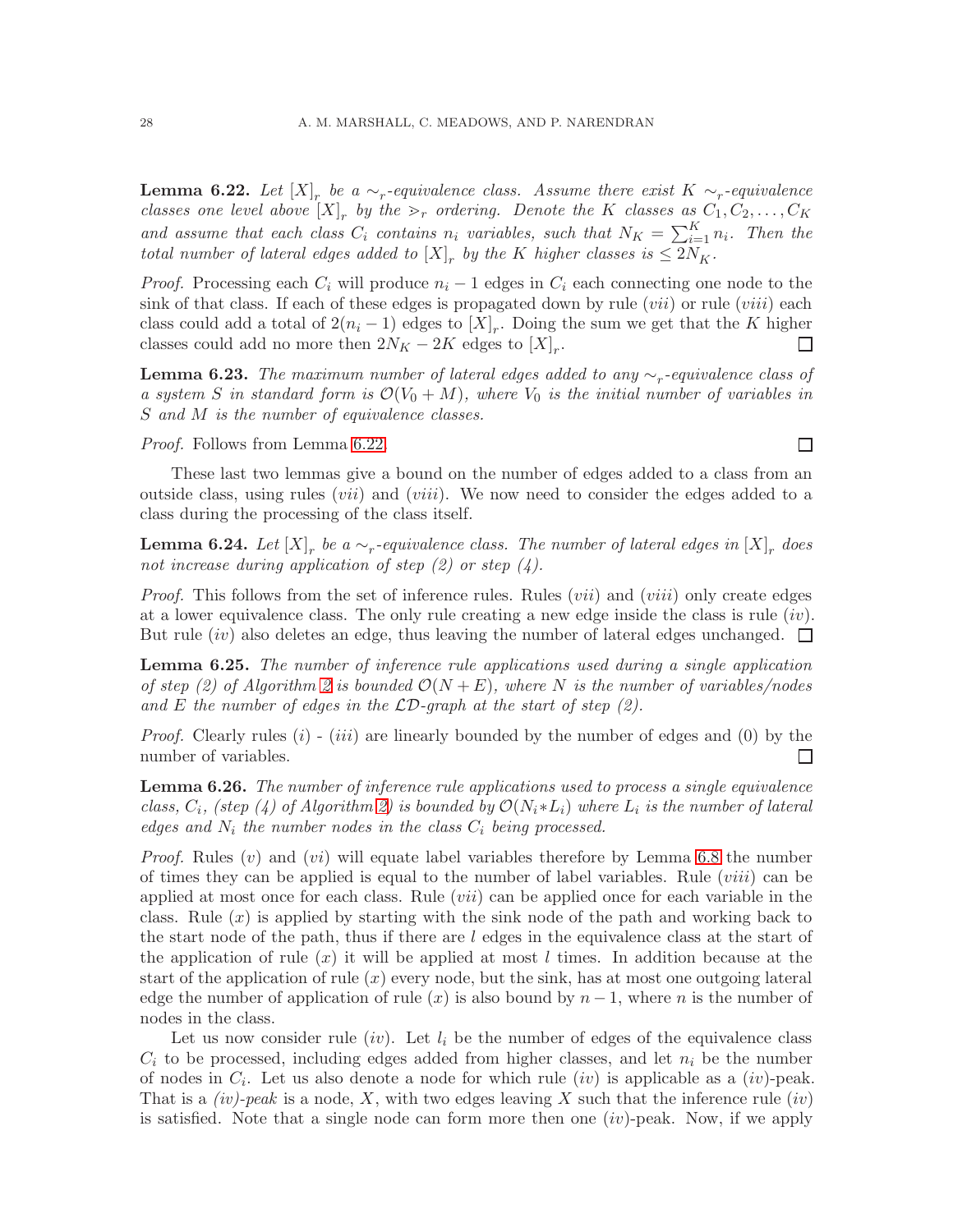rule  $(iv)$  to each node X forming a  $(iv)$ -peak, based on the lateral edge partial ordering (by  $\succ_{r_*}$ ), until X is no longer a peak we have removed X from the set of nodes forming  $(iv)$ -peaks. The number of times we can apply rule  $(iv)$  to each node is bounded by the number of edges leaving that node. It can be seen that each application of rule  $(iv)$  removes a *(iv)*-peak but could add a new *(iv)*-peak. But, the new *(iv)*-peak will be lower in the  $\succ_{r^*}$  path from the initial (iv)-peak node to the sink. As each path must end in a sink the number of these new peaks is naturally bounded by the length of the path. In addition, because rule (iv) both removes and adds and edge it can not increase the number of peaks. Therefore, we can make the following worst case assumption. Assume that rule  $(iv)$  can be applied  $l_i$  times to each node. Then, as rule  $(iv)$  will remove one node from the set of peaks after  $l_i$  applications the total number of applications of rule  $(iv)$  in  $C_i$  is  $\leq n_i * l_i$ .  $\Box$ 

We have bounds on the number of classes, the number of new edges and nodes, and the number of applications of the inference rules. Finally, we need to bound the size of the  $SLPs$ . Recall Definition [3.1](#page-3-1) for the size of a  $SLP$ .

<span id="page-28-1"></span>**Lemma 6.27.** The largest, in size,  $SLP$  constructed by Algorithm [2](#page-20-0) on any unification problem S is  $\mathcal{O}(|S|^4)$  where  $|S|$  is the initial number of equations.

*Proof.* Assume that we have M topologically sorted, by  $\gt_r$ ,  $\sim_r$ -equivalence classes,

 $C_1, C_2, \ldots, C_M$ , each containing  $l_1, l_2, \ldots, l_M$  lateral edges, for a total of L, and

 $n_1, n_2, \ldots, n_M$ , for a total of N, variables. In addition, let  $l'_i$  $i$  denote the number of lateral edges in class  $C_i$  at the start of processing and  $n'_i$  $i<sub>i</sub>$  the number of variables at the start of processing.  $n_i'$  $i_i$  and  $l_i'$  may differ from  $n_i$  and  $l_i$  because nodes and edges can be added when processing classes above  $C_i$ .

We need to consider both rule  $(x)$  and rule  $(iv)$  as these are the rules that can add new grammar productions and create larger  $SLPs$ . Recall two facts about these two rules, given two  $SLPs I = (\Sigma, N_I, P_I)$  and  $J = (\Sigma, N_I, P_J)$ .

- (1) For rule (x), creating the new SLP K, by Lemma [6.11](#page-23-2)  $|K| = |P_I \cup P_J| + 1$  and  $depth(K) \leq max \{depth(I), depth(J)\} + 1.$
- (2) For rule (iv), creating the new SLP K, by Lemma [6.12](#page-23-3)  $|K| \leq |I| + depth(I)$  and  $depth(K) \leq depth(I).$

For the analysis we assume that for rule (x)  $depth(K) = max{depth(I), depth(J)} + 1$  and for rule  $(iv)$   $|K| = |I| + depth(I)$ . Therefore, rule  $(x)$  adds just one new grammar production and rule  $(iv)$  adds  $depth(I)$  new grammar productions. We want to give a bound on the grammar productions created at each level in the sort of classes and thus the largest SLP produced will be bounded by the total number of unique productions.

Compute the Maximum Depth: First note that the depth of any  $SLP$  is only increased by rule  $(x)$  and only by 1. Let us first examine the *depth* of a  $SLP$  in a class  $C_i$ . Let  $D_i$ be the depth of the largest, in depth,  $SLP$  in  $C_i$  at the start of processing. Then, since the application of rule  $(x)$  is bound by  $n-1$ , where n is the number of nodes in the class, the largest, in *depth*,  $SLP$  produced in  $C_i$  by rule  $(x)$  is

<span id="page-28-0"></span>
$$
(n_i' - 1) + D_i \tag{6.1}
$$

where if  $C_i$  is a source node in the  $\gt_r$  ordering,  $D_i = 1$ . Now assume there are k classes, denoted as  $C_{j_1}, \ldots, C_{j_k}$ , above  $C_i$  in the  $\gg_r$  ordering. Thus, from the  $i-1$  classes above  $C_i$ in the sort, at the start of processing  $C_i$ , k of them are related to  $C_i$  by  $\geq_r$ . As the classes not related to  $C_i$  by  $\gg_r$  will not contribute any nodes or edges to  $C_i$  we need only consider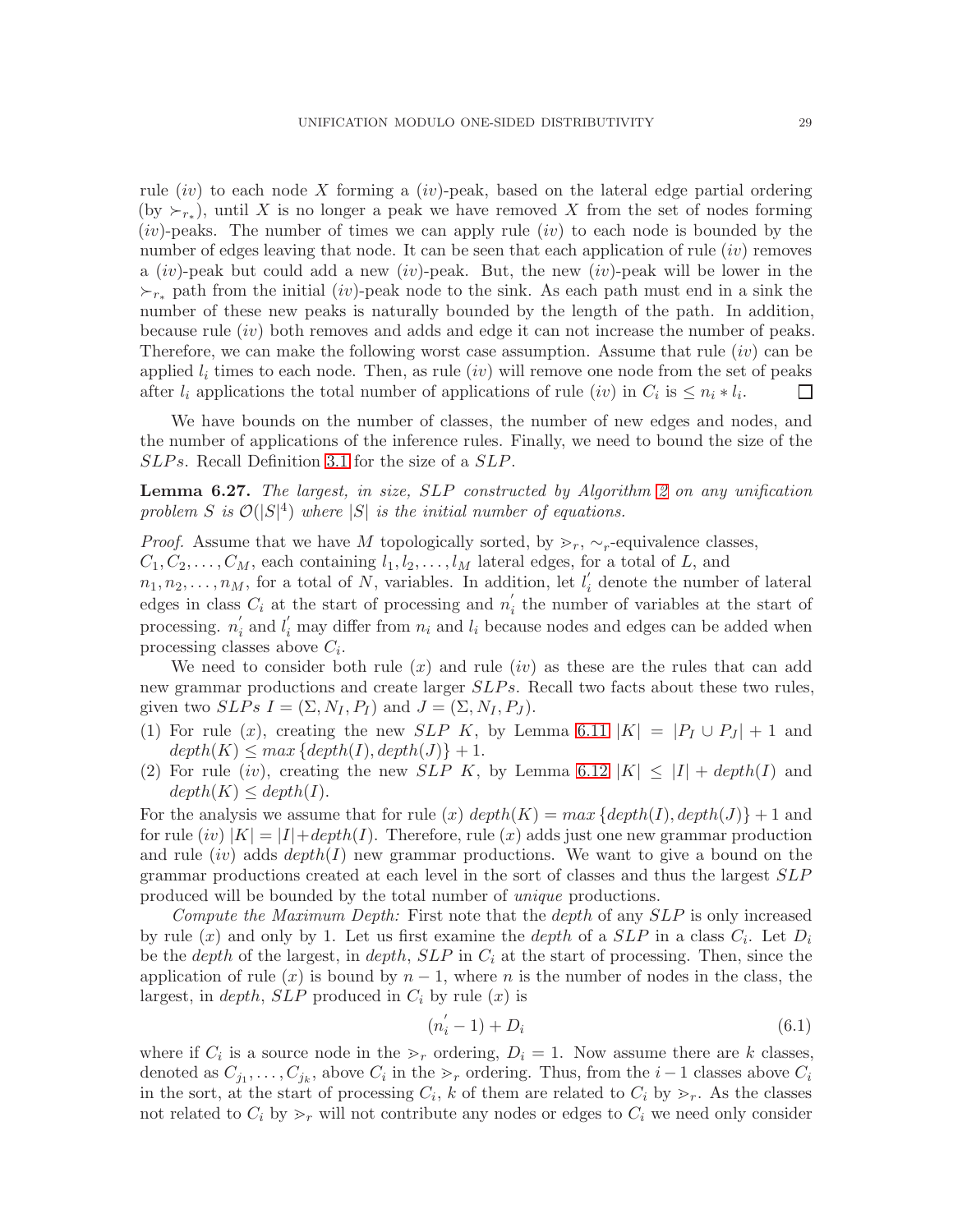the k classes. Claim 1:

$$
D_i \le \sum_{x=1}^k (n'_{j_x} - 1) + 1
$$

## Proof of Claim 1:

First, there must exist at least one "source" class in the  $k$  classes. By the bound given in  $(6.1)$ , the more source classes we have the less *depth* we add as for each source class,  $C_s$ ,  $D_s = 1$ . Thus, for the worst case analysis let us assume there is only one source class, say  $C_{j_1}$ , from the k classes. Second, for the worst case analysis when processing any one of the  $k$  class we want to ensure we are always adding  $depth$  to the previous largest, in  $depth, SLP$ . Thus, assume that the k classes form a chain, each class adding the maximum number of productions to the largest, in depth, SLP passed down from the class above and then passing that new  $SLP$  to the next class. The process starts with class  $C_{j_1}$  and ends at  $C_i$ , i.e., like a total ordering. If we compute the depth of the final deepest  $SLP$  in this chain, using [\(6.1\)](#page-28-0) as a bound of the depth at each level, we obtain the following bound on maximum depth.

<span id="page-29-1"></span>
$$
\sum_{x=1}^{k} (n'_{j_x} - 1) + 1 \tag{6.2}
$$

Compute the Maximum Size: Now let us consider rule  $(iv)$  on the same class  $C_i$ . Lemma [6.26](#page-27-1) bounds the number of applications of rule *(iv)* for any class based on  $l_i'$  $i$  and  $n_i'$ i . From Lemma [6.22,](#page-27-2) we can make the worst case assumption,  $l'_{i} = l_{i} + 2 \sum_{x=1}^{k} (n_{j_x} - 1)$ . This results in a larger then worst-case bound for the number of applications of rule  $(iv)$  on the equivalence class  $C_i$ :

<span id="page-29-0"></span>
$$
n'_{i}(l_{i} + 2\sum_{x=1}^{k}(n_{j_{x}} - 1))
$$
\n(6.3)

By Lemma [6.12](#page-23-3) rule (iv) can add up to  $depth(\pi)$  new grammar productions when applied to a  $SLP \pi$ . We can make a worst-case assumption that each time rule (iv) is applied the  $SLP$  it is applied to has the maximum depth. Therefore, combining the bound  $(6.3)$ with  $(6.2)$  we get the following bound on the number of new grammar productions rule  $(iv)$ can add during processing of a class  $C_i$ :

$$
n'_{i}(l_{i} + 2\sum_{x=1}^{k}(n_{j_{x}} - 1))(\sum_{x=1}^{k}(n'_{j_{x}} - 1) + 1)
$$
\n(6.4)

We also have from  $(6.1)$  that the number of new grammar productions produced by rule  $(x)$ during processing of class  $C_i$  is bounded by

$$
n_i' - 1 \tag{6.5}
$$

Let us make an additional worst-case assumption, that each edge in each initial class contains a unique single production SLP. This of course cannot happen as the initial number of unique  $SLPs$  before processing for all classes combined is the number of label variables. Combining this assumption about the unique starting edges with the number of applications of  $(x)$  and the number of new grammar productions created by  $(iv)$  we get the following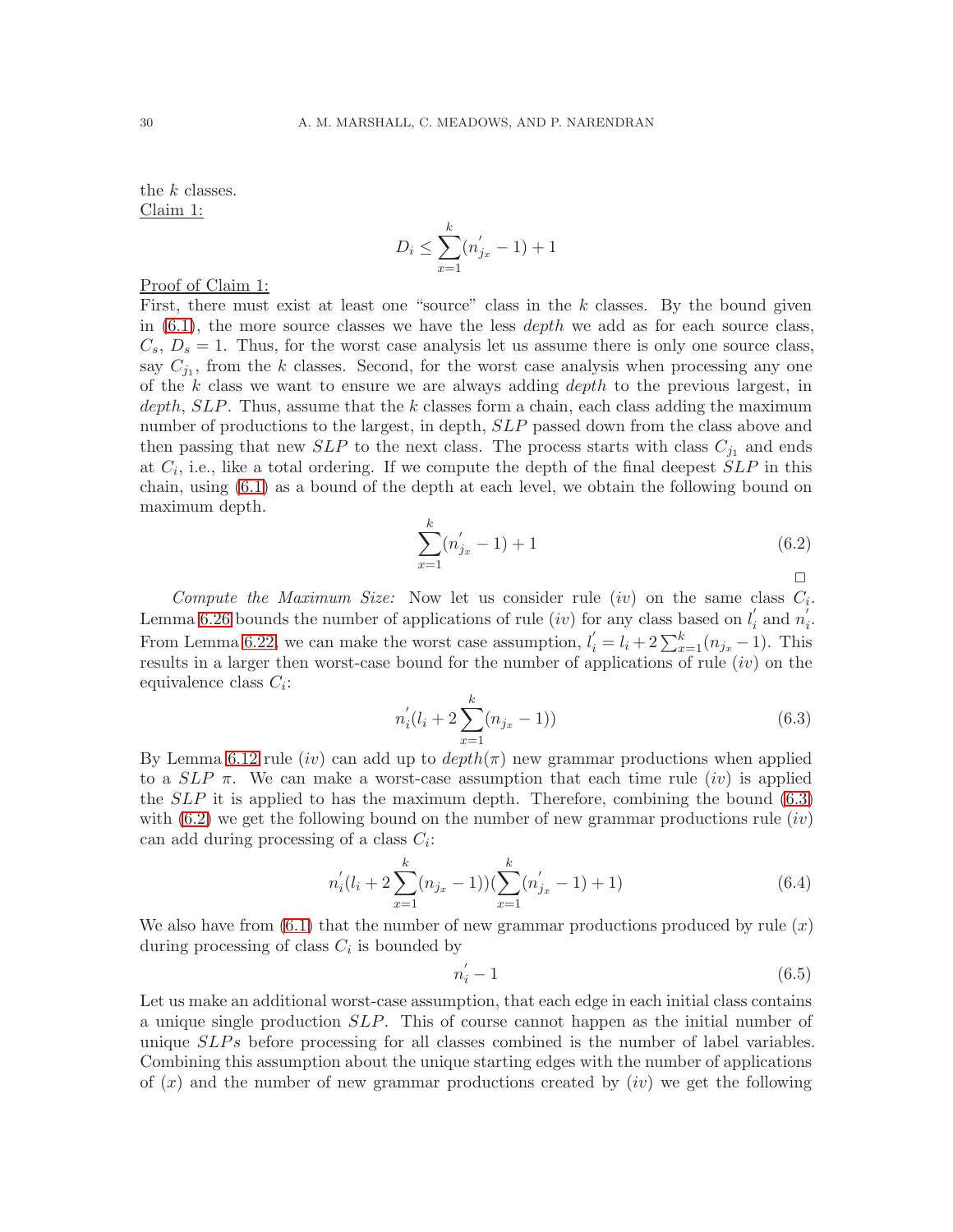bound on the number of possible new grammar productions added by the processing of a class  $C_i$ :

$$
n'_{i} - 1 + n'_{i}(l_{i} + 2\sum_{x=1}^{k} (n_{j_{x}} - 1))(\sum_{x=1}^{k} (n'_{j_{x}} - 1) + 1)
$$
\n(6.6)

Therefore, to get the total number we add up this value from each class from 1 to M. Lemma [6.21](#page-26-3) implies that the total number of new variables added to the system is  $\leq 2M$ , thus we can assume that  $\sum_{x=1}^{k} (n_{j_x} - 1) \le (N + 2M)$  and  $\sum_{x=1}^{k} (n'_{j_x} - 1) + 1 \le (N + 2M)$ . Recall that  $N$  is the total number of initial variables. With these assumptions for any class  $C_i, 1 \leq i \leq M$ :

$$
n'_{i} - 1 + n'_{i}(l_{i} + 2\sum_{x=1}^{k} (n_{j_{x}} - 1))(\sum_{x=1}^{k} (n'_{j_{x}} - 1) + 1)
$$
  
\n
$$
\leq (N + 2M) + (N + 2M)(L + 2(N + 2M))(N + 2M)
$$

Therefore, adding  $M$  of these we get:

 $M [(N+2M) + (N+2M)(L+2(N+2M))(N+2M)]$ 

Since the equations are in standard form there are at most 3 variables per equation. This implies that N, L and M are  $\leq 3|S|$ , where |S| is the total number of equations. Therefore, we get the upper bound  $\mathcal{O}(|S|^4)$ .  $\Box$ 

**Definition 6.28.** Let  $P_{slp}$  denote the largest polynomial which bounds the run-time for any of the required SLP operations. This polynomial is in terms of the largest SLP, which by Theorem [6.27](#page-28-1) is  $\mathcal{O}(|S|^4)$ .

From [\[13\]](#page-37-14) we could assume that  $P_{slp} = \mathcal{O}(n^3)$ , where *n* is the size of the largest *SLP*.

**Theorem 6.29.** The worst-case running time of Algorithm [2](#page-20-0) is  $\mathcal{O}(|S|^4 * P_{slp}(|S|^4))$ , where  $|S|$  is the initial number of equations in standard.

Proof. First let V denote the initial number of label variables and let M denote the initial number of equivalence classes. Lemma [6.8](#page-21-2) shows that V does not increase and Lemma [6.19](#page-26-2) shows that M does not increase.

First we consider a general overview of the run time of the algorithm.

- (1) Since V does not increase and each time the algorithm returns to step (1) it equates two label variables, thus decreasing  $V$ , step  $(1)$  is applied at most  $V$  times.
- (2) Since the algorithm process an equivalence class once and M does not increase the algorithm applies steps  $(2)$  though  $(5)$  a maximum of M times.

Now let us assume that each step (1) through (5), has an associated polynomial,  $P_i$ ,  $i \in$  $\{1, 2, 3, 4, 5\}$ , which bounds the maximum run-time of that step in terms of  $|S|$  the initial number of equations in standard form. Based on the general observations above we get the following polynomial,  $P$ , which bounds the running time of Algorithm [2](#page-20-0)

<span id="page-30-0"></span>
$$
\mathcal{P} = V(P_1 + M(P_2 + P_3 + P_4))
$$
\n(6.7)

It remains to be shown that each  $P_i$  is indeed a polynomial in |S| which bounds the run-time of step i. Before examining each step in more detail we present a few useful facts.

• First, rule (0) is the only rule that affects the initial set of equations and this rule only equates two variables. Therefore, we can bound the run-time by  $|S|$  without concern that  $|S|$  will increase.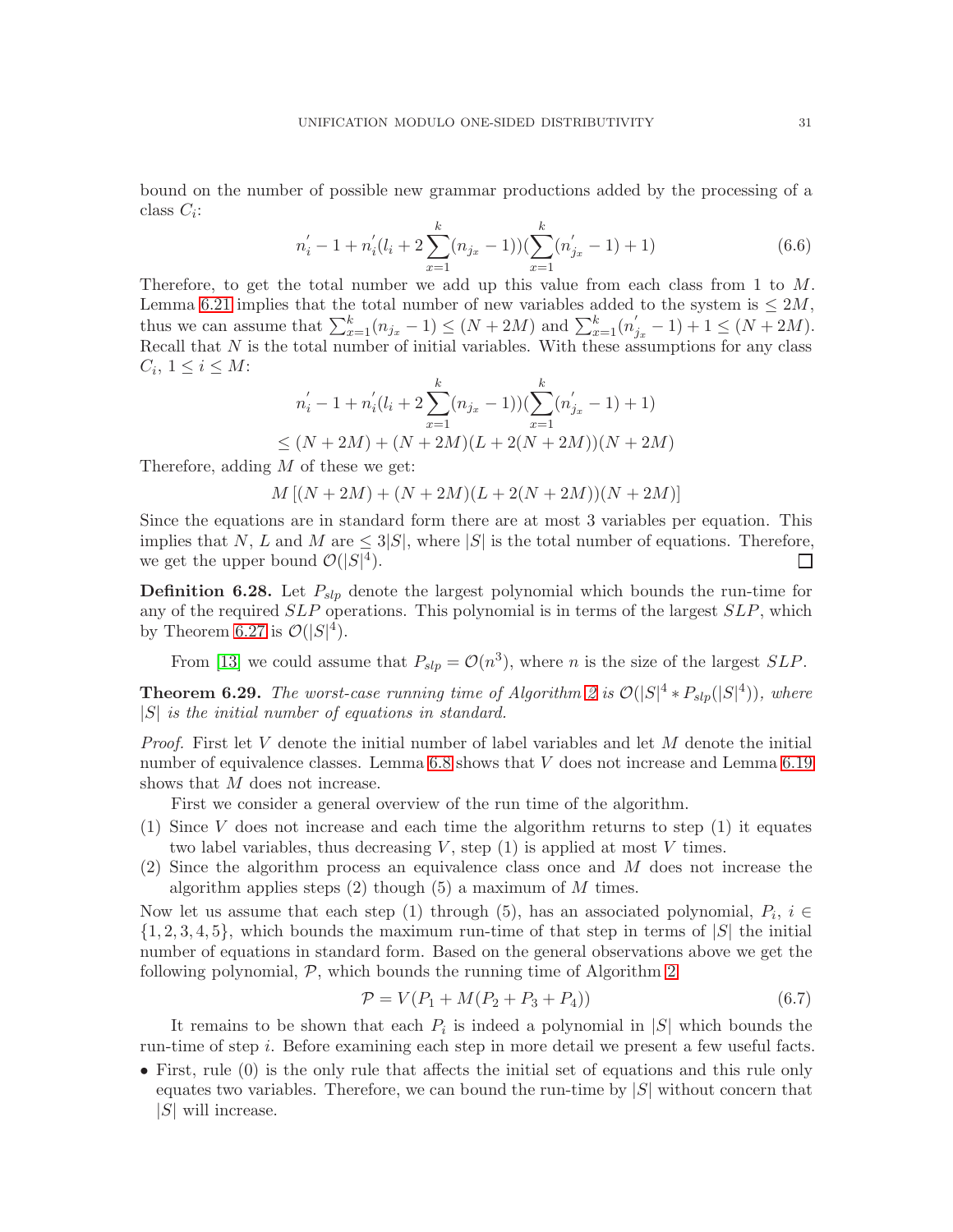• Let  $V_0$  denote the set of all variables in the initial standard form set of equations. Then, by the structure of the equations we can see that there are at most 3 variables per equation and  $V_0 \leq 3 * |S|$ . This also implies that  $V \leq 3 * |S|$  and  $M \leq 3 * |S|$ .

• It also easily follows that L the number of lateral edges is bounded by  $|S|$ , in fact  $L \leq |S|$ . We now consider each step in Algorithm [2.](#page-20-0)

- (1) Step (1), by standard graph construction methods, is bounded by  $\mathcal{O}(V_0 * |S|)$ , which results in  $P_1 \leq C_1 * |S|^2$ , for some constant  $C_1$ .
- (2) By Lemma [6.25](#page-27-0) the number of inference rules applied at step (2) is  $\mathcal{O}(N+E)$ , where N is the number of nodes and E the number of edges in the  $\mathcal{LD}$  graph. Let  $V_0$  denote the initial number of variables in S, then  $N \leq V_0 + 2 * M$ , since by Lemma [6.21](#page-26-3) the maximum number of variables that can be added is twice the number of equivalence classes. Next, by Lemma [6.23](#page-27-3) The maximum number of lateral edges added to any equivalence class is  $\mathcal{O}(V_0 + M)$ . We can thus conservatively say that the maximal number of lateral edges is  $\mathcal{O}(M(V_0 + M))$ . Since the number of downward edges does not change we get the bound of  $C_2(V_0 + 2 * M) + M(V_0 + M)$ . Rewriting in terms of  $|S|, P_2 \leq C_2 * (|S|^2 + |S|^2 + |S|^2) * P_{slp}(|S|^4)$ , for some constant  $C_2$ .
- (3) Using standard graph cycle checking we get that  $P_3 \leq C_3 * |S|$ , for some constant  $C_3$ .
- (4) By Lemma [6.26,](#page-27-1) the number of rules applied for class i is  $\mathcal{O}(N_i * L_i)$  where  $L_i$  is the number of lateral edges and  $N_i$  the number nodes in the class i being processed. Thus for each class we get a run-time bound of  $\mathcal{O}((N_i * L_i) * P_{slp}(|S|^4))$ . Rewriting in terms of |S| we get  $P_4 \leq C_4 * |S|^2 P_{slp}(|S|^4)$ , for some constant  $C_4$ .

Now plugging all these into Equation [\(6.7\)](#page-30-0), letting  $C = Max(\mathcal{C}_1, \mathcal{C}_2, \mathcal{C}_3, \mathcal{C}_4)$  and replacing V and M in terms of S we get

$$
\mathcal{P} \leq \mathcal{C} \cdot (|S|^3 + |S|^4 \cdot P_{slp}(|S|^4) + |S|^3 + |S|^4 \cdot P_{slp}(|S|^4)) \tag{6.8}
$$

or

$$
\mathcal{O}(|S|^4 * P_{slp}(|S|^4))\tag{6.9}
$$

 $\Box$ 

#### 7. On Asymmetric Unification and One-Sided Distributivity

<span id="page-31-0"></span>Our work on a polynomial bounded procedure was partially motivated by its potential application to cryptographic protocol analysis. Since our initial results [\[15\]](#page-37-2), a new unification paradigm has been developed in [\[5\]](#page-37-5) and is based on newly identified requirements arising from the symbolic analysis of cryptographic protocols. The analysis involves the unification-based exploration of a space in which the states obey equational theories that can be expressed as a decomposition  $R \oplus E$ , where R is a set of rewrite rules that is confluent, terminating and coherent modulo  $E$ . In order to apply state space reduction techniques, it is usually necessary for at least part of this state to be in normal form, and to remain in normal form even after unification is performed. This requirement can be expressed as an *asymmetric* unification problem  $\{s_1 = \downarrow t_1, \ldots, s_n = \downarrow t_n\}$  where the  $= \downarrow$  denotes a unification problem with the restriction that any unifier leaves the right-hand side of each equation irreducible.

Let us review a few definitions needed for asymmetric unification problems. A rewrite rule is an ordered pair  $l \to r$  such that  $l, r \in T(\Sigma, \mathcal{X})$  and  $l \notin \mathcal{X}$ . The rewrite relation on  $T(\Sigma, \mathcal{X})$ , written  $t \to_R s$ , holds between t and s iff there exists a non-variable  $p \in Pos_{\Sigma}(t)$ ,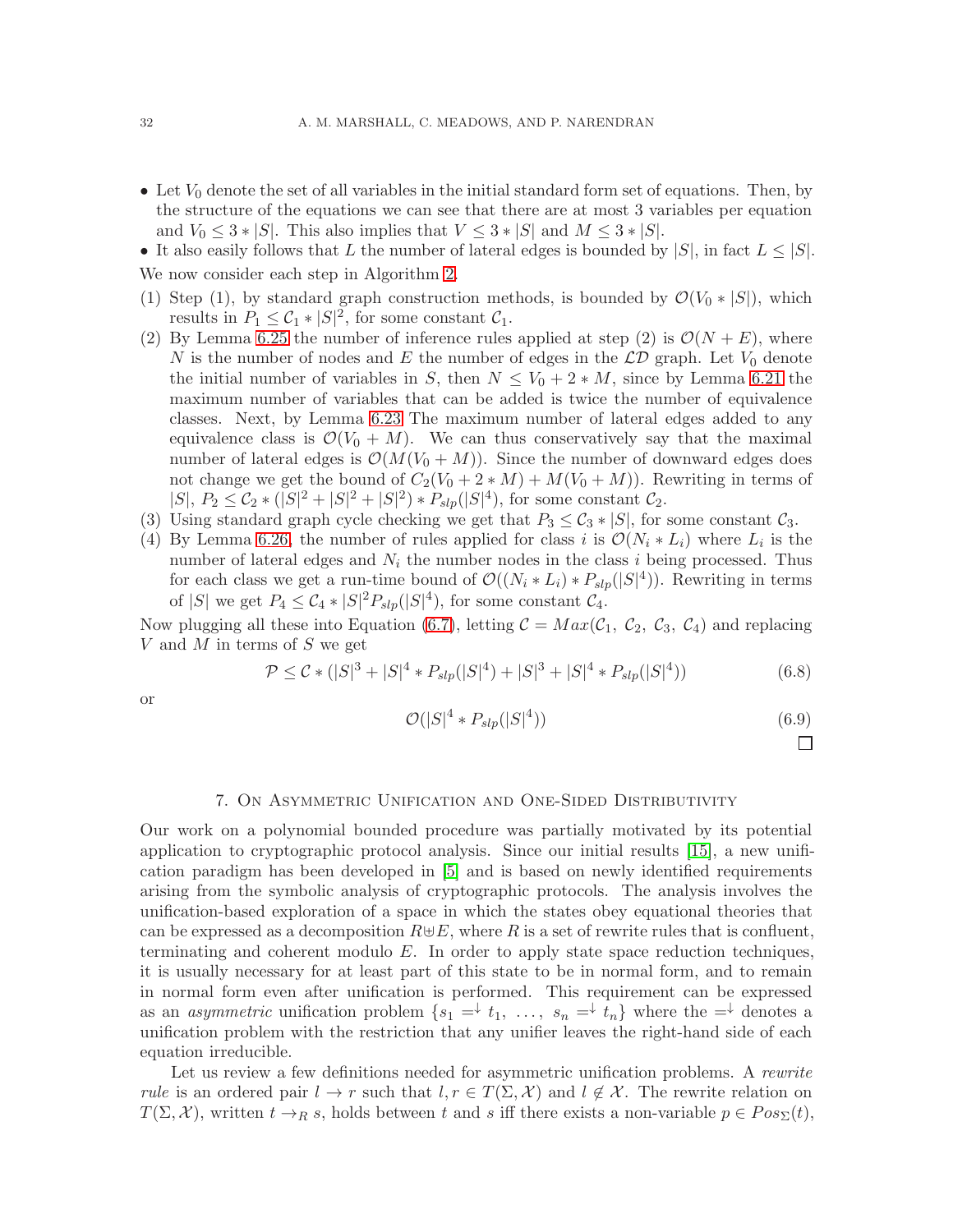$l \to r \in R$  and a substitution  $\delta$ , such that  $t|_p = l\delta$  and  $s = t[r\delta]_p$ . The relation  $\to_{R/E}$  on  $T(\Sigma, \mathcal{X})$  is  $=_E \circ \rightarrow_R \circ =_E$ . The relation  $\rightarrow_{R,E}$  on  $T(\Sigma, \mathcal{X})$  is defined as:  $t \rightarrow_{R,E} t'$  if there exists a position  $p \in Pos_{\Sigma}(t)$ , a rule  $l \to r \in R$  and a substitution  $\delta$  such that  $t|_{p} =_{E} l\delta$ and  $t' = t[r\delta]_p$ . The transitive (resp. transitive and reflexive) closure of  $\rightarrow_{R,E}$  is denoted by  $\rightarrow_{R,E}^+$  (resp.  $\rightarrow_{R,E}^*$ ). A term t is  $\rightarrow_{R,E}$  irreducible if there is no term t' such that  $t \rightarrow_{R,E} t'$ . t is then said to be a R, E-normal form (or just normal form). If  $\rightarrow_{R,E}$  is confluent and terminating we denote the irreducible version of a term t by  $t \downarrow_{R,E}$ .

**Definition 7.1.** We call  $(\Sigma, E, R)$  a *decomposition* of an equational theory  $\Delta$  over a signature  $\Sigma$  if  $\Delta = R \oplus E$  and R and E satisfy the following conditions:

- (1) E is variable preserving, i.e., for each  $s = t$  in E we have  $Var(s) = Var(t)$ .
- (2) E has a finitary and complete unification algorithm.
- (3) For each  $l \to r \in R$  we have  $Var(r) \subseteq Var(l)$ .
- (4) R is confluent and terminating modulo E, i.e., the relation  $\rightarrow_{R/E}$  is confluent and terminating.
- (5) R is coherent modulo E, i.e.,  $\forall t_1, t_2, t_3$  if  $t_1 \rightarrow_{R,E} t_2$  and  $t_1 =_E t_3$  then  $\exists t_4, t_5$  such that  $t_2 \to_{R,E}^* t_4$ ,  $t_3 \to_{R,E}^+ t_5$ , and  $t_4 =_E t_5$ .

**Definition 7.2.** (Asymmetric Unification). Given a decomposition  $(\Sigma, E, R)$  of an equational theory, a substitution  $\delta$  is an *asymmetric R, E-unifier* of a set S of asymmetric equations  $\{s_1 = \downarrow t_1, \ldots, s_n = \downarrow t_n\}$  iff for each asymmetric equations  $s_i = \downarrow t_i$ ,  $\delta$  is an  $(E \cup R)$ -unifier of the equation  $s_i = i_i$  and  $(t_i \downarrow_{R,E})\delta$  is in  $R, E$ -normal form. A set of substitutions  $\Omega$  is a *complete set of asymmetric R, E*-unifiers of S (denoted  $CSAU(S)$ ) iff: (i) every member of  $\Omega$  is an asymmetric R, E-unifier of S, and (ii) for every asymmetric R, E-unifier  $\theta$  of S there exists a  $\delta \in \Omega$  such that  $\delta \leq_K^{\text{Var}(\mathcal{S})}$  $E^{ur(\mathcal{S})}$   $\theta$ .

**Example 7.3.** Let  $R = \{X \oplus 0 \to X, X \oplus X \to 0, X \oplus X \oplus Y \to Y\}$  and E be the associativity and commutativity (AC) axioms for  $\oplus$ . Consider the equation  $Y \oplus X = \downarrow X \oplus a$ . The substitution  $\delta_1 = \{ Y \mapsto a \}$  is an asymmetric solution since the right hand side will remain irreducible after applying  $\delta_1$ . But,  $\delta_2 = \{Y \mapsto a, X \mapsto 0\}$  is not an asymmetric unifier, although it is a unifier, since  $0 \oplus a \rightarrow_{R,E} a$ .

We consider the one-sided distributivity theory in this new asymmetric setting. First, we need to present the axioms as a theory decomposition. In this case the theory decomposition is simple. Let  $\Delta = R \cup E$ , where  $R = \{X \times (Y + Z) \to X \times Y + X \times Z\}$  and  $E = \emptyset$ .

One way of approaching the asymmetric unification problem is to start with the symmetric unifiers and then try modifying them, if need be, into asymmetric unifiers. Thus we could have first obtained the symmetric unifier using the original Tidén-Arnborg algorithm. This method looks feasible as far as decidability is concerned, but instead we develop an algorithm where failures can be detected much earlier.

In what follows we are going to assume that variables are always mapped to  $R$ ,  $\emptyset$ -normal forms. We can do this by assuming, without loss of generality, that all substitutions are  $R, \emptyset$ -normalized.

Based on  $\Delta$ , the following inference rules represent an asymmetric algorithm and are a simple modification of the original Tidén-Arnborg algorithm to the new asymmetric domain. The soundness of the rules follow directly from the rules presented in Section 3. In addition, since the asymmetric restriction does not affect the system being subterm collapse free, the error conditions of the original algorithm, and the graphs used to detect them, remain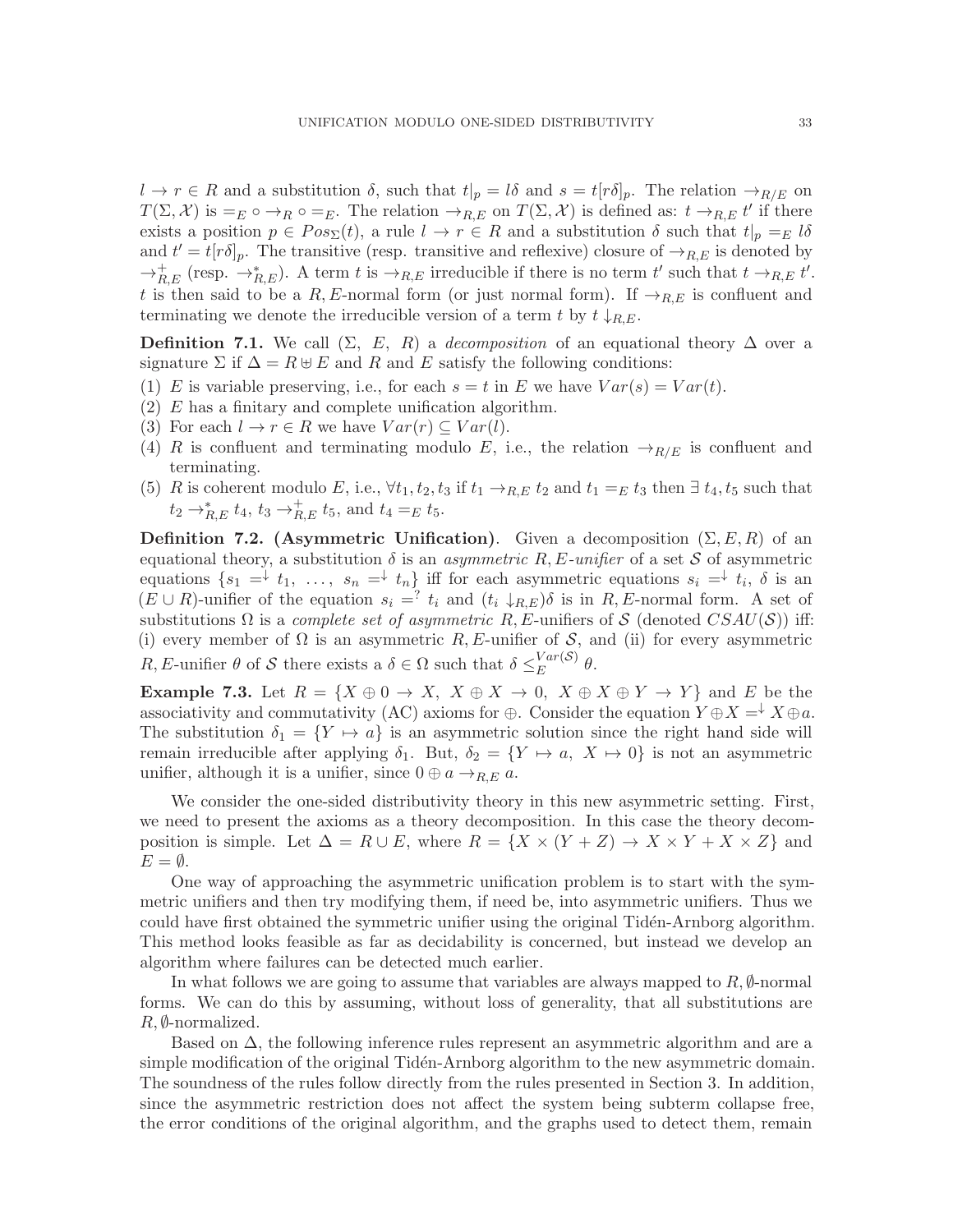unchanged. The only additional error conditions, rules (e) and (f), follow due to the rewrite rule,  $R = \{X \times (Y + Z) \rightarrow X \times Y + X \times Z\}$ , which requires that we apply a reduction to the  $\times$  rooted term. Likewise, rules (e') and (f') would imply failure because a reduction could be applied to a term with an irreducible restriction. We denote the algorithm, consisting of the following inference rules along with the error checking, as Algorithm 3.

| (a)  | $\frac{\mathcal{EQ} \oplus \{U = \n\downarrow V\}}{\{U = \n\downarrow V\} \cup \{U \mapsto V\}(\mathcal{EQ})}$<br>if U occurs in $\mathcal{EQ}$                                                                                                  |
|------|--------------------------------------------------------------------------------------------------------------------------------------------------------------------------------------------------------------------------------------------------|
| (b)  | $\mathcal{EQ} \oplus \{U = \n\begin{matrix} V & \circ & W, \ U & \xrightarrow{\downarrow} & X \circ Y \end{matrix}\}$<br>where $\circ$ is either $+$ or $\times$<br>$\mathcal{EQ}$ $\cup$ $\{U = \vdash V \circ W, X = \vdash V, Y = \vdash W\}$ |
| (c)  | $\mathcal{EQ} \oplus \{U = \vdash V \circ W, X \circ Y = \vdash U\}$<br>$\mathcal{EQ}$ $\cup$ $\{U = \vdash V \circ W, X = \vdash V, Y = \vdash W\}$                                                                                             |
| (d)  | $\mathcal{EQ} \oplus \{V \circ W = V, X \circ Y = V\}$<br>$\overline{\mathcal{EQ}} \cup \{V \circ W = V \cup X = V \cup Y = W\}$                                                                                                                 |
| (e)  | $\mathcal{EQ} \oplus \{U = \vdash V \times W, U = \vdash X + Y\}$<br>FAIL                                                                                                                                                                        |
| (e') | $\frac{\mathcal{EQ} \ \oplus \ \{U = \vdash V \times W, \ W = \vdash X + Y\}}{FAIL}$                                                                                                                                                             |
| (f)  | $\frac{\mathcal{EQ} \oplus \{U = \vdash V \times W, X + Y = \vdash U\}}{FAIL}$                                                                                                                                                                   |
| (f') | $\mathcal{EQ} \ \uplus \ \{U = \vdash V \times W, \ X + Y = \vdash W\}$<br>FAIL                                                                                                                                                                  |
| (g)  | $\mathcal{EQ} \oplus \{V \times W = V \cup U, U = Y \times Y\}$<br>$\mathcal{EQ}$ $\cup$ $\{V \times W = V, W_1 + W_2 = W, V \times W_1 = K, V \times W_2 = V\}$                                                                                 |
| (h)  | $\mathcal{EQ} \oplus \{V \times W = V, X + Y = V\}$<br>$\overline{\mathcal{EQ}} \cup \{V \times W = V \cup W_1 + W_2 = W \cup W_2 \times W_1 = V \times W_2 = V\}$                                                                               |

<span id="page-33-0"></span>Figure 10: Asymmetric Inference Rules for Algorithm 3.

In addition to error checking remaining the same, the soundness of the above procedure can be shown by showing each rule is sound and this follows since each rule is just an asymmetric instantiation of the sound symmetric rules presented in Section [4.](#page-3-0) In addition, we can assume termination since the original algorithm is terminating.

In the following let  $\circ$  denote either  $+$  or  $\times$ .

<span id="page-33-1"></span>Lemma 7.4. The set of equations  $\{U = \n\begin{cases} V \circ W, & U = \n\end{cases} X \circ Y\}$ and the set of equations  $\{U = \vdash V \circ W, \ X \circ Y = \vdash U\}$ have the same asymmetric solutions as the set  $\{U = \vdash V \circ W, \ X = \vdash V, \ Y = \vdash W\}.$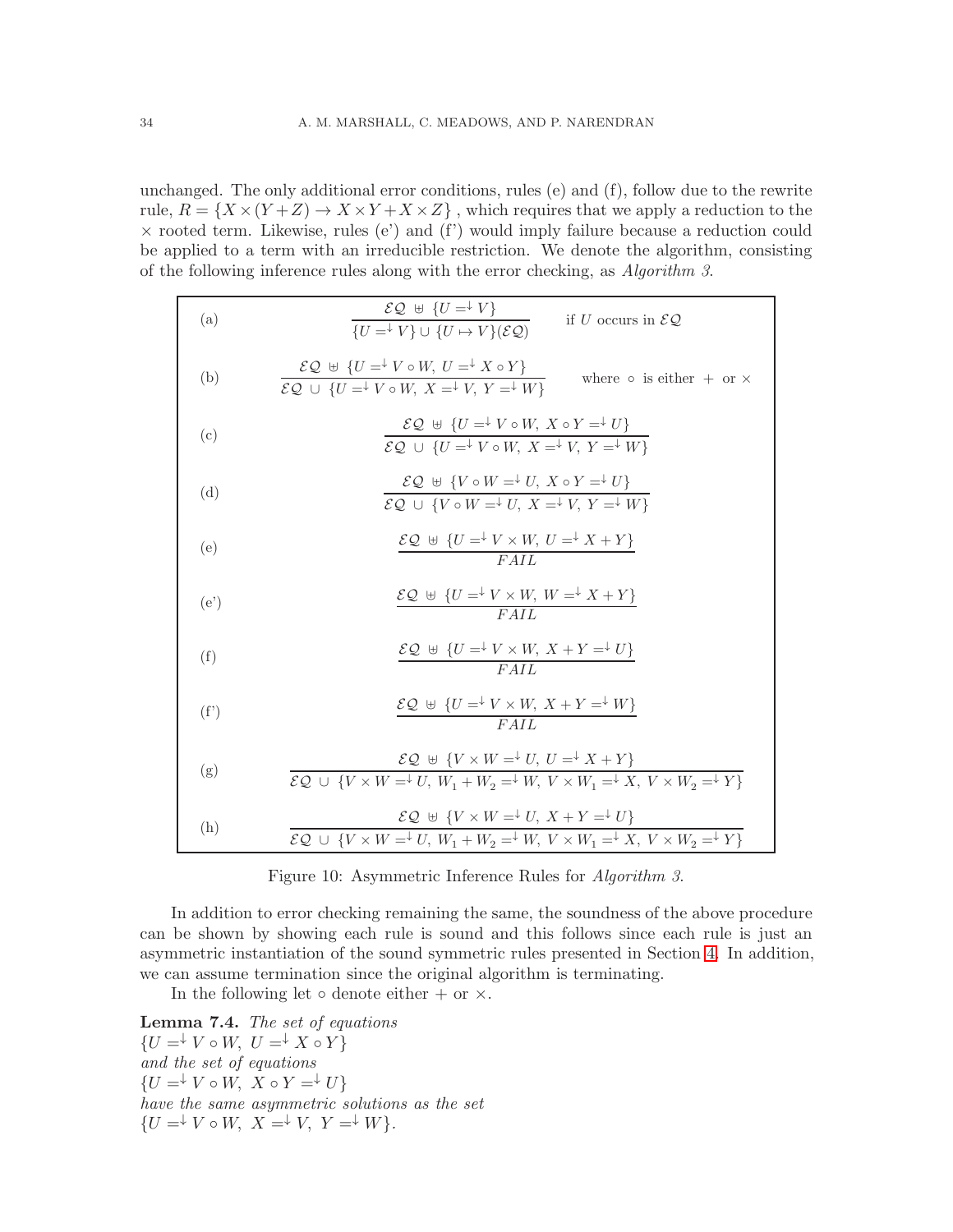Proof. The fact that the equations have the same unifiers is a result of Theorem [4.1.](#page-4-2) Next note that the asymmetric restrictions are maintained since the instances of  $V \circ W$ , V and W must be irreducible.  $\Box$ 

<span id="page-34-2"></span>Lemma 7.5. The set of equations  $\{V \circ W = \vdash U, \ X \circ Y = \vdash U\}$ has the same asymmetric solutions as the set  $\{V \circ W = \vdash U, X = \vdash V, Y = \vdash W\}.$ 

Proof. The fact that the equations have the same unifiers is a result of Theorem [4.1.](#page-4-2) We can, without loss of generality, assume that all substitutions are  $R, \emptyset$  normalized. This implies that variables are always mapped to  $R$ ,  $\emptyset$ -normal forms and we can apply an irreducibility restriction to them without restricting the solution space. This implies the correctness of the last two equations  $X = \overline{Y}$ ,  $Y = \overline{Y}$ .  $\Box$ 

<span id="page-34-0"></span>**Lemma 7.6.** The following sets of equations have no asymmetric  $R, \emptyset$  solutions:  $\{U = \vdash V \times W, \ U = \vdash X + Y\},\$  $\begin{cases} U = V \times W, & X + Y = V. \end{cases}$ 

*Proof.* This is due to the orientation of R which requires a reduction in the  $\times$ -rooted equation in order to move  $a + t$  to the top.  $\Box$ 

<span id="page-34-3"></span>Lemma 7.7. The set of equations  $\{V \times W = \downarrow U, U = \downarrow X + Y\}$ and the set of equations  ${V \times W =^{\downarrow} U, X + Y =^{\downarrow} U}$ have the same asymmetric solutions as the set  ${V \times W =\downarrow U, W_1 + W_2 =\downarrow W, V \times W_1 =\downarrow X, V \times W_2 =\downarrow Y}$ , where  $W_1$  and  $W_1$  are fresh variables.

Proof. The fact that the equations have the same unifiers is a result of Theorem [4.1.](#page-4-2) In addition, since we can assume that variables are mapped to  $R, \emptyset$ -normal forms and all substitutions are normalized we a free to place an irreducibility restriction on a variable without reducing the set of solutions.  $\Box$ 

Recall that in addition to the two failure rules we maintain the two graphs used to detect failure in the original symmetric algorithm.

## <span id="page-34-1"></span>**Lemma 7.8.** The error conditions of Algorithm 3 are correct.

Proof. This follows from Lemma [7.6](#page-34-0) and the fact that adding the asymmetric restriction does not change the fact that the theory is still simple, i.e., cycles imply failure. Thus, the use of the graph based method to detect cycles is still valid. In addition, it has been shown in [\[22\]](#page-38-0) that systems that cause non-termination are not unifiable and are detectable via the sum propagation graph method. Since adding irreducibility constraints does not increase the types of systems which cause non-termination and the systems are still detectable via the graph method, the use of a propagation graph to detect all non-terminating systems is still correct. $\Box$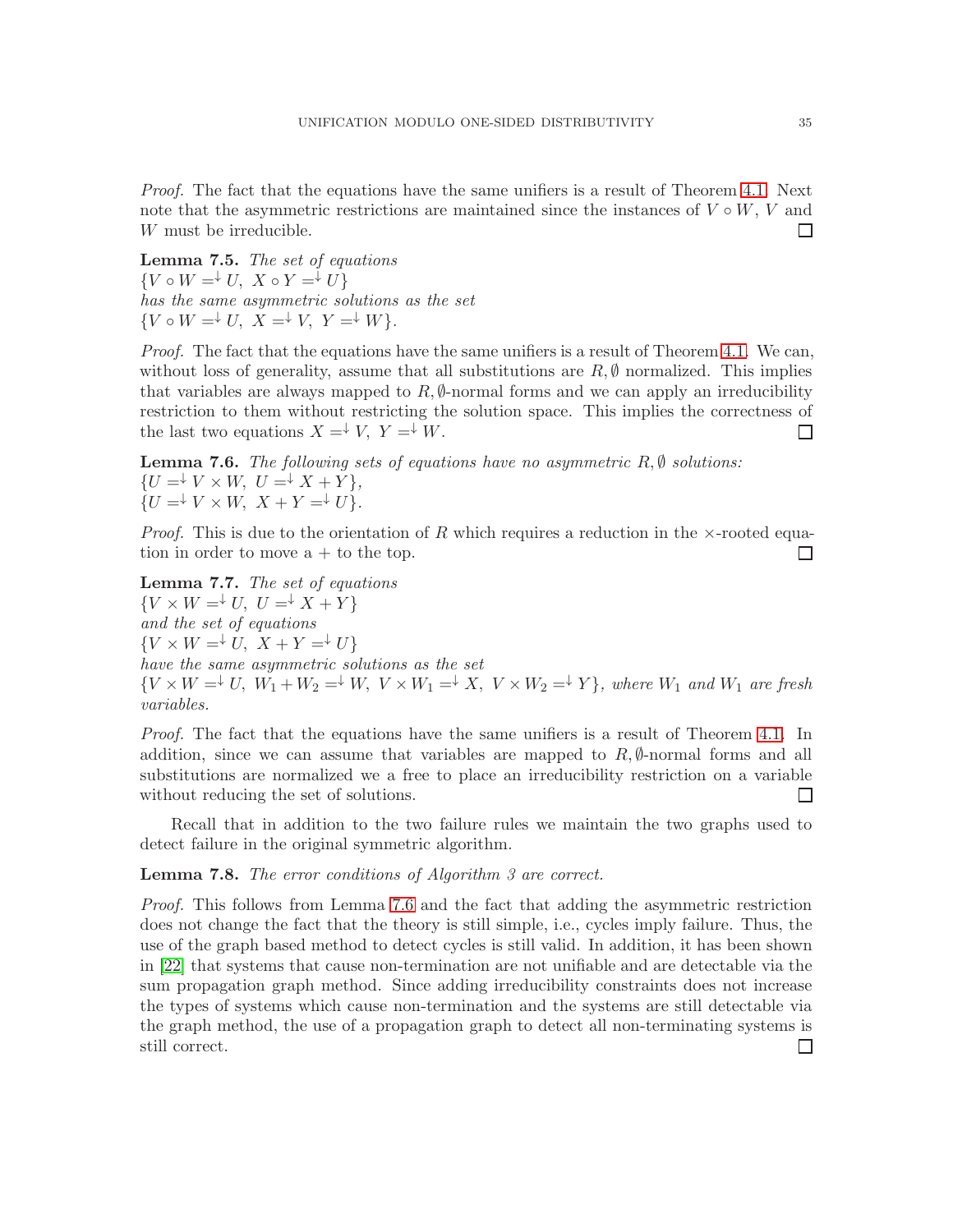## **Theorem 7.9.** Asymmetric  $R, \emptyset$  unification is decidable.

Proof. Lemma [7.8](#page-34-1) shows that if a system is not asymmetrically unifiable it will be detected by one or more of the failure rules or graphs. In addition, Lemma [7.8](#page-34-1) shows that nonterminating systems will also be detected implying Algorithm 3 terminates.

Lemma [7.4,](#page-33-1) Lemma [7.5](#page-34-2) and Lemma [7.7](#page-34-3) show that Algorithm 3 transforms a system into a solved-form maintaining the set of solutions. This implies that the substitution constructed from the final solved form is an asymmetric solution to the initial problem.  $\Box$ 

Theorem 7.10. Algorithm 3 produces a complete set of asymmetric unifiers.

Proof. Consider an asymmetric problem, S, and its solved form, S' produced by Algorithm 3. Let  $\delta_{S'}$  denote the substitution obtained from  $S'$  in the standard way. Recall that a substitution obtained from a dag solved form is idempotent, i.e.,  $\delta_{S'} = \delta_{S'}\delta_{S'}$ . Let  $\theta$  be an asymmetric solution to S and let  $X \in Var(S)$ .

(1) If  $X \notin Var(S')$ ,  $X \delta_{S'} = X$  and  $X \delta_{S'} \theta = X \theta$ .

- (2) If  $X \in Var(S')$ , then there are two cases.
	- (a)  $X\delta_{S'} \mapsto X$ , in which case  $X\delta_{S'}\theta = X\theta$ .
		- (b)  $X\delta_{S'} \mapsto t_i$ , for some term  $t_i$ . This implies there is an equation in S' of the form  $X = \downarrow t_i$ . Recall Lemma [7.4,](#page-33-1) Lemma [7.5](#page-34-2) and Lemma [7.7](#page-34-3) show that Algorithm 3 transforms a system into a solved-form maintaining the set of solutions. Thus,  $X\theta = \Delta t_i\theta$ . This implies that  $X\delta_{S'}\theta = \Delta t_i\theta = \Delta X\theta$ . ⊔

Therefore, we can obtain an asymmetric unification algorithm by modifying the original symmetric algorithm. This new algorithm has the following beneficial characteristics:

- Much as the original algorithm of [\[22\]](#page-38-0), this new algorithm is conceptually easy to grasp, and easy to implement.
- Again, like the Tidén and Arnborg algorithm, the new asymmetric algorithm should perform well computationally on most problem instances, since it is unlikely a problem will have the structure needed to force the exponential behavior.

#### Complexity.

<span id="page-35-0"></span>**Definition 7.11.** For  $n \geq 0$ , let  $\sigma'(n)$  be the set of equations

$$
X_{1^{i+1}} + X_{1^{i}2} = \n\begin{cases} \n\downarrow X_{1^{i}}, \\
\downarrow Y_{2^{i}} + Y_{2^{i+1}} = \n\end{cases} \quad\n\begin{cases} \nY_{2^{i}}, \\
\downarrow Y_{2^{i}}, \\
\downarrow Y_{2^{i}} \n\end{cases}
$$
\n
$$
T \times Y = \n\begin{cases} \n\downarrow Y_{2^{i}} \\
\downarrow X_{1^{i+2}} + X_{1^{i+1}2} = \n\end{cases} \quad\nX_{1^{i+1}}
$$

for all  $0 \le i \le n$ , where  $X_{l}$  denotes i concatenations of  $l \in \{1, 2\}$ , i.e.,  $X_{1^3 2} = X_{1112}$ .

A simple modification to the  $\sigma(n)$  definition (see Definition [7.11\)](#page-35-0) again results in a family of equations, this time asymmetric, which cause exponentially many applications of the inference rules. The new definition,  $\sigma'(n)$ , simply places the irreducibility restriction on the variables which are already irreducible with respect to the rewrite rule. Since we can assume, without loss of generality, that substitutions are fully reduced via  $R, \emptyset$ -rewriting, the irreducibility restrictions will not be violated. Therefore, the action of the new algorithm does not change, in terms of complexity, from the action of the original algorithm on  $\sigma(n)$ .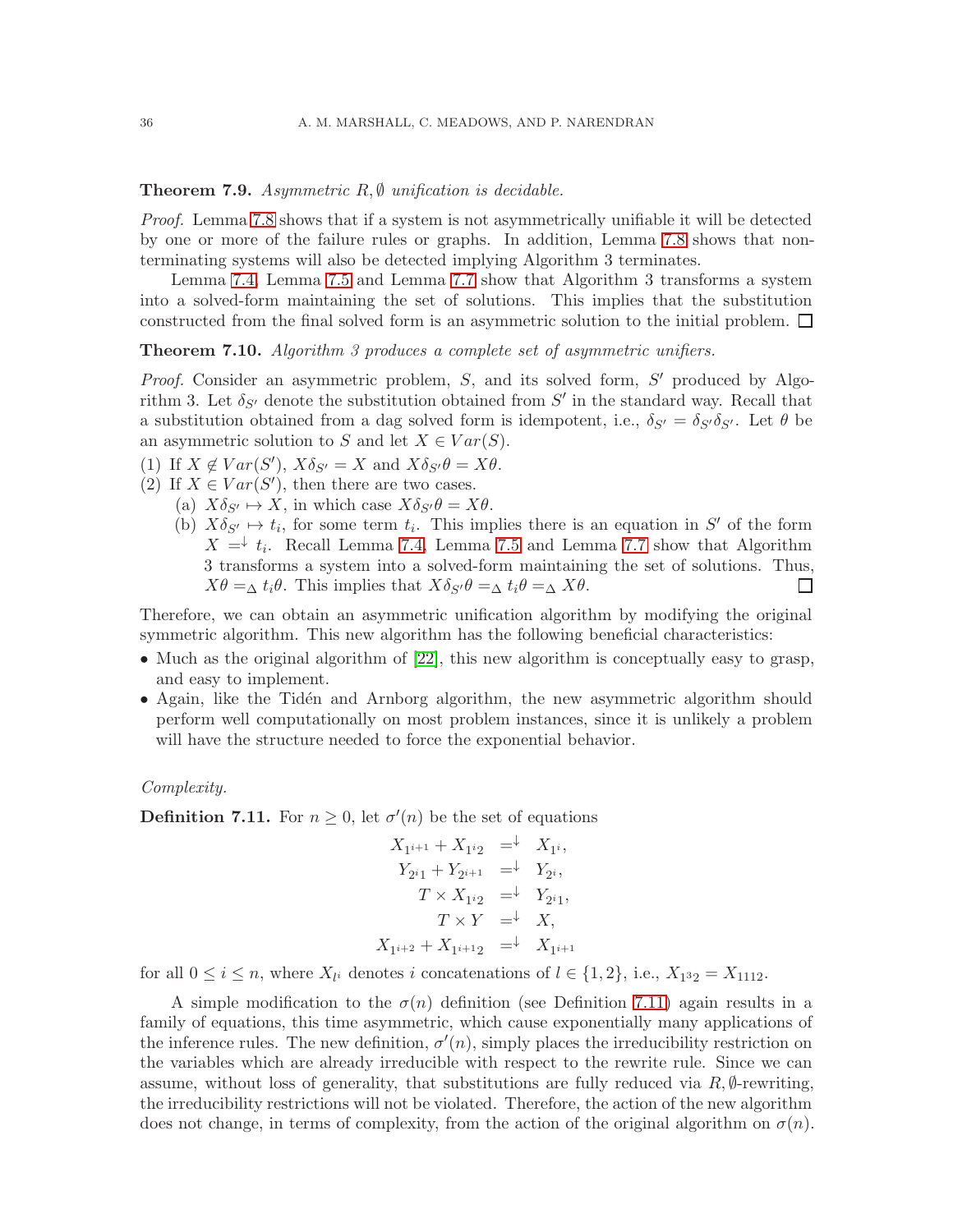An Open Problem: Polynomial-Time Decision Algorithms for Asymmetric Unification modulo One-Sided Distributivity. The polynomial algorithm developed in Section [6](#page-13-0) relies on the use of  $SLPs$  to ensure the polynomial bound. The  $SLP$  compression method can be used because the critical information, path labels, are maintained by the compression method. In addition, there are polynomial bounded algorithms for answering the required questions regarding SLP compressed strings. However, when asymmetric unification is considered we are forced to also keep track of the irreducibility restriction. This information would unfortunately be lost in the current compression method. The current compression scheme used in Algorithm [2](#page-20-0) would need to be modified, to maintain the irreducibility constraints, before the algorithm could be applied to the asymmetric case.

Therefore, a polynomial time asymmetric algorithm based on compression is still an open problem. There are a couple of possible approaches:

- (1) Develop a method of encoding the irreducibility restriction into the same  $SLPs$ . This seems like it may be possible, but it also requires ensuring the SLP algorithms used in Section [6.5.2](#page-22-0) can be applied, in polynomial time, to these new encodings.
- (2) Use a different compression method. This may also be possible, for example perhaps using the methods developed in [\[9\]](#page-37-3). Again, we would need to ensure all the operations used in Section [6.5.2](#page-22-0) could be done on the new compression method in polynomial time.

## 8. Conclusions

Three problems are solved in this paper:

- (1) We have developed a new polynomial time algorithm which solves the decision problem for a non-trivial subcase, based on a typed theory, of unification modulo one-sided distributivity. This subcase happens to be sufficient to express the negative complexity result in [\[17\]](#page-37-1). The new algorithm is conceptually easy to understand and more efficient than the new algorithm solving the general problem.
- (2) We developed the first polynomial time algorithm which solves the decision problem for unification modulo one-sided distributivity.
- (3) We developed the first algorithm that solves the asymmetric unification problem for unification modulo one-sided distributivity. That is, the algorithm produces the most general asymmetric unifier. Although this new algorithm is not polynomial, it is conceptually easy to grasp and easily implemented. In addition, it should perform well computationally on most problem instances.

Although the focus of this paper is on decision procedures and complexity we can note that all the algorithms presented in the paper compute unifiers. In the asymmetric case a complete set of unifiers can be obtained from the computed solved forms. In the compressed case, a resulting solved form is actually a compressed representation of a unifier.

# 9. ACKNOWLEDGMENTS

We thank the reviewers for their helpful comments, especially their suggestions for simplifying Algorithm [2.](#page-20-0)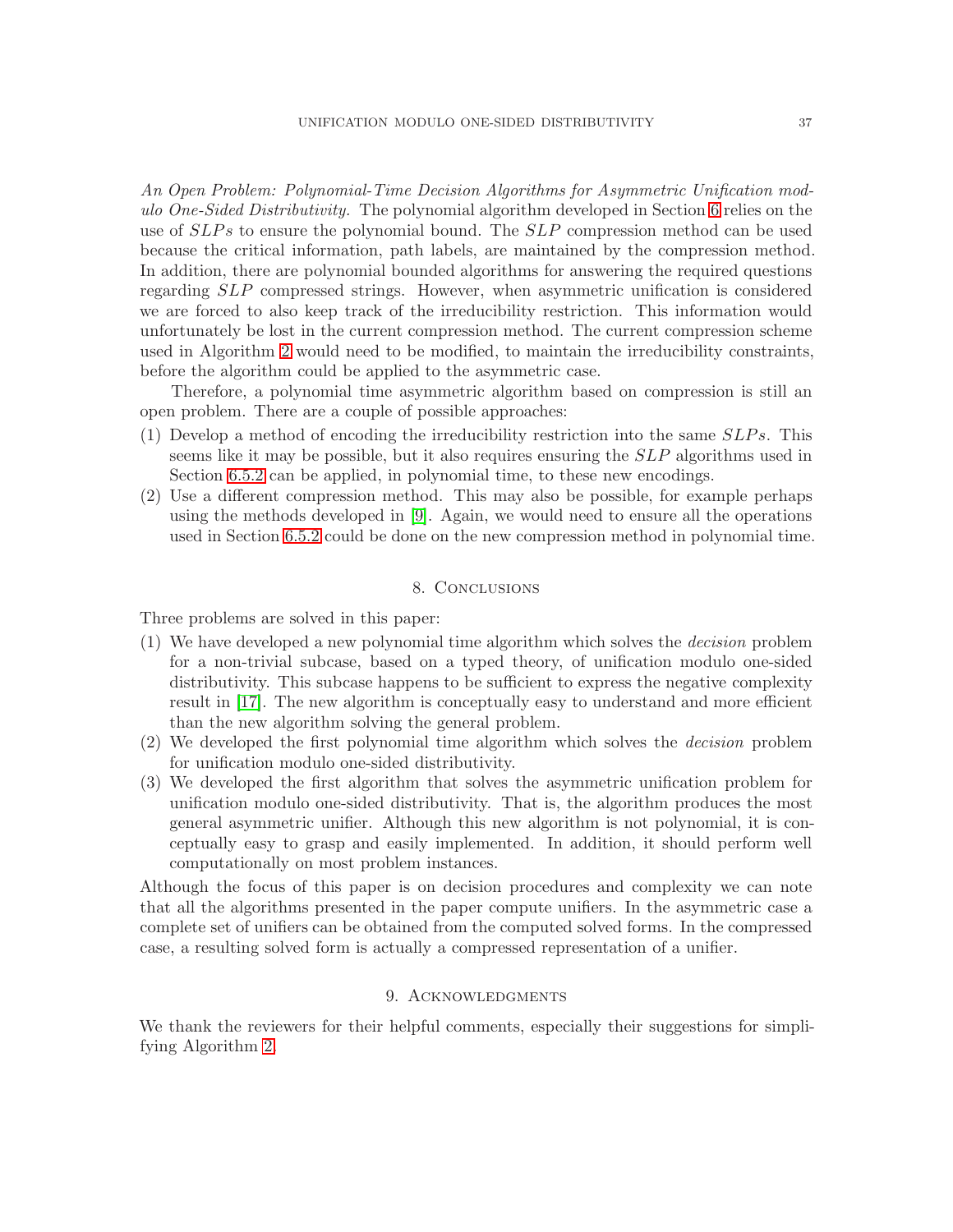#### **REFERENCES**

- <span id="page-37-7"></span><span id="page-37-6"></span>[1] Franz Baader and Tobias Nipkow. *Term rewriting and all that*. Cambridge University Press, New York, NY, USA, 1998.
- <span id="page-37-9"></span>[2] Franz Baader and Wayne Snyder. Unification theory. In John Alan Robinson and Andrei Voronkov, editors, *Handbook of Automated Reasoning*, pages 445–532. Elsevier and MIT Press, 2001.
- [3] Hans-Jürgen Bürckert, Alexander Herold, and Manfred Schmidt-Schauß. On equational theories, unification, and (un)decidability. *J. Symb. Comput.*, 8(1-2):3–49, July 1989.
- <span id="page-37-13"></span>[4] Francisco Claude and Gonzalo Navarro. Self-indexed text compression using straight-line programs. In Rastislav Královič and Damian Niwiński, editors, *Mathematical Foundations of Computer Science 2009*, volume 5734 of *Lecture Notes in Computer Science*, pages 235–246. Springer Berlin Heidelberg, 2009.
- <span id="page-37-5"></span>[5] Serdar Erbatur, Santiago Escobar, Deepak Kapur, Zhiqiang Liu, ChristopherA. Lynch, Catherine Meadows, Jos´e Meseguer, Paliath Narendran, Sonia Santiago, and Ralf Sasse. Asymmetric unification: A new unification paradigm for cryptographic protocol analysis. In MariaPaola Bonacina, editor, *Automated Deduction, CADE-24*, volume 7898 of *Lecture Notes in Computer Science*, pages 231–248. Springer Berlin Heidelberg, 2013.
- <span id="page-37-0"></span>[6] Santiago Escobar, Catherine Meadows, and José Meseguer. A rewriting-based inference system for the NRL Protocol Analyser and its meta-logical properties. *Theoretical Computer Science*, 367:162–202, 2006.
- <span id="page-37-20"></span>[7] Jean H. Gallier and Wayne Snyder. Complete sets of transformations for general E-unification. *Theoretical Computer Science*, 67:203–260, 1989.
- <span id="page-37-18"></span>[8] Adria Gascón, Guillem Godoy, and Manfred Schmidt-Schauß. Unification with singleton tree grammars. In Ralf Treinen, editor, *20th International Conference on Rewriting Techniques and Applications (RTA)*, volume 5595 of *Lecture Notes in Computer Science*, pages 365–379. Springer, 2009.
- <span id="page-37-3"></span>[9] Adriá Gascòn, Guillem Godoy, and Manfred Schmidt-Schauß. Unification and matching on compressed terms. *ACM Transactions on Computational Logic*, 12(4), 2011.
- <span id="page-37-8"></span>[10] Jean-Pierre Jouannaud and Claude Kirchner. Solving equations in abstract algebras: A rule-based survey of unification. In *Computational Logic - Essays in Honor of Alan Robinson*, pages 257–321, 1991.
- <span id="page-37-10"></span>[11] Jordi Levy, Manfred Schmidt-Schauß, and Mateu Villaret. Monadic second-order unification is NPcomplete. In Vincent van Oostrom, editor, *15th International Conference on Rewriting Techniques and Applications (RTA)*, volume 3091 of *Lecture Notes in Computer Science*, pages 55–69. Springer, 2004.
- <span id="page-37-4"></span>[12] Jordi Levy, Manfred Schmidt-Schauß, and Mateu Villaret. The complexity of monadic second-order unification. *SIAM J. Computation*, 38(3):1113–1140, 2008.
- <span id="page-37-14"></span>[13] Yury Lifshits. Processing compressed texts: A tractability border. In Bin Ma and Kaizhong Zhang, editors, *CPM*, volume 4580 of *Lecture Notes in Computer Science*, pages 228–240. Springer, 2007.
- <span id="page-37-11"></span>[14] Markus Lohrey. Algorithms on SLP-Compressed Strings: A Survey. *Groups Complexity Cryptology*, 4(2):241–299, 2012.
- <span id="page-37-2"></span>[15] Andrew M. Marshall and Paliath Narendran. New algorithms for unification modulo one-sided distributivity and its variants. In Bernhard Gramlich, Dale Miller, and Uli Sattler, editors, *Automated Reasoning*, volume 7364 of *Lecture Notes in Computer Science*, pages 408–422. Springer Berlin Heidelberg, 2012.
- <span id="page-37-15"></span>[16] Masamichi Miyazaki, Ayumi Shinohara, and Masayuki Takeda. An improved pattern matching algorithm for strings in terms of straight-line programs. In Alberto Apostolico and Jotun Hein, editors, *CPM*, volume 1264 of *Lecture Notes in Computer Science*, pages 1–11. Springer, 1997.
- <span id="page-37-1"></span>[17] Paliath Narendran, Andrew M. Marshall, and Bibhu Mahapatra. On the complexity of the Tiden-Arnborg algorithm for unification modulo one-sided distributivity. In *UNIF 24, EPTCS*, volume 42, pages 54–63, 2010. <http://dx.doi.org/10.4204/EPTCS.42.5>.
- <span id="page-37-17"></span>[18] Wojciech Plandowski. Testing equivalence of morphisms on context-free languages. In *Second Annual European Symposium on Algorithms (ESA 94)*, pages 460–470. LNCS 855, Springer-Verlag, 1994.
- <span id="page-37-12"></span>[19] Wojciech Rytter. Algorithms on compressed strings and arrays. In Jan Pavelka, Gerard Tel, and Miroslav Bartošek, editors, *SOFSEM99:* Theory and Practice of Informatics, volume 1725 of Lecture Notes in *Computer Science*, pages 48–65. Springer Berlin Heidelberg, 1999.
- <span id="page-37-16"></span>[20] Wojciech Rytter. Application of Lempel-Ziv factorization to the approximation of grammar-based compression. *Theoretical Computer Science*, 302:211 – 222, 2003.
- <span id="page-37-19"></span>[21] Manfred Schmidt-Schauß. Matching of Compressed Patterns with Character-Variables. In Ashish Tiwari, editor, *23rd International Conference on Rewriting Techniques and Applications (RTA'12)*, volume 15